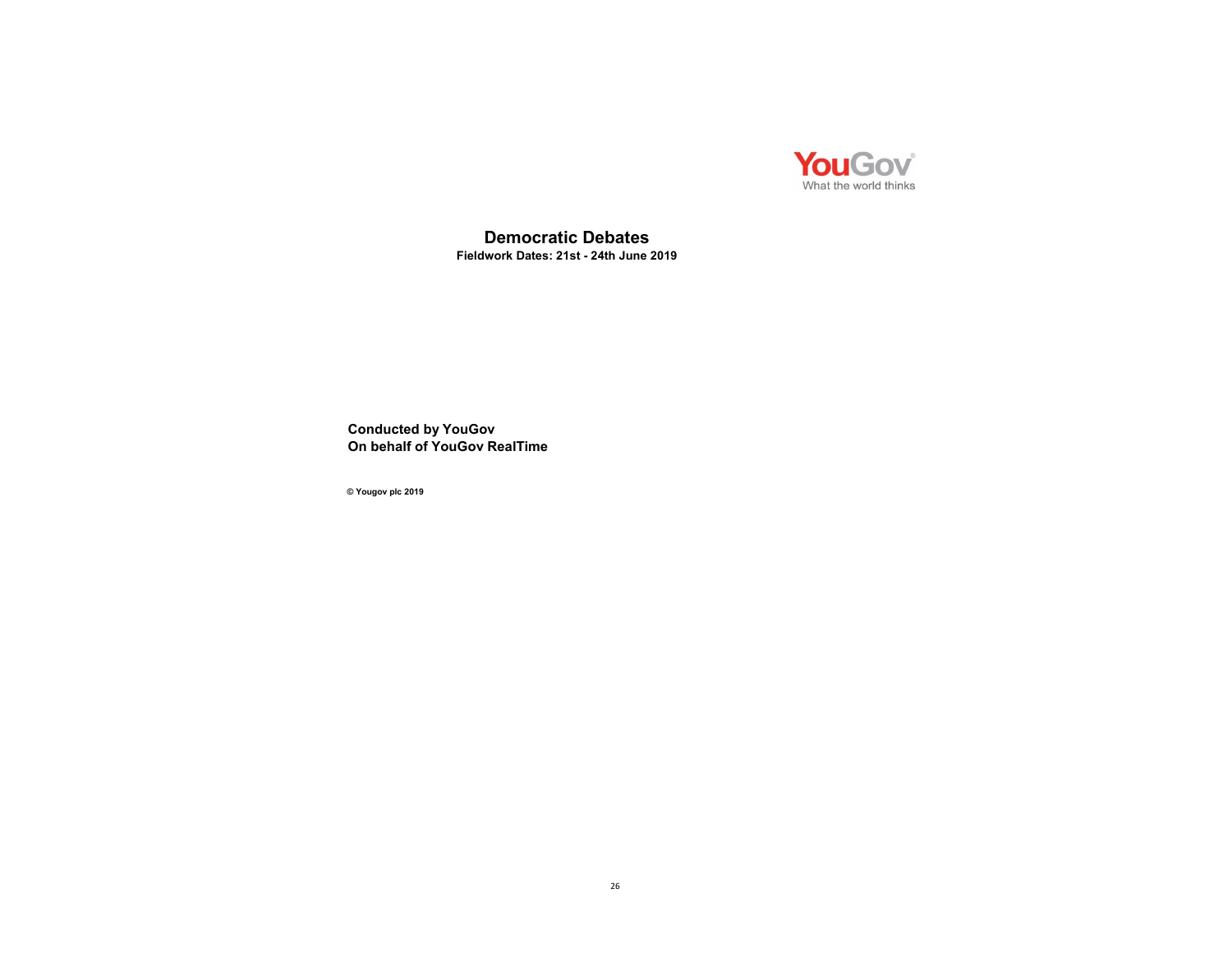

#### BACKGROUND

This spreadsheet contains survey data collected and analysed by YouGov plc. No information contained within this spreadsheet may be published without the consent of YouGov Plc and the client named on the front cover.

Methodology: This survey has been conducted using an online interview administered to members of the YouGov Plc panel of 1.2 million individuals who have agreed to take part in surveys. Emails are sent to panellists selected at random from the base sample. The e-mail invites them to take part in a survey and provides a generic survey link. Once a panel member clicks on the link they are sent to the survey that they are most required for, according to the sample definition and quotas. (The sample definition could be "US adult population" or a subset such as "US adult females"). Invitations to surveys don't expire and respondents can be sent to any available survey. The responding sample is weighted to the profile of the sample definition to provide a representative reporting sample. The profile is normally derived from census data or, if not available from the census, from industry accepted data. YouGov plc make every effort to provide representative information. All results are based on a sample and are therefore subject to statistical errors normally associated with sample-based information.

For further information about the results in this spreadsheet, please contact YouGov Plc +1 888.729.0773 or email omnibus.us@yougov.com quoting the survey details

#### EDITOR'S NOTES - all press releases should contain the following information

All figures, unless otherwise stated, are from YouGov Plc. Total sample size was 1258 adults. Fieldwork was undertaken between 21st - 24th June 2019. The survey was carried out online. The figures have been weighted and are representative of all US adults (aged 18+).

NOTE: All press releases or other publications must be checked by YouGov Plc before use. YouGov requires 48hours to check a press release unless otherwise agreed.

- YouGov is registered with the Information Commissioner
- YouGov is a member of the British Polling Council

Any percentages calculated on bases fewer than 50 respondents must not be reported as they do not represent a wide enough cross-section of the target population to be considered statistically reliable. These figures will be italicised.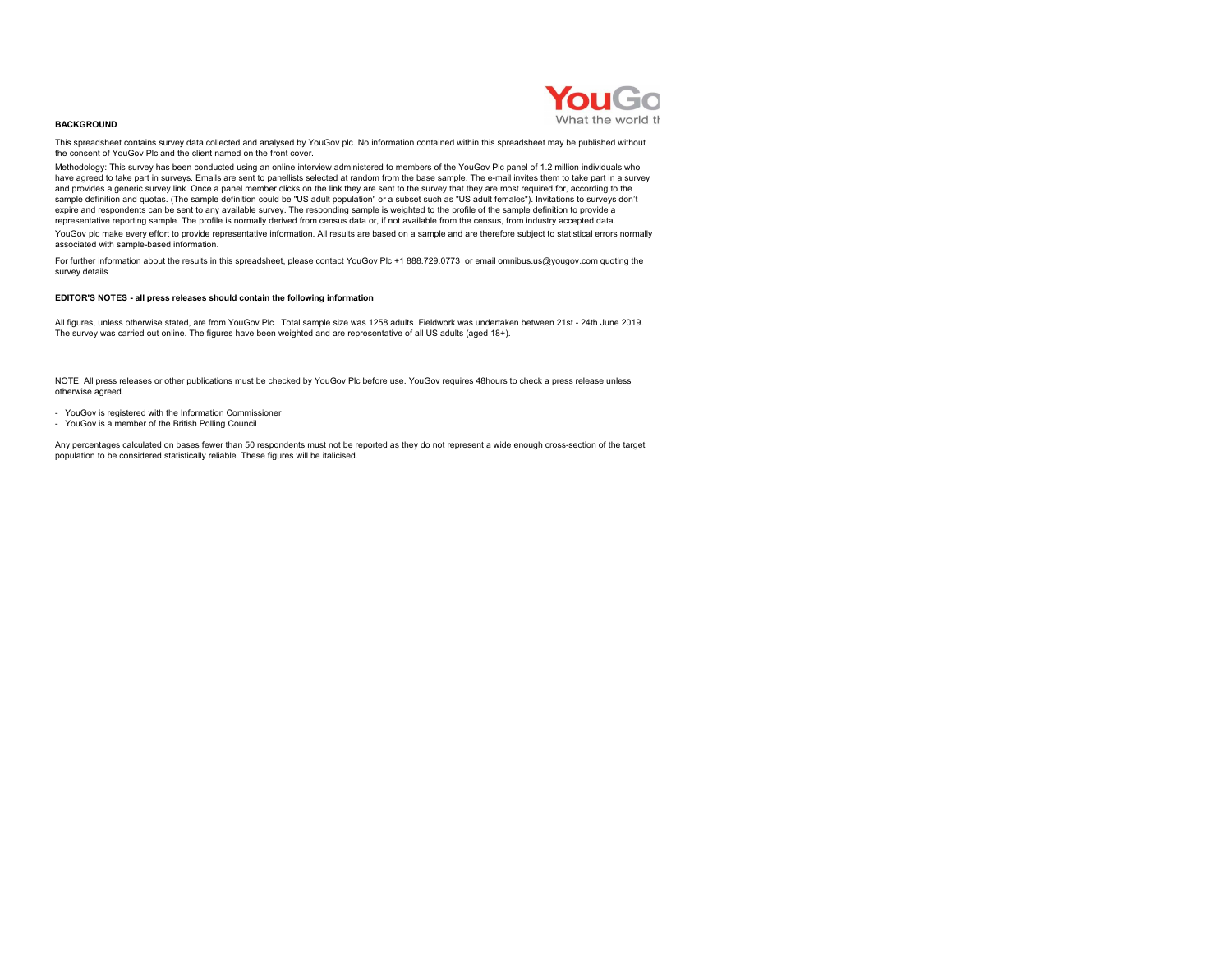## Democratic Debates

| YouGov<br>What the world thinks                                                                                                                                                                                                                                                                |              |               | Gender                |                           |                                  |                                | Generation                            |                                         |                                                          |                           |              | Region         |         |           |                |
|------------------------------------------------------------------------------------------------------------------------------------------------------------------------------------------------------------------------------------------------------------------------------------------------|--------------|---------------|-----------------------|---------------------------|----------------------------------|--------------------------------|---------------------------------------|-----------------------------------------|----------------------------------------------------------|---------------------------|--------------|----------------|---------|-----------|----------------|
|                                                                                                                                                                                                                                                                                                | <b>Total</b> | Male          | Female                | Gen Z (2000<br>and later) | <b>Millennial</b><br>(1982-1999) | Gen X (1965-<br>1981)          | <b>Baby Boomer</b><br>$(1946 - 1964)$ | Silent<br>Generation<br>$(1928 - 1945)$ | <b>Pre-Silent</b><br>Generation<br>(1927 and<br>earlier) | Other                     | Northeast    | <b>Midwest</b> | South   | West      | White          |
|                                                                                                                                                                                                                                                                                                |              | Α             | в                     | c                         | D                                | E                              | F                                     | G                                       | н                                                        | $\mathbf{I}$              | $\mathsf{J}$ | κ              | L.      | M         | N              |
| PRD_Q1. In your opinion, is it generally positive or negative<br>for a presidential candidate to be fluent in a second<br>language in addition to English?                                                                                                                                     |              |               |                       |                           |                                  |                                |                                       |                                         |                                                          |                           |              |                |         |           |                |
| Unweighted base                                                                                                                                                                                                                                                                                | 1258         | 554           | 704                   | 22                        | 358                              | 339                            | 461                                   | 77                                      | $\mathcal I$                                             | ×.                        | 201          | 358            | 399     | 300       | 832            |
| <b>Base: All US Adults</b>                                                                                                                                                                                                                                                                     | 1258         | 611           | 647                   | 30                        | 386                              | 315                            | 445                                   | 81                                      | $\mathbf{1}$                                             | $\bar{z}$                 | 217          | 360            | 394     | 287       | 842            |
| Very positive                                                                                                                                                                                                                                                                                  | 35%          | 31%           | 38%<br>$\mathsf{A}$   | 40%<br>$**$               | 34%                              | 37%                            | 35%                                   | 28%                                     | $\blacksquare$<br>$\star\star$                           | $\sim$<br>$^{\star\star}$ | 36%          | 35%            | 34%     | 35%       | 36%            |
| Somewhat positive                                                                                                                                                                                                                                                                              | 21%          | 20%           | 23%                   | 15%<br>$\star\star$       | 20%                              | 19%                            | 22%                                   | 30%<br>$\mathsf{E}^\star$               | 100%<br>$\star\star$                                     | $\sim$<br>$\star\star$    | 22%          | 20%            | 22%     | 20%       | 23%<br>$\circ$ |
| Neither positive nor negative                                                                                                                                                                                                                                                                  | 30%          | 32%           | 28%                   | 12%<br>$\star\star$       | 27%                              | 27%                            | 35%<br>D.E                            | 39%<br>$D.E^*$                          | $\blacksquare$<br>$\star\star$                           | $\sim$<br>$\star\star$    | 27%          | 32%            | 28%     | 34%       | 30%            |
| Somewhat negative                                                                                                                                                                                                                                                                              | 2%           | 3%            | 2%                    | 15%<br>$^{\star\star}$    | 4%<br>$\mathsf F$                | 2%<br>F                        | 1%                                    | $\overline{\phantom{a}}$<br>$\star$     | $\sim$<br>$\star\star$                                   | $\sim$<br>$\star\star$    | 2%           | 2%             | 3%      | 2%        | 2%             |
| Very negative                                                                                                                                                                                                                                                                                  | 2%           | 3%            | 1%                    | 10%<br>$\star\star$       | 3%                               | 2%                             | 2%                                    | $\sim$<br>$\star$                       | $\star\star$                                             | $\sim$<br>$^{\star\star}$ | 2%           | 2%             | 4%<br>M | 1%        | 1%             |
| Don't know                                                                                                                                                                                                                                                                                     | 9%           | 11%           | 8%                    | 7%<br>$\star\star$        | 12%<br>F.G                       | 13%<br>F.G                     | 6%                                    | 2%<br>$\ddot{\phantom{1}}$              | $\blacksquare$<br>$\star\star$                           | $\sim$<br>$\star\star$    | 11%          | 8%             | 10%     | 9%        | 8%             |
| PRD_Q2. When it comes to US politicians attempting to<br>speak in a foreign language, which of the following best<br>describes your opinion?                                                                                                                                                   |              |               |                       |                           |                                  |                                |                                       |                                         |                                                          |                           |              |                |         |           |                |
| Unweighted base                                                                                                                                                                                                                                                                                | 1258         | 554           | 704                   | 22                        | 358                              | 339                            | 461                                   | 77                                      | $\mathcal I$                                             |                           | 201          | 358            | 399     | 300       | 832            |
| <b>Base: All US Adults</b>                                                                                                                                                                                                                                                                     | 1258         | 611           | 647                   | 30                        | 386                              | 315                            | 445                                   | 81                                      | $\mathbf{1}$                                             | $\sim$                    | 217          | 360            | 394     | 287       | 842            |
| It is acceptable for a US politician to attempt to speak in a foreign<br>language even if they make a mistake                                                                                                                                                                                  | 37%          | 37%           | 38%                   | 29%<br>$^{\star\star}$    | 39%                              | 38%                            | 38%                                   | 30%<br>$^\star$                         | ÷,<br>$^{\star\star}$                                    | ä,<br>$^{\star\star}$     | 39%          | 38%            | 33%     | 42%<br>т. | 41%<br>O.P     |
| It is acceptable for a US politician to attempt to speak a foreign<br>language if they do not make any mistakes                                                                                                                                                                                | 30%          | 31%           | 29%                   | 54%<br>$\star\star$       | 29%                              | 25%                            | 32%<br>E                              | 35%<br>$\star$                          | 100%<br>$\star\star$                                     | $\sim$<br>$\star\star$    | 32%          | 30%            | 33%     | 26%       | 29%            |
| It is never acceptable for a US politician to attempt to speak a<br>foreign language                                                                                                                                                                                                           | 9%           | 11%           | 8%                    | 5%<br>$\star$             | 8%                               | 6%                             | 11%                                   | 16%                                     | $\overline{\phantom{a}}$<br>$\star\star$                 | $\sim$<br>$\star\star$    | 7%           | 10%            | 11%     | 8%        | 10%            |
| Don't know                                                                                                                                                                                                                                                                                     | 23%          | 22%           | 25%                   | 12%<br>$\star\star$       | 25%<br>$\mathsf F$               | 31%<br>$\mathsf{F}.\mathsf{G}$ | Ε<br>18%                              | $D.E^*$<br>19%                          | $\sim$<br>$\star\star$                                   | $\sim$<br>$\star\star$    | 22%          | 23%            | 24%     | 24%       | 20%            |
| When a presidential candidate speaks Spanish in each of<br>the the following political scenarios, do you think that they<br>are trying to be respectful to their audience or pandering to<br>them?Please select one option on each row.<br>PRD_Q3_1a. During a national campaign advertisement |              |               |                       |                           |                                  |                                |                                       |                                         |                                                          |                           |              |                |         |           |                |
| Unweighted base                                                                                                                                                                                                                                                                                | 1258         | 554           | 704                   | 22                        | 358                              | 339                            | 461                                   | 77                                      |                                                          | $\sim$                    | 201          | 358            | 399     | 300       | 832            |
| <b>Base: All US Adults</b>                                                                                                                                                                                                                                                                     | 1258         | 611           | 647                   | 30                        | 386                              | 315                            | 445                                   | 81                                      | $\mathbf{1}$                                             | $\sim$                    | 217          | 360            | 394     | 287       | 842            |
| Respectful                                                                                                                                                                                                                                                                                     | 33%          | 34%           | 32%                   | 34%<br>$\star\star$       | 34%                              | 31%                            | 34%                                   | 28%                                     | $\sim$<br>$\star\star$                                   | $\sim$<br>$\star\star$    | 33%          | 31%            | 35%     | 32%       | 32%            |
| Pandering                                                                                                                                                                                                                                                                                      | 41%          | 44%<br>$\,$ B | 37%                   | 36%<br>$\star$            | 33%                              | 35%                            | 48%<br>D.E                            | 57%<br>$D.E^*$                          | 100%<br>$\star\star$                                     | $\sim$<br>$\star\star$    | 40%          | 42%            | 40%     | 41%       | 44%<br>O.P     |
| Don't know                                                                                                                                                                                                                                                                                     | 27%          | 22%           | 31%<br>$\overline{A}$ | 30%<br>$^{\star\star}$    | 32%<br>F.G                       | 34%<br>F.G                     | 18%                                   | 16%<br>$\star$                          | $\star\star$                                             | $\sim$<br>$^{\star\star}$ | 27%          | 27%            | 26%     | 27%       | 23%            |
| PRD_Q3_2a. During a televised presidential debate                                                                                                                                                                                                                                              |              |               |                       |                           |                                  |                                |                                       |                                         |                                                          |                           |              |                |         |           |                |
| Unweighted base                                                                                                                                                                                                                                                                                | 1258         | 554           | 704                   | 22                        | 358                              | 339                            | 461                                   | 77                                      | $\mathcal I$                                             | $\sim$                    | 201          | 358            | 399     | 300       | 832            |
| <b>Base: All US Adults</b>                                                                                                                                                                                                                                                                     | 1258         | 611           | 647                   | 30                        | 386                              | 315                            | 445                                   | 81                                      | $\mathbf{1}$                                             | $\sim$                    | 217          | 360            | 394     | 287       | 842            |
| Respectful                                                                                                                                                                                                                                                                                     | 31%          | 32%           | 29%                   | 43%<br>$\star\star$       | 32%                              | 31%                            | 29%                                   | 28%<br>$\star$                          | $\blacksquare$<br>$\star\star$                           | $\sim$<br>$^{\star\star}$ | 35%<br>K     | 26%            | 32%     | 31%       | 28%            |
| Pandering                                                                                                                                                                                                                                                                                      | 42%          | 45%           | 39%                   | 32%<br>$\star\star$       | 33%                              | 36%                            | 52%<br>D.E                            | 54%<br>$D.E^*$                          | 100%<br>$\star\star$                                     | $\sim$<br>$\star\star$    | 40%          | 44%            | 39%     | 44%       | 47%<br>O.P     |
| Don't know                                                                                                                                                                                                                                                                                     | 27%          | 23%           | 32%                   | 25%                       | 34%                              | 33%                            | 19%                                   | 18%                                     |                                                          |                           | 24%          | 30%            | 29%     | 25%       | 24%            |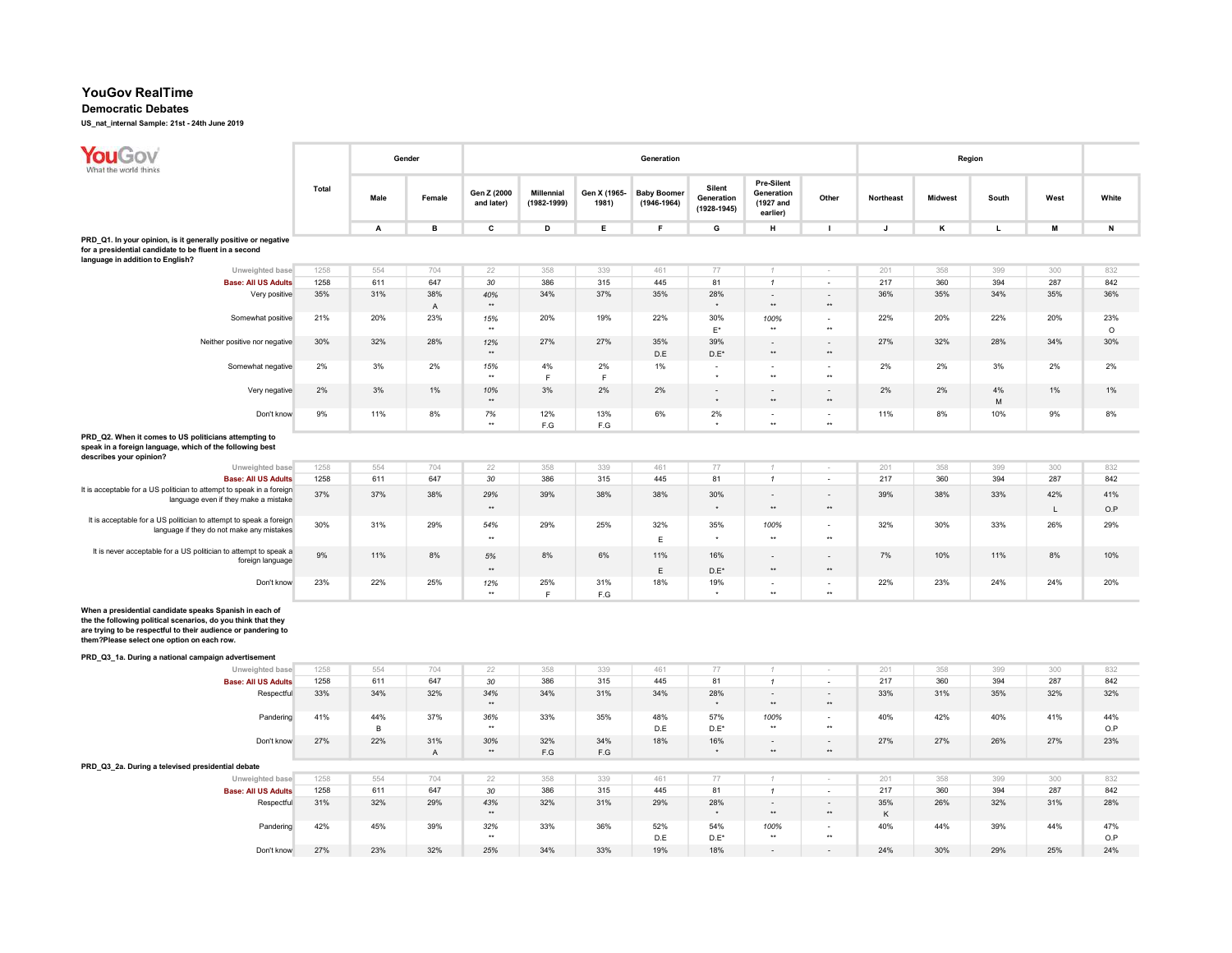## Democratic Debates

| YouGov<br>What the world thinks                                                                                                                                                                                                         |              |                  | Race             |                             |                                   | Education               |                     |                          |                 |                           |                                                            |                                                 |                           | <b>Marital Status</b> |                        |
|-----------------------------------------------------------------------------------------------------------------------------------------------------------------------------------------------------------------------------------------|--------------|------------------|------------------|-----------------------------|-----------------------------------|-------------------------|---------------------|--------------------------|-----------------|---------------------------|------------------------------------------------------------|-------------------------------------------------|---------------------------|-----------------------|------------------------|
|                                                                                                                                                                                                                                         | <b>Total</b> | <b>Black</b>     | Hispanic         | Other (NET)                 | No HS, High<br>school<br>graduate | Some college,<br>2-year | 4-year              | Post Grad                | <b>Married</b>  | Civil<br>Partnership      | Living<br>together, not<br>married or civil<br>partnership | In a<br>relationship,<br>not living<br>together | NET: In a<br>relationship | Single                | Divorced               |
|                                                                                                                                                                                                                                         |              | $\circ$          | P                | Q                           | R                                 | s                       | $\mathsf T$         | U                        | $\mathbf{v}$    | W                         | x                                                          | Y                                               | z                         | AA                    | $\mathsf{A}\mathsf{B}$ |
| PRD_Q1. In your opinion, is it generally positive or negative<br>for a presidential candidate to be fluent in a second<br>language in addition to English?                                                                              |              |                  |                  |                             |                                   |                         |                     |                          |                 |                           |                                                            |                                                 |                           |                       |                        |
| Unweighted base                                                                                                                                                                                                                         | 1258         | 157              | 181              | 88                          | 458                               | 414                     | 245                 | 141                      | 566             | 19                        | 75                                                         | 36                                              | 696                       | 313                   | 121                    |
| <b>Base: All US Adults</b>                                                                                                                                                                                                              | 1258         | 166              | 142              | 108                         | 496                               | 410                     | 226                 | 126                      | 517             | 21                        | 68                                                         | 34                                              | 641                       | 338                   | 122                    |
| Very positive                                                                                                                                                                                                                           | 35%          | 35%              | 34%              | 29%<br>$\star$              | 30%                               | 33%                     | 42%<br>R.S          | 47%<br>R.S               | 35%             | 25%<br>$\star\star$       | 42%<br>$\star$                                             | 49%                                             | 36%                       | 33%                   | 38%                    |
| Somewhat positive                                                                                                                                                                                                                       | 21%          | 15%              | 18%              | 17%                         | 18%                               | 21%                     | 24%                 | 27%<br>$\mathsf{R}$      | 23%<br>Z        | 16%<br>$\star\star$       | 13%                                                        | 19%<br>$\star$                                  | 21%                       | 21%                   | 20%                    |
| Neither positive nor negative                                                                                                                                                                                                           | 30%          | 28%              | 29%              | 35%                         | 32%                               | 31%                     | 27%                 | 23%                      | 33%             | 35%<br>$\star\star$       | 31%                                                        | 18%                                             | 32%                       | 29%                   | 30%                    |
| Somewhat negative                                                                                                                                                                                                                       | 2%           | 3%               | 3%               | 5%<br>$\Delta$              | 2%                                | 4%<br>$\cup$            | 2%                  | $\overline{\phantom{a}}$ | 1%              | 3%<br>$^{\star\star}$     | 9%<br>V.Z.AA.AB*                                           | 6%<br>$V. AB*$                                  | 3%<br>$\vee$              | 3%                    | 1%                     |
| Very negative                                                                                                                                                                                                                           | 2%           | 4%               | 4%               | 4%<br>$\star$               | 3%                                | 3%                      | 1%                  |                          | 2%              | 5%<br>$\star\star$        | 2%<br>$\ddot{\phantom{1}}$                                 | $5%$<br>$\star$                                 | 2%                        | 2%                    | 2%                     |
| Don't know                                                                                                                                                                                                                              | 9%           | 15%<br>${\sf N}$ | 12%              | 11%<br>$\ddot{\phantom{1}}$ | 15%<br>S.T.U                      | 8%<br>T.U               | 3%                  | 2%                       | 5%              | 17%<br>$\rightarrow$      | 4%<br>٠                                                    | 2%                                              | 5%                        | 12%<br>V.Z.AC         | 8%                     |
| PRD_Q2. When it comes to US politicians attempting to<br>speak in a foreign language, which of the following best<br>describes your opinion?                                                                                            |              |                  |                  |                             |                                   |                         |                     |                          |                 |                           |                                                            |                                                 |                           |                       |                        |
| Unweighted base                                                                                                                                                                                                                         | 1258         | 157              | 181              | 88                          | 458                               | 414                     | 245                 | 141                      | 566             | 19                        | 75                                                         | 36                                              | 696                       | 313                   | 121                    |
| <b>Base: All US Adults</b>                                                                                                                                                                                                              | 1258         | 166              | 142              | 108                         | 496                               | 410                     | 226                 | 126                      | 517             | 21                        | 68                                                         | 34                                              | 641                       | 338                   | 122                    |
| It is acceptable for a US politician to attempt to speak in a foreign<br>language even if they make a mistake                                                                                                                           | 37%          | 20%              | 32%<br>$\circ$   | 41%<br>$O^*$                | 28%                               | 38%<br>$\mathsf{R}$     | 48%<br>R.S          | 56%<br>R.S               | 38%             | 31%<br>$\star\star$       | 37%<br>$^\star$                                            | 53%<br>$\star$                                  | 38%                       | 38%                   | 39%                    |
| It is acceptable for a US politician to attempt to speak a foreign<br>language if they do not make any mistakes                                                                                                                         | 30%          | 35%              | 32%              | 31%<br>$^\star$             | 28%                               | 32%                     | 30%                 | 31%                      | 32%             | 8%<br>$\star\star$        | 44%<br>$Z.AA*$                                             | 30%<br>$^\star$                                 | 32%                       | 29%                   | 29%                    |
| It is never acceptable for a US politician to attempt to speak a<br>foreign language                                                                                                                                                    | 9%           | $8\%$            | 7%               | 10%<br>$\star$              | 12%<br>$\cup$                     | 8%                      | 8%                  | 5%                       | 11%             | 27%<br>$\star\star$       | 3%<br>٠                                                    | $5%$                                            | 11%<br>X                  | 9%                    | 5%                     |
| Don't know                                                                                                                                                                                                                              | 23%          | 36%<br>N.Q       | 29%<br>${\sf N}$ | 19%<br>$^\star$             | 32%<br>S.T.U                      | 22%<br>$T.U$            | 14%                 | 8%                       | 19%             | 34%<br>$\star\star$       | 15%<br>$\Delta$                                            | 12%                                             | 19%                       | 24%                   | 26%                    |
| When a presidential candidate speaks Spanish in each of<br>the the following political scenarios, do you think that they<br>are trying to be respectful to their audience or pandering to<br>them?Please select one option on each row. |              |                  |                  |                             |                                   |                         |                     |                          |                 |                           |                                                            |                                                 |                           |                       |                        |
| PRD_Q3_1a. During a national campaign advertisement                                                                                                                                                                                     |              |                  |                  |                             |                                   |                         |                     |                          |                 |                           |                                                            |                                                 |                           |                       |                        |
| Unweighted base                                                                                                                                                                                                                         | 1258         | 157              | 181              | 88                          | 458                               | 414                     | 245                 | 141                      | 566             | 19                        | 75                                                         | 36<br>34                                        | 696                       | 313<br>338            | 121<br>122             |
| <b>Base: All US Adults</b><br>Respectful                                                                                                                                                                                                | 1258<br>33%  | 166<br>32%       | 142<br>36%       | 108<br>34%<br>$\star$       | 496<br>30%                        | 410<br>31%              | 226<br>38%          | 126<br>39%               | 517<br>32%      | 21<br>31%<br>$\star\star$ | 68<br>44%<br>$\star$                                       | 53%<br>V.Z.AA.AB*                               | 641<br>34%<br>$\vee$      | 32%                   | 32%                    |
| Pandering                                                                                                                                                                                                                               | 41%          | 29%              | 31%              | 39%<br>$\cdot$              | 36%                               | 43%<br>$\mathsf{R}$     | 45%<br>$\mathsf{R}$ | 42%                      | 47%<br>X.Y.Z.AA | 32%<br>$+ +$              | 27%<br>$\bullet$                                           | 23%                                             | 43%<br>X.Y.AA             | 35%                   | 40%                    |
| Don't know                                                                                                                                                                                                                              | 27%          | 39%<br>N         | 33%<br>N         | 27%<br>$\star$              | 34%<br>S.T.U                      | 26%<br>T                | 17%                 | 19%                      | 21%             | 37%<br>$**$               | 29%<br>$\star$                                             | 24%<br>$\star$                                  | 23%                       | 33%<br>V.Z.AC         | 28%                    |
| PRD_Q3_2a. During a televised presidential debate                                                                                                                                                                                       |              |                  |                  |                             |                                   |                         |                     |                          |                 |                           |                                                            |                                                 |                           |                       |                        |
| Unweighted base                                                                                                                                                                                                                         | 1258         | 157              | 181              | 88                          | 458                               | 414                     | 245                 | 141                      | 566             | 19                        | 75                                                         | 36                                              | 696                       | 313                   | 121                    |
| <b>Base: All US Adults</b>                                                                                                                                                                                                              | 1258         | 166              | 142              | 108                         | 496                               | 410                     | 226                 | 126                      | 517             | 21                        | 68                                                         | 34                                              | 641                       | 338                   | 122                    |
| Respectful                                                                                                                                                                                                                              | 31%          | 32%              | 37%              | 38%<br>$^\star$             | 30%                               | 29%                     | 34%                 | 32%                      | 30%             | 30%<br>$^{\star\star}$    | 37%<br>$\star$                                             | 43%<br>$\star$                                  | 31%                       | 30%                   | 32%                    |
| Pandering                                                                                                                                                                                                                               | 42%          | 28%              | 27%              | 42%<br>$P^*$                | 35%                               | 45%<br>${\sf R}$        | 49%<br>$\sf R$      | 46%<br>$\mathsf R$       | 49%<br>X.Y.Z.AA | 37%<br>$\star\star$       | 31%                                                        | 30%                                             | 45%<br>X.AA               | 35%                   | 41%                    |
| Don't know                                                                                                                                                                                                                              | 27%          | 40%              | 36%              | 21%                         | 35%                               | 26%                     | 17%                 | 22%                      | 22%             | 33%                       | 32%                                                        | 27%                                             | 24%                       | 34%                   | 27%                    |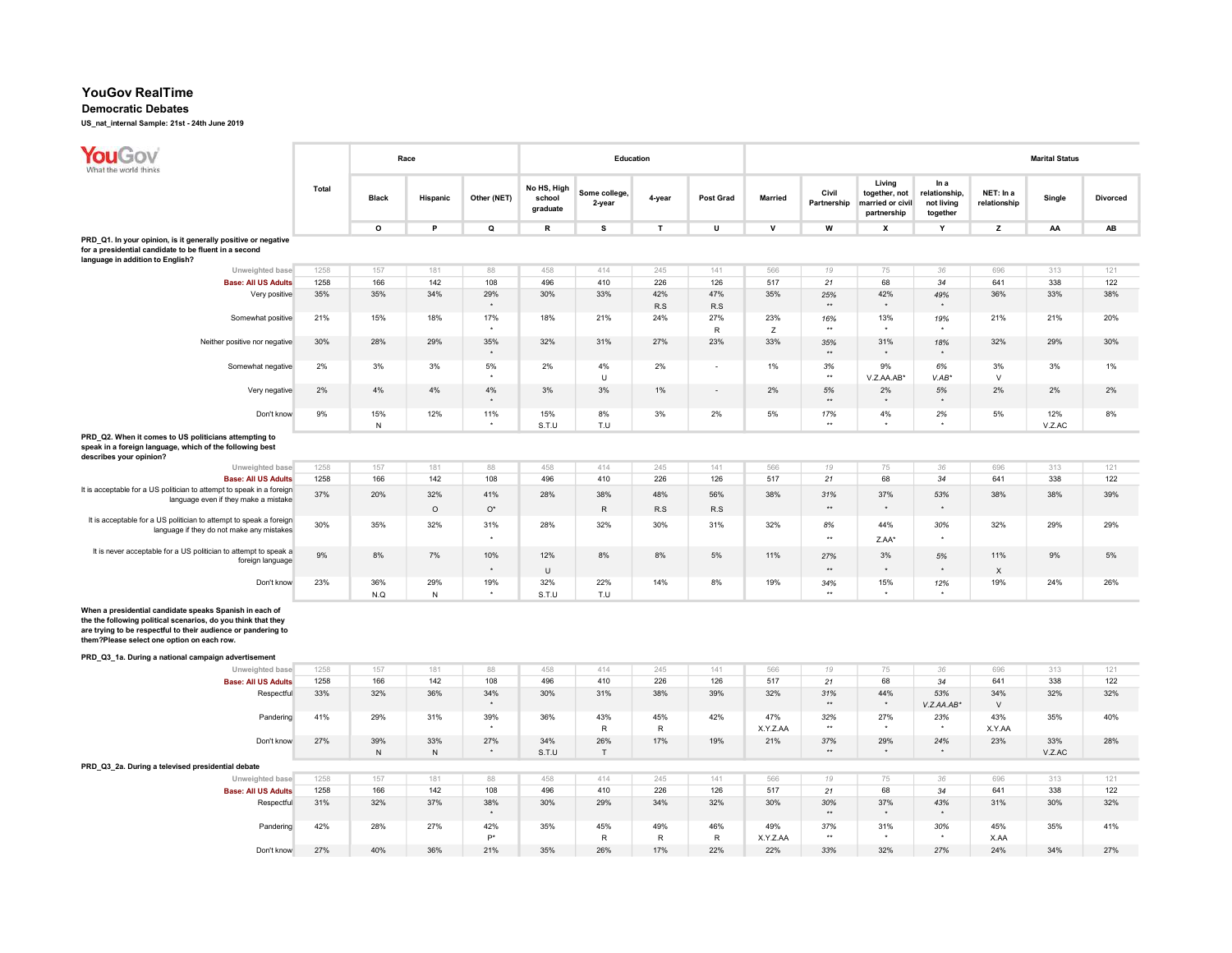#### Democratic Debates

| YouGov<br>Vhat the world thinks                                                                                                                                                                                                         |              |                             |                           |                          |                           |                    |                    | Parent or guardian of any children |                           |                                      |              | Income           |                       |                                      |            |
|-----------------------------------------------------------------------------------------------------------------------------------------------------------------------------------------------------------------------------------------|--------------|-----------------------------|---------------------------|--------------------------|---------------------------|--------------------|--------------------|------------------------------------|---------------------------|--------------------------------------|--------------|------------------|-----------------------|--------------------------------------|------------|
|                                                                                                                                                                                                                                         | <b>Total</b> | Widowed                     | Separated                 | Other                    | Prefer not to<br>say      | Younger than<br>18 | 18 or over         | NET: Any age                       | Not a parent.<br>guardian | Don't know /<br>Prefer not to<br>say | Under \$40k  | \$40k to \$80k   | \$80k+                | Don't know /<br>Prefer not to<br>say | Urban      |
|                                                                                                                                                                                                                                         |              | AC                          | <b>AD</b>                 | AE                       | AF                        | AG                 | AH                 | Al                                 | AJ                        | AK                                   | AL.          | AM               | AN                    | AO                                   | AP         |
| PRD Q1. In your opinion, is it generally positive or negative<br>for a presidential candidate to be fluent in a second<br>language in addition to English?                                                                              |              |                             |                           |                          |                           |                    |                    |                                    |                           |                                      |              |                  |                       |                                      |            |
| Unweighted base                                                                                                                                                                                                                         | 1258         | 62                          | 25                        | $\overline{7}$           | 34                        | 295                | 438                | 690                                | 505                       | 73                                   | 422          | 314              | 298                   | 224                                  | 385        |
| <b>Base: All US Adults</b>                                                                                                                                                                                                              | 1258         | 70                          | 32                        | 12                       | 44                        | 264                | 423                | 649                                | 518                       | 102                                  | 446          | 296              | 276                   | 241                                  | 383        |
| Very positive                                                                                                                                                                                                                           | 35%          | 38%<br>$\ddot{\phantom{1}}$ | 36%<br>$\star\star$       | $\sim$<br>$\star\star$   | 16%<br>$+$                | 36%                | 33%                | 34%                                | 36%                       | 30%<br>$\ddot{\phantom{1}}$          | 33%          | 34%              | 41%<br>AL.AO          | 31%                                  | 36%        |
| Somewhat positive                                                                                                                                                                                                                       | 21%          | 28%<br>$X^*$                | 20%<br>$\star$            | 11%<br>$\star\star$      | 12%<br>$+$                | 25%<br>AK          | 23%<br>AK          | 24%<br>AK                          | 20%<br>AK                 | 9%<br>$\star$                        | 22%<br>AO    | 23%<br>AO        | 25%<br>A <sub>O</sub> | 13%                                  | 20%        |
| Neither positive nor negative                                                                                                                                                                                                           | 30%          | 29%<br>$\star$              | 14%<br>$**$               | 31%<br>$\star\star$      | 28%<br>$\star\star$       | 27%                | 36%<br>AG.AI.AJ.AK | 33%<br>AG.AK                       | 28%                       | 20%<br>$\star$                       | 28%          | 31%              | 29%                   | 36%<br>AL                            | 26%        |
| Somewhat negative                                                                                                                                                                                                                       | 2%           | 1%                          | 3%<br>$\star\star$        | 17%<br>$\star\star$      | 1%<br>$\star\star$        | 3%<br>AH.AI        | 1%                 | 2%<br>AH                           | 3%<br>AH                  | 5%<br>AH <sup>*</sup>                | 3%<br>AO     | 3%<br>AO         | 2%                    | $0\%$                                | 3%         |
| Very negative                                                                                                                                                                                                                           | 2%           | 3%<br>$\star$               | $\sim$<br>$\star\star$    | 5%<br>$\star\star$       | $\sim$<br>$^{\star\star}$ | 2%                 | 2%                 | 2%                                 | 3%                        | 2%                                   | 2%           | 3%               | 2%                    | 1%                                   | 3%         |
| Don't know                                                                                                                                                                                                                              | 9%           | 2%<br>$\star$               | 27%<br>$\star\star$       | 37%<br>$\star\star$      | 42%<br>$\star\star$       | 6%                 | 5%                 | 5%                                 | 10%<br>AH.AI              | 34%<br>AG.AH.AI.AJ*                  | 12%<br>AM.AN | 7%<br>AN         | 1%                    | 18%<br>AM.AN                         | 11%        |
| PRD_Q2. When it comes to US politicians attempting to<br>speak in a foreign language, which of the following best<br>describes your opinion?                                                                                            |              |                             |                           |                          |                           |                    |                    |                                    |                           |                                      |              |                  |                       |                                      |            |
| Unweighted base                                                                                                                                                                                                                         | 1258         | 62                          | 25                        |                          | 34                        | 295                | 438                | 690                                | 505                       | 73                                   | 422          | 314              | 298                   | 224                                  | 385        |
| <b>Base: All US Adults</b>                                                                                                                                                                                                              | 1258         | 70                          | 32                        | 12                       | 44                        | 264                | 423                | 649                                | 518                       | 102                                  | 446          | 296              | 276                   | 241                                  | 383        |
| It is acceptable for a US politician to attempt to speak in a foreign<br>language even if they make a mistake                                                                                                                           | 37%          | 41%                         | 16%                       | 30%                      | 22%                       | 37%                | 36%                | 35%                                | 43%                       | 23%                                  | 34%          | 35%              | 48%                   | 35%                                  | 36%        |
| It is acceptable for a US politician to attempt to speak a foreign                                                                                                                                                                      |              |                             | $\star\star$              | $\star\star$             | $\star\star$              | AK                 |                    |                                    | AH.AI.AK                  |                                      |              |                  | AL.AM.AO              |                                      |            |
| language if they do not make any mistakes                                                                                                                                                                                               | 30%          | 31%<br>$\star$              | 28%<br>$^{\star\star}$    | 29%<br>$\star\star$      | 10%<br>$\star\star$       | 30%                | 33%                | 32%                                | 30%                       | 25%<br>$^\star$                      | 29%          | 34%<br>AO        | 33%                   | 24%                                  | 29%        |
| It is never acceptable for a US politician to attempt to speak a                                                                                                                                                                        | 9%           | 11%                         | 1%                        | $\overline{\phantom{a}}$ | 2%                        | 10%                | 11%                | 11%                                | 8%                        | 2%                                   | 9%           | 12%              | 9%                    | 7%                                   | 11%        |
| foreign language                                                                                                                                                                                                                        |              | $\star$                     | $\star\star$              | $**$                     | $\star\star$              | AK                 | AK                 | AK                                 |                           |                                      |              |                  |                       |                                      | AQ         |
| Don't know                                                                                                                                                                                                                              | 23%          | 17%<br>$\cdot$              | 54%<br>$\star\star$       | 42%<br>$\star\star$      | 66%<br>$+$                | 23%                | 20%                | 22%                                | 20%                       | 50%<br>AG.AH.AI.AJ*                  | 28%<br>AM.AN | 19%<br>AN        | 11%                   | 33%<br>AM.AN                         | 23%        |
| When a presidential candidate speaks Spanish in each of<br>the the following political scenarios, do you think that they<br>are trying to be respectful to their audience or pandering to<br>them?Please select one option on each row. |              |                             |                           |                          |                           |                    |                    |                                    |                           |                                      |              |                  |                       |                                      |            |
| PRD_Q3_1a. During a national campaign advertisement                                                                                                                                                                                     |              |                             |                           |                          |                           |                    |                    |                                    |                           |                                      |              |                  |                       |                                      |            |
| Unweighted base                                                                                                                                                                                                                         | 1258         | 62                          | 25                        | $\overline{7}$           | 34                        | 295                | 438                | 690                                | 505                       | 73                                   | 422          | 314              | 298                   | 224                                  | 385        |
| <b>Base: All US Adults</b><br>Respectful                                                                                                                                                                                                | 1258<br>33%  | 70<br>37%<br>$\star$        | 32<br>29%<br>$\star\star$ | 12<br>19%<br>$**$        | 44<br>21%<br>$\star\star$ | 264<br>37%         | 423<br>30%         | 649<br>32%                         | 518<br>35%                | 102<br>27%<br>$\star$                | 446<br>37%   | 296<br>31%       | 276<br>40%            | 241<br>20%                           | 383<br>36% |
| Pandering                                                                                                                                                                                                                               | 41%          | 49%<br>X.Y*                 | 36%<br>$\star\star$       | 63%<br>$\star\star$      | 29%<br>$\star\star$       | 38%                | 47%                | 44%                                | 40%                       | 23%                                  | AO<br>34%    | AO<br>46%        | AM.AO<br>44%<br>AL    | 41%                                  | 37%        |
| Don't know                                                                                                                                                                                                                              | 27%          | 15%<br>$\star$              | 35%<br>$^{\star\star}$    | 18%<br>$\star\star$      | 51%<br>$^{\star\star}$    | AK<br>25%          | AG.AI.AJ.AK<br>22% | AG.AK<br>24%                       | AK<br>26%                 | 50%                                  | 29%<br>AN    | AL.<br>23%<br>AN | 16%                   | 39%<br>AL.AM.AN                      | 27%        |
| PRD_Q3_2a. During a televised presidential debate                                                                                                                                                                                       |              |                             |                           |                          |                           |                    |                    |                                    |                           | AG.AH.AI.AJ*                         |              |                  |                       |                                      |            |
|                                                                                                                                                                                                                                         | 1258         |                             |                           | $\overline{7}$           | 34                        |                    |                    |                                    |                           |                                      |              |                  |                       |                                      |            |
| Unweighted base<br><b>Base: All US Adults</b>                                                                                                                                                                                           | 1258         | 62<br>70                    | 25<br>32                  | 12                       | 44                        | 295<br>264         | 438<br>423         | 690<br>649                         | 505<br>518                | 73<br>102                            | 422<br>446   | 314<br>296       | 298<br>276            | 224<br>241                           | 385<br>383 |
| Respectful                                                                                                                                                                                                                              | 31%          | 27%                         | 36%                       | 19%                      | 28%                       | 36%                | 26%                | 30%                                | 32%                       | 26%                                  | 33%          | 30%              | 33%                   | 24%                                  | 37%        |
|                                                                                                                                                                                                                                         |              |                             | $\star\star$              | $\star\star$             | $^{\star\star}$           | AH.AI              |                    | AH                                 |                           |                                      | AO           |                  | AO                    |                                      | AQ.AR      |
| Pandering                                                                                                                                                                                                                               | 42%          | 58%<br>X.Y.AA.AB*           | 32%<br>$\star\star$       | 47%<br>$\star\star$      | 27%<br>$\star\star$       | 38%<br>AK          | 50%<br>AG.AI.AJ.AK | 46%<br>AG.AK                       | 41%<br>AK                 | 21%<br>$\ddot{\phantom{1}}$          | 36%          | 48%<br>AL        | 47%<br><b>AL</b>      | 40%                                  | 39%        |
| Don't know                                                                                                                                                                                                                              | 27%          | 15%                         | 32%                       | 35%                      | 45%                       | 25%                | 24%                | 24%                                | 27%                       | 53%                                  | 31%          | 22%              | 20%                   | 36%                                  | 24%        |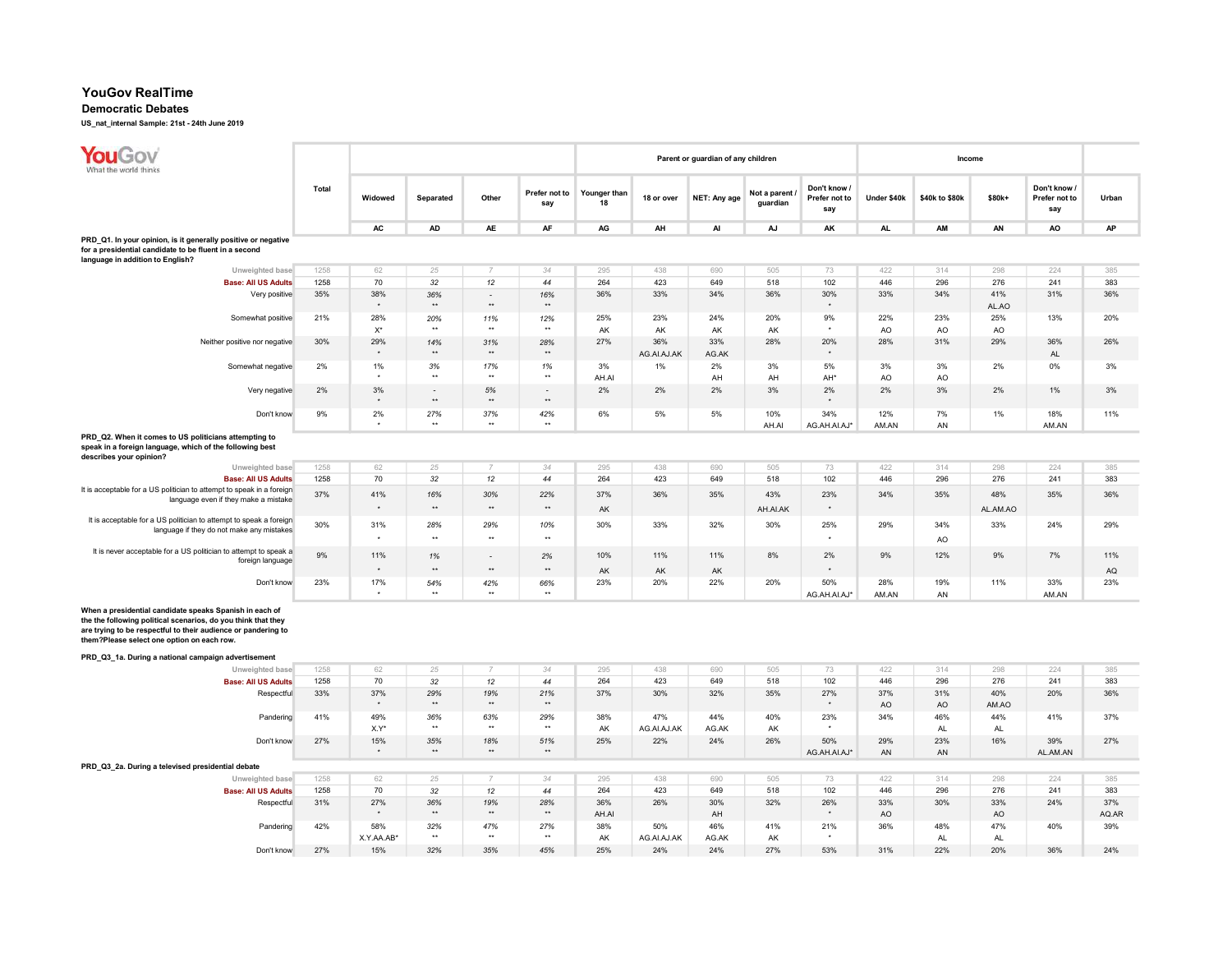#### Democratic Debates

| What the world thinks                                                                                                                                                                                                                                                                          |              | Type of Area Lived in |           |                        |             |                    | <b>Political Party</b> |                |              |                     |                              |                 |                                                 |                                   | In general, how would you describe your own political viewpoint? |
|------------------------------------------------------------------------------------------------------------------------------------------------------------------------------------------------------------------------------------------------------------------------------------------------|--------------|-----------------------|-----------|------------------------|-------------|--------------------|------------------------|----------------|--------------|---------------------|------------------------------|-----------------|-------------------------------------------------|-----------------------------------|------------------------------------------------------------------|
|                                                                                                                                                                                                                                                                                                | <b>Total</b> | Suburban/<br>Town     | Rural     | Other                  | Democrat    | Republican         | Independent            | Other          | Not sure     | <b>Very liberal</b> | Liberal                      | Moderate        | Conservative                                    | Very<br>conservative              | Not sure                                                         |
|                                                                                                                                                                                                                                                                                                |              | <b>AQ</b>             | <b>AR</b> | AS                     | AT          | AU                 | AV                     | AW             | AX           | AY                  | <b>AZ</b>                    | <b>BA</b>       | <b>BB</b>                                       | <b>BC</b>                         | <b>BD</b>                                                        |
| PRD_Q1. In your opinion, is it generally positive or negative                                                                                                                                                                                                                                  |              |                       |           |                        |             |                    |                        |                |              |                     |                              |                 |                                                 |                                   |                                                                  |
| for a presidential candidate to be fluent in a second<br>language in addition to English?                                                                                                                                                                                                      |              |                       |           |                        |             |                    |                        |                |              |                     |                              |                 |                                                 |                                   |                                                                  |
| Unweighted base                                                                                                                                                                                                                                                                                | 1258         | 639                   | 227       | $\overline{7}$         | 462         | 305                | 330                    | 56             | 105          | 177                 | 221                          | 325             | 229                                             | 184                               | 122                                                              |
| <b>Base: All US Adults</b>                                                                                                                                                                                                                                                                     | 1258         | 631                   | 236       | 9                      | 415         | 300                | 329                    | 68             | 146          | 151                 | 206                          | 330             | 231                                             | 184                               | 157                                                              |
| Very positive                                                                                                                                                                                                                                                                                  | 35%          | 36%                   | 29%       | 13%                    | 52%         | 20%                | 32%                    | 37%            | 22%          | 70%                 | 50%                          | 31%             | 17%                                             | 29%                               | 22%                                                              |
|                                                                                                                                                                                                                                                                                                |              |                       |           | $\star\star$           | AU.AV.AX    |                    | AU                     | AU*            | $\star$      |                     | 3A.BB.BC.BD.BE3A.BB.BC.BD.BF | BB.BF           |                                                 | BB.BF                             | $\star$                                                          |
| Somewhat positive                                                                                                                                                                                                                                                                              | 21%          | 21%                   | 24%       | $\hat{\phantom{a}}$    | 22%         | 27%                | 23%                    | 12%            | $8\%$        | 15%                 | 26%                          | 22%             | 32%                                             | 17%                               | 9%                                                               |
|                                                                                                                                                                                                                                                                                                |              |                       |           | $\star\star$           | AX<br>18%   | AW.AX              | AX                     |                |              |                     | AY.BC.BD.BE                  | <b>BD</b>       | /.BA.BC.BD.BE.BF                                |                                   |                                                                  |
| Neither positive nor negative                                                                                                                                                                                                                                                                  | 30%          | 31%                   | 35%<br>AP | 19%<br>$^{\star\star}$ |             | 42%<br>AT.AV       | 33%<br>AT              | 32%<br>AT*     | 33%<br>AT*   | 12%                 | 18%                          | 33%<br>AY.AZ.BE | 40%                                             | 43%<br>AY.AZ.BD.BE AY.AZ.BA.BD.BE | 28%<br>AY.AZ.BE*                                                 |
| Somewhat negative                                                                                                                                                                                                                                                                              | 2%           | 2%                    | 2%        | 8%                     | 1%          | 3%                 | 3%                     |                | 2%           | 2%                  | 1%                           | 3%              | 4%                                              | 0%                                | $3\%$                                                            |
|                                                                                                                                                                                                                                                                                                |              |                       |           | $\ddot{\phantom{1}}$   |             |                    |                        |                |              |                     |                              |                 | AZ.BC.BE                                        |                                   | $\overline{a}$                                                   |
| Very negative                                                                                                                                                                                                                                                                                  | 2%           | 1%                    | 1%        | 42%                    | $3\%$       | 1%                 | 2%                     | 6%             | 1%           | 1%                  | 1%                           | 4%              | 0%                                              | 4%                                | 2%                                                               |
|                                                                                                                                                                                                                                                                                                |              |                       |           | $\star\star$           |             |                    |                        | AU*            |              |                     |                              | BB.BE           |                                                 | BB.BE.BF                          | $\star$                                                          |
| Don't know                                                                                                                                                                                                                                                                                     | 9%           | 8%                    | 9%        | 18%                    | 4%          | 7%                 | 7%                     | 13%            | 33%          | 1%                  | 5%                           | 7%              | 7%                                              | 7%                                | 36%                                                              |
|                                                                                                                                                                                                                                                                                                |              |                       |           |                        |             |                    |                        | $AT^*$         | AT.AU.AV.AW* |                     | AY                           | AY.BE           | AY.BE                                           | AY                                | <b>\Z.BA.BB.BC.BE</b>                                            |
| PRD Q2. When it comes to US politicians attempting to<br>speak in a foreign language, which of the following best<br>describes your opinion?                                                                                                                                                   |              |                       |           |                        |             |                    |                        |                |              |                     |                              |                 |                                                 |                                   |                                                                  |
| Unweighted base                                                                                                                                                                                                                                                                                | 1258         | 639                   | 227       | $\overline{7}$         | 462         | 305                | 330                    | 56             | 105          | 177                 | 221                          | 325             | 229                                             | 184                               | 122                                                              |
| <b>Base: All US Adults</b>                                                                                                                                                                                                                                                                     | 1258         | 631                   | 236       | 9                      | 415         | 300                | 329                    | 68             | 146          | 151                 | 206                          | 330             | 231                                             | 184                               | 157                                                              |
| It is acceptable for a US politician to attempt to speak in a foreign                                                                                                                                                                                                                          | 37%          | 39%                   | 36%       | 32%                    | 46%         | 32%                | 39%                    | 46%            | 17%          | 58%                 | 52%                          | 34%             | 37%                                             | 30%                               | 16%                                                              |
| language even if they make a mistake                                                                                                                                                                                                                                                           |              |                       |           | $^{\star\star}$        | AU.AX       | AX                 | AX                     | AX*            | $\star$      |                     | 3A.BB.BC.BD.BF3A.BB.BC.BD.BF | <b>BD</b>       | <b>BD</b>                                       | <b>BD</b>                         |                                                                  |
| It is acceptable for a US politician to attempt to speak a foreign                                                                                                                                                                                                                             | 30%          | 31%                   | 31%       | $\sim$                 | 33%         | 29%                | 34%                    | 22%            | 19%          | 31%                 | 29%                          | 38%             | 27%                                             | 32%                               | 16%                                                              |
| language if they do not make any mistakes                                                                                                                                                                                                                                                      |              |                       |           | $\star\star$           |             |                    |                        | $\star$        | $\star$      |                     |                              |                 |                                                 |                                   |                                                                  |
| It is never acceptable for a US politician to attempt to speak a                                                                                                                                                                                                                               |              |                       |           |                        | AX          |                    | AX                     |                |              | <b>BD</b>           | <b>BD</b>                    | BB.BD.BE.BF     | <b>BD</b>                                       | <b>BD</b>                         |                                                                  |
| foreign language                                                                                                                                                                                                                                                                               | 9%           | 6%                    | 13%       | 34%                    | 7%          | 16%                | 8%                     | 12%            | 2%           | 3%                  | 3%                           | 9%              | 15%                                             | 16%                               | 5%                                                               |
|                                                                                                                                                                                                                                                                                                |              |                       | AQ        | $\star\star$           |             | AT.AV.AX           |                        | AX*            |              |                     |                              | AY.AZ.BE        | AY.AZ.BA.BD.BEAY.AZ.BA.BD.BE                    |                                   |                                                                  |
| Don't know                                                                                                                                                                                                                                                                                     | 23%          | 24%                   | 20%       | 34%                    | 14%         | 22%                | 19%                    | 21%            | 62%          | 8%                  | 16%                          | 19%             | 20%                                             | 22%                               | 62%                                                              |
|                                                                                                                                                                                                                                                                                                |              |                       |           | $\star\star$           |             | AT                 |                        | $\star$        | AT.AU.AV.AW* |                     | AY                           | AY.BE           | AY.BE                                           | AY.BE                             | <b>\Z.BA.BB.BC.BE</b>                                            |
| When a presidential candidate speaks Spanish in each of<br>the the following political scenarios, do you think that they<br>are trying to be respectful to their audience or pandering to<br>them?Please select one option on each row.<br>PRD_Q3_1a. During a national campaign advertisement |              |                       |           |                        |             |                    |                        |                |              |                     |                              |                 |                                                 |                                   |                                                                  |
| Unweighted base                                                                                                                                                                                                                                                                                | 1258         | 639                   | 227       |                        | 462         | 305                | 330                    | 56             | 105          | 177                 | 221                          | 325             | 229                                             | 184                               | 122                                                              |
| <b>Base: All US Adults</b>                                                                                                                                                                                                                                                                     | 1258         | 631                   | 236       | 9                      | 415         | 300                | 329                    | 68             | 146          | 151                 | 206                          | 330             | 231                                             | 184                               | 157                                                              |
| Respectful                                                                                                                                                                                                                                                                                     | 33%          | 31%                   | 31%       | 34%                    | 47%         | 21%                | 31%                    | 37%            | 17%          | 61%                 | 47%                          | 30%             | 25%                                             | 23%                               | 15%                                                              |
|                                                                                                                                                                                                                                                                                                |              |                       |           | $**$                   | AU.AV.AX    |                    | AU.AX                  | AU.AX*         | $\star$      |                     | 3A.BB.BC.BD.BE3A.BB.BC.BD.BF | <b>BD</b>       | <b>BD</b>                                       |                                   | $\star$                                                          |
| Pandering                                                                                                                                                                                                                                                                                      | 41%          | 42%                   | 43%       | 21%<br>$**$            | 31%<br>AX   | 57%<br>AT.AV.AW.AX | 48%<br>AT.AX           | 33%<br>$\star$ | 18%          | 24%                 | 33%<br><b>BD</b>             | 43%             | 57%<br>AY.AZ.BD.BE AY.AZ.BA.BD.BEAY.AZ.BA.BD.BE | 54%                               | 20%                                                              |
| Don't know                                                                                                                                                                                                                                                                                     | 27%          | 27%                   | 26%       | 45%                    | 22%         | 22%                | 20%                    | 30%            | 65%          | 14%                 | 20%                          | 27%             | 17%                                             | 23%                               | 65%                                                              |
|                                                                                                                                                                                                                                                                                                |              |                       |           | $**$                   |             |                    |                        | $\star$        | AT.AU.AV.AW* |                     |                              | AY.BB.BE        |                                                 | AY                                | <b>\Z.BA.BB.BC.BE</b>                                            |
| PRD_Q3_2a. During a televised presidential debate                                                                                                                                                                                                                                              |              |                       |           |                        |             |                    |                        |                |              |                     |                              |                 |                                                 |                                   |                                                                  |
| Unweighted base                                                                                                                                                                                                                                                                                | 1258         | 639                   | 227       | $\overline{7}$         | 462         | 305                | 330                    | 56             | 105          | 177                 | 221                          | 325             | 229                                             | 184                               | 122                                                              |
| <b>Base: All US Adults</b>                                                                                                                                                                                                                                                                     | 1258         | 631                   | 236       | 9                      | 415         | 300                | 329                    | 68             | 146          | 151                 | 206                          | 330             | 231                                             | 184                               | 157                                                              |
| Respectful                                                                                                                                                                                                                                                                                     | 31%          | 28%                   | 27%       | 38%                    | 46%         | 23%                | 25%                    | 30%            | 16%          | 52%                 | 47%                          | 27%             | 25%                                             | 21%                               | 16%                                                              |
|                                                                                                                                                                                                                                                                                                |              |                       |           | $^{\star\star}$        | AU.AV.AW.AX |                    |                        |                |              |                     | 3A.BB.BC.BD.BF3A.BB.BC.BD.BF | <b>BD</b>       |                                                 |                                   | $\star$                                                          |
| Pandering                                                                                                                                                                                                                                                                                      | 42%          | 42%                   | 46%       | 36%                    | 32%         | 59%                | 51%                    | 37%            | 20%          | 30%                 | 29%                          | 45%             | 61%                                             | 57%                               | 18%                                                              |
|                                                                                                                                                                                                                                                                                                |              |                       |           | $\star\star$           | AX          | AT.AW.AX           | AT.AX                  | AX*            |              | <b>BD</b>           | <b>BD</b>                    |                 | AY.AZ.BD.BE AY.AZ.BA.BD.BEAY.AZ.BA.BD.BE        |                                   |                                                                  |
| Don't know                                                                                                                                                                                                                                                                                     | 27%          | 30%                   | 26%       | 26%                    | 23%         | 18%                | 24%                    | 34%            | 64%          | 18%                 | 24%                          | 27%             | 14%                                             | 22%                               | 67%                                                              |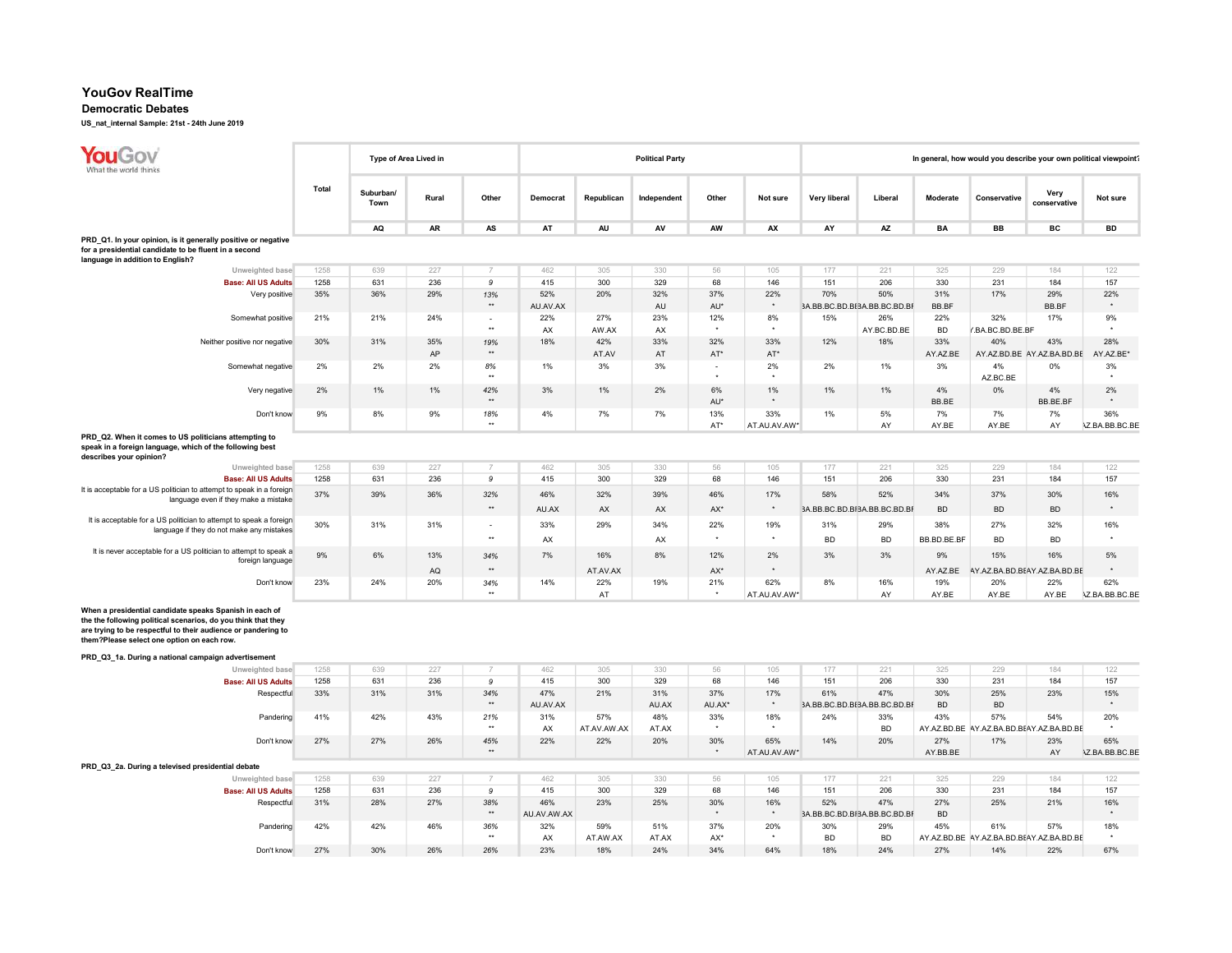## Democratic Debates

| <b>YouGov</b><br>What the world thinks                                                                                                                                                                                                  |       |                     |                       |                                 | 2012 Presidential Vote |                     |           |           |              |                                                          | 2016 Presidential Vote |                                 |                      |                               | ٧                   |
|-----------------------------------------------------------------------------------------------------------------------------------------------------------------------------------------------------------------------------------------|-------|---------------------|-----------------------|---------------------------------|------------------------|---------------------|-----------|-----------|--------------|----------------------------------------------------------|------------------------|---------------------------------|----------------------|-------------------------------|---------------------|
|                                                                                                                                                                                                                                         | Total | <b>NET: Liberal</b> | NET:<br>Conservative  | <b>Barack Obama</b> Mitt Romney |                        | Other<br>candidate  |           |           |              | I did not vote Hillary Clinton Donald Trump Gary Johnson | Jill Stein             | <b>Evan McMullin</b>            | Other                | Did not vote<br>for President | Yes                 |
|                                                                                                                                                                                                                                         |       | BE                  | <b>BF</b>             | BG                              | BH                     | BI                  | <b>BJ</b> | BK        | <b>BL</b>    | <b>BM</b>                                                | <b>BN</b>              | BO                              | <b>BP</b>            | BQ                            | <b>BR</b>           |
| PRD_Q1. In your opinion, is it generally positive or negative                                                                                                                                                                           |       |                     |                       |                                 |                        |                     |           |           |              |                                                          |                        |                                 |                      |                               |                     |
| for a presidential candidate to be fluent in a second<br>language in addition to English?                                                                                                                                               |       |                     |                       |                                 |                        |                     |           |           |              |                                                          |                        |                                 |                      |                               |                     |
| Unweighted base                                                                                                                                                                                                                         | 1258  | 398                 | 413                   | 528                             | 296                    | 30                  | 404       | 425       | 375          | 35                                                       | 16                     | $\overline{4}$                  | 14                   | 389                           | 1029                |
| <b>Base: All US Adults</b>                                                                                                                                                                                                              | 1258  | 356                 | 415                   | 448                             | 265                    | 25                  | 520       | 336       | 333          | 20                                                       | 9                      | $\overline{c}$                  | 10                   | 548                           | 843                 |
| Very positive                                                                                                                                                                                                                           | 35%   | 58%                 | 22%                   | 49%                             | 15%                    | 25%                 | 33%       | 55%       | 19%          | 30%                                                      | 58%                    | 64%                             | 41%                  | 32%                           | 37%                 |
|                                                                                                                                                                                                                                         |       | Z.BA.BB.BC.BD.I     | BB                    | BH.BJ                           |                        | $^{\star\star}$     | BH        | BL.BM.BQ  |              |                                                          | $\star\star$           | $\star\star$                    | $\star\star$         | <b>BL</b>                     | <b>BT</b>           |
| Somewhat positive                                                                                                                                                                                                                       | 21%   | 21%                 | 25%                   | 23%                             | 28%                    | 17%                 | 16%       | 24%       | 26%          | 32%                                                      | 25%                    | 13%                             | 4%                   | 16%                           | 25%                 |
|                                                                                                                                                                                                                                         |       | AY.BD               | AY.BC.BD              | <b>BJ</b>                       | <b>BJ</b>              | $\star\star$        |           | <b>BQ</b> | BQ           | $BO*$                                                    | $\star\star$           | $\star\star$                    | $\star\star$         |                               | BS.BT               |
| Neither positive nor negative                                                                                                                                                                                                           | 30%   | 15%                 | 42%<br>AY.AZ.BA.BD.BE | 20%                             | 50%<br>BG.BJ           | 39%<br>$\star\star$ | 28%<br>BG | 17%       | 46%<br>BK.BQ | 31%<br>BK*                                               | 17%<br>$\star\star$    | $\blacksquare$<br>$\star\star$  | 47%<br>$\star\star$  | 29%<br><b>BK</b>              | 30%                 |
| Somewhat negative                                                                                                                                                                                                                       | 2%    | 1%                  | 3%                    | 3%                              | 2%                     | 1%                  | 2%        | 0%        | 2%           | 2%                                                       | $\sim$                 | 23%                             |                      | 4%                            | 1%                  |
|                                                                                                                                                                                                                                         |       |                     | BC                    |                                 |                        | $\bullet\bullet$    |           |           |              |                                                          | $\ddot{\phantom{0}}$   | $\star\star$                    | $\star\star$         | BK                            |                     |
| Very negative                                                                                                                                                                                                                           | 2%    | 1%                  | 2%                    | 3%                              | 1%                     | 13%                 | 2%        | 2%        | 2%           | 2%                                                       |                        |                                 |                      | 3%                            | 2%                  |
|                                                                                                                                                                                                                                         |       |                     | BB                    |                                 |                        | $**$                |           |           |              |                                                          | $**$                   | $\star\star$                    | $\star\star$         |                               |                     |
| Don't know                                                                                                                                                                                                                              | 9%    | 3%                  | 7%                    | 3%                              | 3%                     | 5%                  | 19%       | 3%        | 5%           | 3%                                                       | $\blacksquare$         |                                 | 8%                   | 17%                           | 5%                  |
|                                                                                                                                                                                                                                         |       | AY                  | AY.BE                 |                                 |                        | $\star\star$        | BG.BH     |           |              | $\rightarrow$                                            | $\star\star$           | $\star\star$                    | $\star\star$         | BK.BL.BM                      |                     |
| PRD Q2. When it comes to US politicians attempting to<br>speak in a foreign language, which of the following best<br>describes your opinion?                                                                                            |       |                     |                       |                                 |                        |                     |           |           |              |                                                          |                        |                                 |                      |                               |                     |
| Unweighted base                                                                                                                                                                                                                         | 1258  | 398                 | 413                   | 528                             | 296                    | 30                  | 404       | 425       | 375          | 35                                                       | $16\,$                 | $\overline{4}$                  | 14                   | 389                           | 1029                |
| <b>Base: All US Adults</b>                                                                                                                                                                                                              | 1258  | 356                 | 415                   | 448                             | 265                    | 25                  | 520       | 336       | 333          | 20                                                       | 9                      | $\overline{c}$                  | 10                   | 548                           | 843                 |
| It is acceptable for a US politician to attempt to speak in a foreign                                                                                                                                                                   | 37%   | 54%                 | 34%                   | 45%                             | 27%                    | 45%                 | 35%       | 50%       | 30%          | 45%                                                      | 69%                    | 64%                             | 22%                  | 34%                           | 40%                 |
| language even if they make a mistake                                                                                                                                                                                                    |       | BA.BB.BC.BD.BF      | <b>BD</b>             | BH.BJ                           |                        | $\star\star$        | BH        | BL.BQ     |              |                                                          | $\star\star$           | $\star\star$                    | $\star\star$         |                               | <b>BT</b>           |
| It is acceptable for a US politician to attempt to speak a foreign                                                                                                                                                                      |       |                     |                       |                                 |                        |                     |           |           |              |                                                          |                        |                                 |                      |                               |                     |
| language if they do not make any mistakes                                                                                                                                                                                               | 30%   | 30%                 | 29%                   | 36%                             | 33%                    | 19%                 | 24%       | 35%       | 34%          | 25%                                                      | 22%                    | 36%                             | 44%                  | 25%                           | 33%                 |
|                                                                                                                                                                                                                                         |       | <b>BD</b>           | <b>BD</b>             | <b>BJ</b>                       | BJ                     | $\star\star$        |           | BQ        | BQ           |                                                          | $\star\star$           | $\star\star$                    | $^{\star\star}$      |                               | BS                  |
| It is never acceptable for a US politician to attempt to speak a<br>foreign language                                                                                                                                                    | 9%    | 3%                  | 16%                   | 7%                              | 21%                    | 8%                  | 5%        | 5%        | 17%          | 8%                                                       | 5%                     | $\sim$                          | 16%                  | 7%                            | 10%                 |
|                                                                                                                                                                                                                                         |       |                     | AY.AZ.BA.BD.BE        |                                 | BG.BJ                  | $\star\star$        |           |           | BK.BQ        |                                                          | $\rightarrow$          | $\star\star$                    | $\star\star$         |                               |                     |
| Don't know                                                                                                                                                                                                                              | 23%   | 12%                 | 21%                   | 11%                             | 19%                    | 28%                 | 36%       | 10%       | 19%          | 22%                                                      | 5%                     | $\overline{\phantom{a}}$        | 18%                  | 35%                           | 17%                 |
|                                                                                                                                                                                                                                         |       | AY                  | AY.BE                 |                                 | <b>BG</b>              | $\star\star$        | BG.BH     |           | <b>BK</b>    | BK*                                                      | $\rightarrow$          | $\star\star$                    | $\ddot{\phantom{0}}$ | BK.BL                         |                     |
| When a presidential candidate speaks Spanish in each of<br>the the following political scenarios, do you think that they<br>are trying to be respectful to their audience or pandering to<br>them?Please select one option on each row. |       |                     |                       |                                 |                        |                     |           |           |              |                                                          |                        |                                 |                      |                               |                     |
| PRD_Q3_1a. During a national campaign advertisement                                                                                                                                                                                     | 1258  | 398                 | 413                   | 528                             | 296                    |                     | 404       | 425       | 375          |                                                          |                        |                                 |                      | 389                           | 1029                |
| Unweighted base<br><b>Base: All US Adults</b>                                                                                                                                                                                           | 1258  | 356                 | 415                   | 448                             | 265                    | 30<br>25            | 520       | 336       | 333          | 35<br>20                                                 | $16\,$<br>9            | $\mathcal{A}$<br>$\overline{2}$ | 14<br>10             | 548                           | 843                 |
| Respectful                                                                                                                                                                                                                              | 33%   | 53%                 | 24%                   | 43%                             | 16%                    | 29%                 | 33%       | 50%       | 21%          | 20%                                                      | 64%                    | 36%                             | 20%                  | 30%                           | 33%                 |
|                                                                                                                                                                                                                                         |       | Z.BA.BB.BC.BD.BF    |                       | BH.BJ                           |                        | $\star\star$        | BH        | BL.BM.BQ  |              |                                                          | $\star\star$           | $\star\star$                    | $\star\star$         | <b>BL</b>                     | <b>BT</b>           |
| Pandering                                                                                                                                                                                                                               | 41%   | 29%                 | 56%                   | 37%                             | 69%                    | 54%                 | 28%       | 31%       | 63%          | 59%                                                      | 13%                    | 64%                             | 64%                  | 32%                           | 46%                 |
|                                                                                                                                                                                                                                         |       |                     | AY.AZ.BA.BD.BE        | <b>BJ</b>                       | BG.BJ                  | $\star\star$        |           |           | BK.BQ        | BK.BQ*                                                   | $***$                  | $\star\star$                    | $**$                 |                               | <b>BS</b>           |
| Don't know                                                                                                                                                                                                                              | 27%   | 18%                 | 20%                   | 19%                             | 15%                    | 17%                 | 39%       | 20%       | 16%          | 21%                                                      | 23%                    | $\overline{\phantom{a}}$        | 16%                  | 38%                           | 21%                 |
|                                                                                                                                                                                                                                         |       | .BF*                |                       |                                 |                        | $\star\star$        | BG.BH     |           |              | $\star$                                                  | $\star\star$           | $\star\star$                    | $\star\star$         | BK.BL                         |                     |
| PRD_Q3_2a. During a televised presidential debate                                                                                                                                                                                       |       |                     |                       |                                 |                        |                     |           |           |              |                                                          |                        |                                 |                      |                               |                     |
| Unweighted base                                                                                                                                                                                                                         | 1258  | 398                 | 413                   | 528                             | 296                    | 30                  | 404       | 425       | 375          | 35                                                       | 16                     | $\mathcal{A}$                   | 14                   | 389                           | 1029                |
| <b>Base: All US Adults</b>                                                                                                                                                                                                              | 1258  | 356                 | 415                   | 448                             | 265                    | 25                  | 520       | 336       | 333          | 20                                                       | 9                      | $\overline{c}$                  | 10                   | 548                           | 843                 |
| Respectful                                                                                                                                                                                                                              | 31%   | 49%                 | 23%                   | 42%                             | 14%                    | 24%                 | 30%       | 44%       | 21%          | 17%                                                      | 56%                    | 46%                             | 9%                   | 29%                           | 31%                 |
|                                                                                                                                                                                                                                         |       | BA.BB.BC.BD.BF      |                       | BH.BJ                           |                        | $\star\star$        | BH        | BL.BM.BQ  |              |                                                          | $^{\star\star}$        | $\star\star$                    | $^{\star\star}$      | <b>BL</b>                     | <b>BT</b>           |
| Pandering                                                                                                                                                                                                                               | 42%   | 30%                 | 59%                   | 35%                             | 72%                    | 57%<br>$\star\star$ | 32%       | 33%       | 65%          | 60%                                                      | 20%<br>$\star\star$    | 54%<br>$\star\star$             | 45%<br>$\star\star$  | 33%                           | 47%                 |
| Don't know                                                                                                                                                                                                                              | 27%   | <b>BD</b><br>22%    | AY.AZ.BA.BD.BE        |                                 | BG.BJ                  |                     |           | 23%       | BK.BQ<br>14% | BK.BQ*                                                   |                        |                                 |                      | 38%                           | <b>BS.BT</b><br>22% |
|                                                                                                                                                                                                                                         |       |                     | 18%                   | 23%                             | 15%                    | 19%                 | 38%       |           |              | 24%                                                      | 24%                    | $\sim$                          | 46%                  |                               |                     |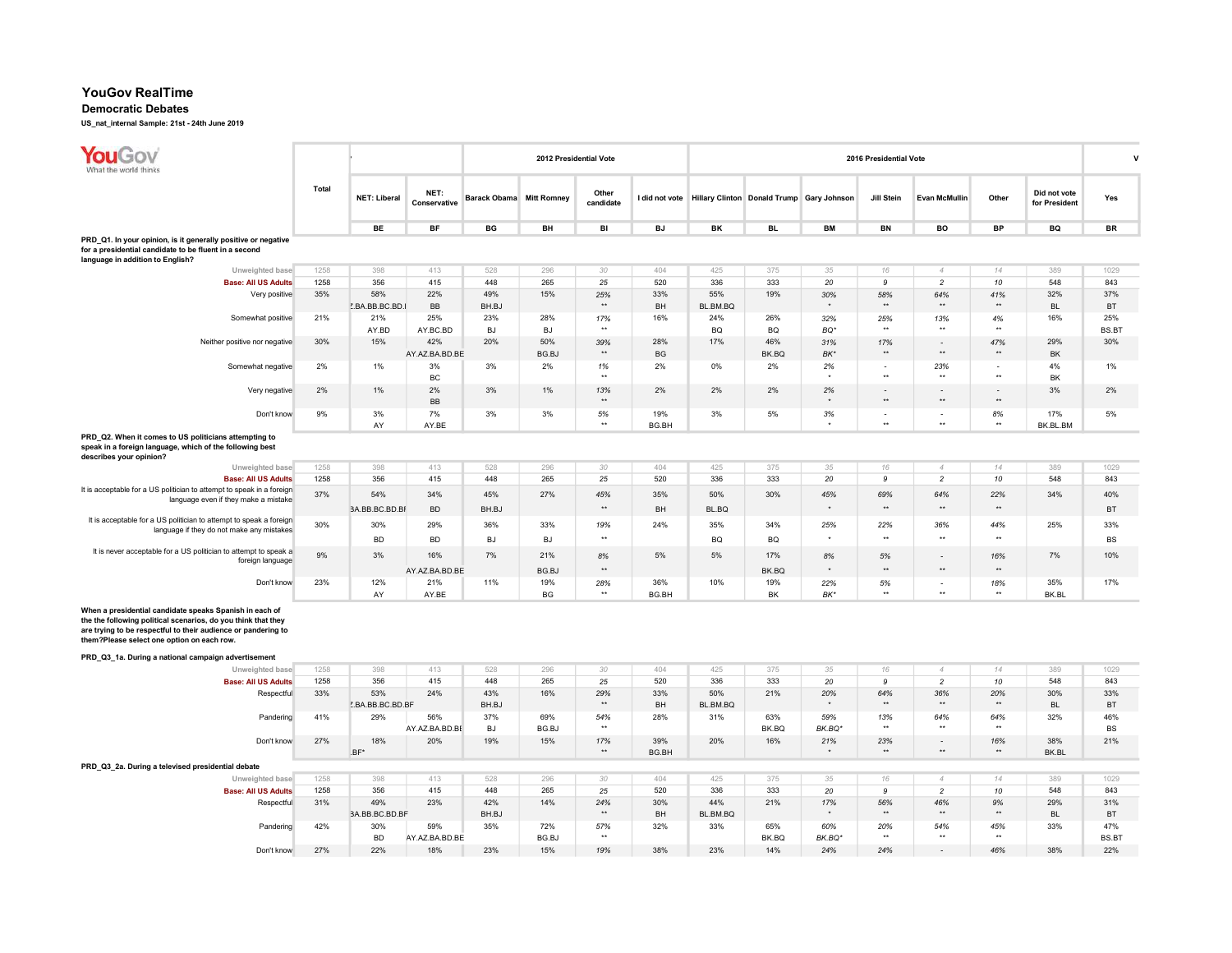### Democratic Debates

US\_nat\_internal Sample: 21st - 24th June 2019



| 84            | 331              | 1258 | <b>Base: All US Adults</b>                                                                                      |
|---------------|------------------|------|-----------------------------------------------------------------------------------------------------------------|
| 19%           | 36%              | 37%  | It is acceptable for a US politician to attempt to speak in a foreign<br>language even if they make a mistake   |
| $\star$       | <b>BT</b>        |      |                                                                                                                 |
| 23%<br>۰      | 25%              | 30%  | It is acceptable for a US politician to attempt to speak a foreign<br>language if they do not make any mistakes |
| 2%<br>$\star$ | 8%               | 9%   | It is never acceptable for a US politician to attempt to speak a<br>foreign language                            |
| 57%<br>BR.BS* | 31%<br><b>BR</b> | 23%  | Don't know                                                                                                      |

When a presidential candidate speaks Spanish in each of the the following political scenarios, do you think that they are trying to be respectful to their audience or pandering to them?Please select one option on each row.

#### PRD\_Q3\_1a. During a national campaign advertisement

| Unweighted base                                   | 1258 | 182       | 47       |
|---------------------------------------------------|------|-----------|----------|
| <b>Base: All US Adults</b>                        | 1258 | 331       | 84       |
| Respectful                                        | 33%  | 38%       | 11%      |
|                                                   |      | <b>BT</b> | $\star$  |
| Pandering                                         | 41%  | 27%       | 37%<br>۰ |
| Don't know                                        | 27%  | 35%       | 52%      |
|                                                   |      | <b>BR</b> | BR.BS*   |
|                                                   |      |           |          |
| PRD Q3 2a. During a televised presidential debate |      |           |          |
| Unweighted base                                   | 1258 | 182       | 47       |
| <b>Base: All US Adults</b>                        | 1258 | 331       | 84       |
| Respectful                                        | 31%  | 34%       | 15%      |
|                                                   |      | <b>BT</b> | $\star$  |
| Pandering                                         | 42%  | 33%       | 26%      |

\*

34% 59%

Don't know 27%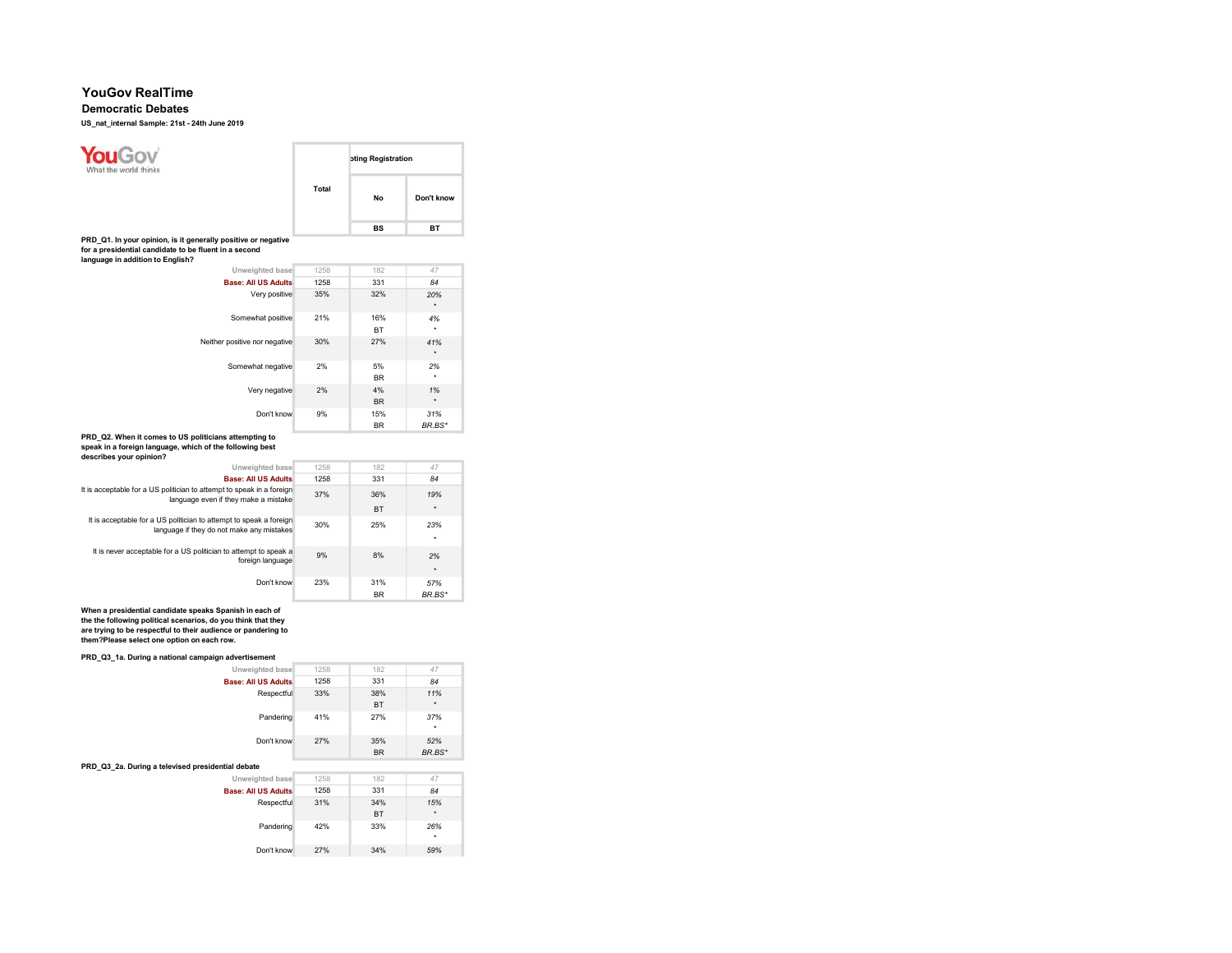### Democratic Debates

| YouGov<br>What the world thinks                                                                                                                                                      |       |                       | Gender             |                           |                                  |                         | Generation                            |                                         |                                                   |                             |           |                | Region              |            |                    |
|--------------------------------------------------------------------------------------------------------------------------------------------------------------------------------------|-------|-----------------------|--------------------|---------------------------|----------------------------------|-------------------------|---------------------------------------|-----------------------------------------|---------------------------------------------------|-----------------------------|-----------|----------------|---------------------|------------|--------------------|
|                                                                                                                                                                                      | Total | Male                  | Female             | Gen Z (2000<br>and later) | <b>Millennial</b><br>(1982-1999) | Gen X (1965-<br>1981)   | <b>Baby Boomer</b><br>$(1946 - 1964)$ | Silent<br>Generation<br>$(1928 - 1945)$ | Pre-Silent<br>Generation<br>(1927 and<br>earlier) | Other                       | Northeast | <b>Midwest</b> | South               | West       | White              |
|                                                                                                                                                                                      |       |                       | $\mathsf{A}$       | $^{\star\star}$           | $\mathsf{F}.\mathsf{G}$          | $\mathsf{F}.\mathsf{G}$ |                                       | $^\star$                                | $\star\star$                                      | $\star\star$                |           |                |                     |            |                    |
| PRD_Q3_3a. At a campaign stop in a predominately Spanish-<br>speaking community                                                                                                      |       |                       |                    |                           |                                  |                         |                                       |                                         |                                                   |                             |           |                |                     |            |                    |
| Unweighted base                                                                                                                                                                      | 1258  | 554                   | 704                | 22                        | 358                              | 339                     | 461                                   | 77                                      |                                                   |                             | 201       | 358            | 399                 | 300        | 832                |
| <b>Base: All US Adults</b>                                                                                                                                                           | 1258  | 611                   | 647                | 30                        | 386                              | 315                     | 445                                   | 81                                      | $\mathbf{1}$                                      | $\sim$                      | 217       | 360            | 394                 | 287        | 842                |
| Respectful                                                                                                                                                                           | 56%   | 54%                   | 58%                | 74%                       | 53%                              | 50%                     | 62%                                   | 59%                                     | $\Box$                                            | $\sim$                      | 56%       | 57%            | 55%                 | 57%        | 59%                |
|                                                                                                                                                                                      |       |                       |                    | $\star\star$              |                                  |                         | D.E                                   | $\star$                                 | ×                                                 | $\star\star$                |           |                |                     |            | O.P                |
| Pandering                                                                                                                                                                            | 25%   | 29%                   | 20%                | 11%<br>$\star\star$       | 22%                              | 24%                     | 27%                                   | 34%                                     | 100%<br>$\star\star$                              | $\sim$<br>$\star\star$      | 23%       | 24%            | 26%                 | 24%        | 27%                |
| Don't know                                                                                                                                                                           | 19%   | $\overline{B}$<br>17% | 21%                | 15%                       | 25%                              | 26%                     | 12%                                   | $\mathsf{D}^\star$<br>7%                | ä,                                                |                             | 21%       | 19%            | 18%                 | 19%        | $\circ$<br>15%     |
|                                                                                                                                                                                      |       |                       |                    | $^{\star\star}$           | $\mathsf{F}.\mathsf{G}$          | $\mathsf{F}.\mathsf{G}$ |                                       | $\Delta$                                | $\star\star$                                      | $\star\star$                |           |                |                     |            |                    |
| During your lifetime, do you think there will be a future US<br>president who is fluent in any of the following<br>languages?Please select one option on each row.<br>PQ4_1. Spanish |       |                       |                    |                           |                                  |                         |                                       |                                         |                                                   |                             |           |                |                     |            |                    |
| Unweighted base                                                                                                                                                                      | 1258  | 554                   | 704                | 22                        | 358                              | 339                     | 461                                   | 77                                      |                                                   |                             | 201       | 358            | 399                 | 300        | 832                |
| <b>Base: All US Adults</b>                                                                                                                                                           | 1258  | 611                   | 647                | 30                        | 386                              | 315                     | 445                                   | 81                                      | $\mathbf{1}$                                      | $\sim$                      | 217       | 360            | 394                 | 287        | 842                |
| Yes, I do                                                                                                                                                                            | 59%   | 58%                   | 61%                | 70%<br>$\star\star$       | 51%                              | 55%                     | 67%<br>D.E                            | 70%<br>$D.E^*$                          | $\blacksquare$<br>$\star\star$                    | $\sim$<br>$\star\star$      | 54%       | 62%            | 60%                 | 58%        | 63%<br>O.Q         |
| No, I do not                                                                                                                                                                         | 12%   | 15%                   | 10%                | 10%                       | 19%                              | 14%                     | 7%                                    | 5%                                      | $\blacksquare$                                    | $\sim$                      | 12%       | 9%             | 13%                 | 15%        | 9%                 |
|                                                                                                                                                                                      |       | $\,$ B                |                    | $\star\star$              | $\mathsf{F}.\mathsf{G}$          | $\mathsf{F}.\mathsf{G}$ |                                       | $\star$                                 | $\star\star$                                      | $\star\star$                |           |                |                     | К          |                    |
| Don't know                                                                                                                                                                           | 29%   | 28%                   | 29%                | 20%<br>$\star\star$       | 31%                              | 30%                     | 26%                                   | 25%<br>$^\star$                         | 100%<br>$\star\star$                              | $\omega$<br>$^{\star\star}$ | 34%       | 29%            | 26%                 | 27%        | 28%                |
| PQ4_2. French                                                                                                                                                                        |       |                       |                    |                           |                                  |                         |                                       |                                         |                                                   |                             |           |                |                     |            |                    |
| Unweighted base                                                                                                                                                                      | 1258  | 554                   | 704                | 22                        | 358                              | 339                     | 461                                   | 77                                      | $\mathcal I$                                      | $\sim$                      | 201       | 358            | 399                 | 300        | 832                |
| <b>Base: All US Adults</b>                                                                                                                                                           | 1258  | 611                   | 647                | 30                        | 386                              | 315                     | 445                                   | 81                                      | $\mathbf{1}$                                      | $\sim$                      | 217       | 360            | 394                 | 287        | 842                |
| Yes, I do                                                                                                                                                                            | 29%   | 30%                   | 28%                | 59%<br>$\star\star$       | 26%                              | 30%                     | 29%                                   | 36%<br>$\star$                          | $\overline{\phantom{a}}$<br>$\star\star$          | $\sim$<br>$\star\star$      | 31%       | 26%            | 27%                 | 35%<br>K.L | 30%                |
| No, I do not                                                                                                                                                                         | 32%   | 35%<br>$\overline{B}$ | 29%                | 27%<br>$\star\star$       | 34%                              | 30%                     | 34%                                   | 28%                                     | $\blacksquare$<br>$\star\star$                    | $\sim$<br>$\star\star$      | 27%       | 33%            | 34%                 | 32%        | 31%                |
| Don't know                                                                                                                                                                           | 39%   | 34%                   | 43%<br>$\mathsf A$ | 15%<br>$^{\star\star}$    | 41%                              | 41%                     | 37%                                   | 36%<br>$\ddot{\phantom{0}}$             | 100%<br>$\star$                                   | $\sim$<br>$\star\star$      | 42%       | 40%            | 40%                 | 33%        | 39%                |
| PQ4_3. German                                                                                                                                                                        |       |                       |                    |                           |                                  |                         |                                       |                                         |                                                   |                             |           |                |                     |            |                    |
| Unweighted base                                                                                                                                                                      | 1258  | 554                   | 704                | 22                        | 358                              | 339                     | 461                                   | 77                                      | 1                                                 | ×.                          | 201       | 358            | 399                 | 300        | 832                |
| <b>Base: All US Adults</b>                                                                                                                                                           | 1258  | 611                   | 647                | 30                        | 386                              | 315                     | 445                                   | 81                                      | $\mathbf{1}$                                      | $\sim$                      | 217       | 360            | 394                 | 287        | 842                |
| Yes, I do                                                                                                                                                                            | 20%   | 23%<br>$\,$ B         | 18%                | 37%<br>$^{\star\star}$    | 21%                              | 21%                     | 18%                                   | 21%<br>$\star$                          | $\bar{\phantom{a}}$<br>$\star\star$               | $\sim$<br>$\star\star$      | 22%       | 21%            | 17%                 | 24%<br>L   | 20%                |
| No, I do not                                                                                                                                                                         | 38%   | 38%                   | 37%                | 31%<br>$\star\star$       | 36%                              | 34%                     | 41%                                   | 43%<br>$\bullet$                        | 100%<br>$\star\star$                              | $\sim$<br>$\star\star$      | 32%       | 37%            | 41%<br>$\mathbf{I}$ | 38%        | 38%                |
| Don't know                                                                                                                                                                           | 42%   | 39%                   | 45%<br>$\mathsf A$ | 32%<br>$^{\star\star}$    | 43%                              | 45%                     | 41%                                   | 36%<br>$^\star$                         | $\overline{\phantom{a}}$<br>$^{\star\star}$       | $\omega$<br>$^{\star\star}$ | 47%       | 42%            | 42%                 | 39%        | 42%                |
| PQ4_4. Russian                                                                                                                                                                       |       |                       |                    |                           |                                  |                         |                                       |                                         |                                                   |                             |           |                |                     |            |                    |
| Unweighted base                                                                                                                                                                      | 1258  | 554                   | 704                | 22                        | 358                              | 339                     | 461                                   | 77                                      | 1                                                 | $\sim$                      | 201       | 358            | 399                 | 300        | 832                |
| <b>Base: All US Adults</b>                                                                                                                                                           | 1258  | 611                   | 647                | 30                        | 386                              | 315                     | 445                                   | 81                                      | $\mathbf{1}$                                      | $\blacksquare$              | 217       | 360            | 394                 | 287        | 842                |
| Yes, I do                                                                                                                                                                            | 17%   | 20%                   | 15%                | 44%<br>$\star\star$       | 18%                              | 17%                     | 16%                                   | 14%<br>$\star$                          | $\blacksquare$<br>×                               | $\sim$<br>$\star\star$      | 21%       | 16%            | 15%                 | 21%        | 16%                |
| No, I do not                                                                                                                                                                         | 44%   | 44%                   | 44%                | 31%<br>$\star\star$       | 39%                              | 42%                     | 48%<br>D                              | 53%<br>$D^*$                            | 100%<br>$\star\star$                              | $\sim$<br>$\star\star$      | 37%       | 44%            | 49%<br>$\mathbf{J}$ | 43%        | 45%<br>$\mathsf Q$ |
| Don't know                                                                                                                                                                           | 39%   | 37%                   | 40%                | 25%<br>$\star\star$       | 42%                              | 41%                     | 36%                                   | 33%<br>$\ddot{\phantom{1}}$             | $\overline{\phantom{a}}$<br>$\star\star$          | $\sim$<br>$\star\star$      | 42%       | 40%            | 37%                 | 36%        | 39%                |
| PQ4_5. Chinese                                                                                                                                                                       |       |                       |                    |                           |                                  |                         |                                       |                                         |                                                   |                             |           |                |                     |            |                    |
| Unweighted base                                                                                                                                                                      | 1258  | 554                   | 704                | 22                        | 358                              | 339                     | 461                                   | 77                                      |                                                   |                             | 201       | 358            | 399                 | 300        | 832                |
| <b>Base: All US Adults</b>                                                                                                                                                           | 1258  | 611                   | 647                | 30                        | 386                              | 315                     | 445                                   | 81                                      | $\mathbf{1}$                                      | $\sim$                      | 217       | 360            | 394                 | 287        | 842                |
| Yes, I do                                                                                                                                                                            | 19%   | 22%                   | 16%                | 46%                       | 20%                              | 20%                     | 16%                                   | 14%                                     |                                                   | $\overline{\phantom{a}}$    | 22%       | 16%            | 18%                 | 22%        | 17%                |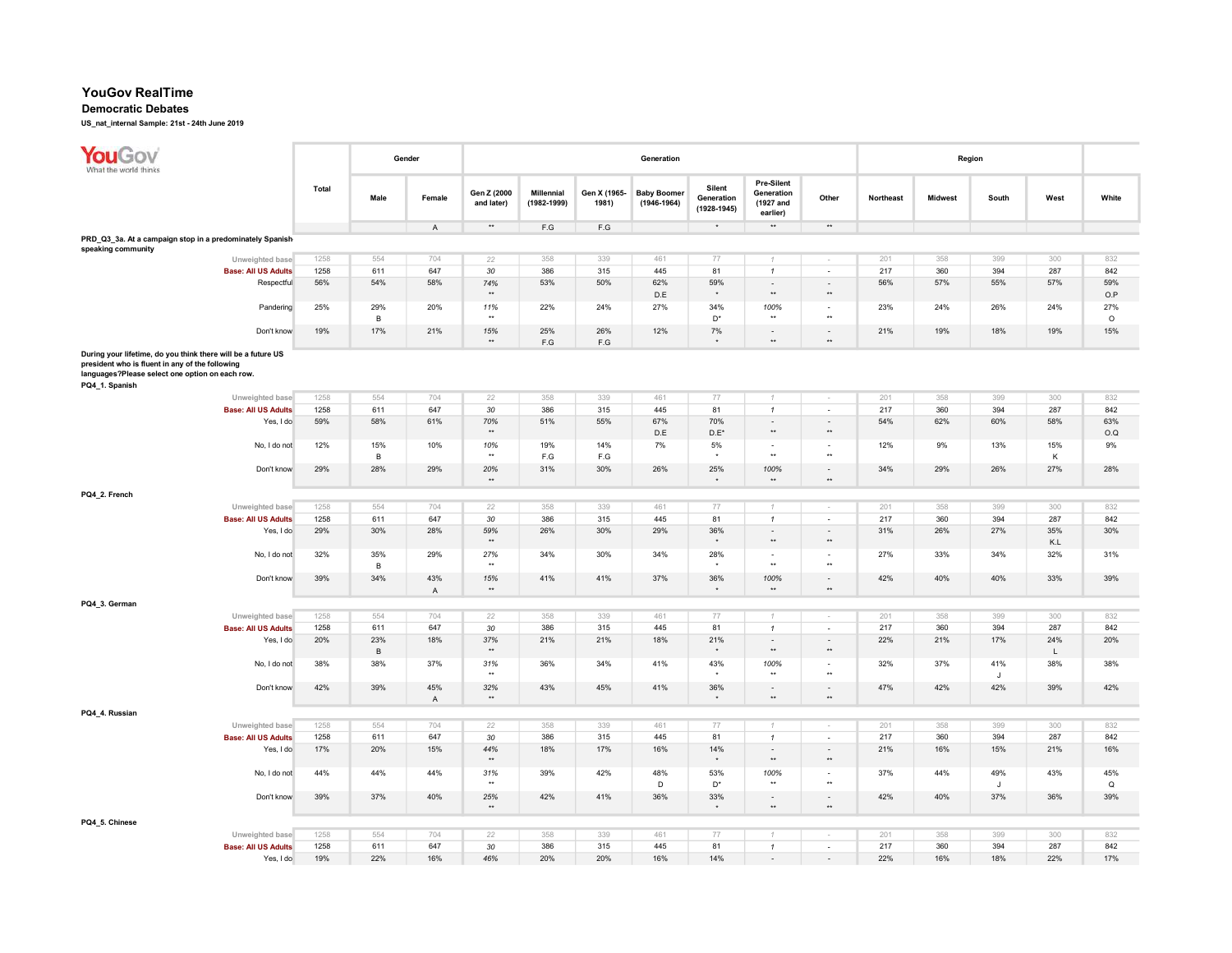#### Democratic Debates

| <b>YouGov</b><br>What the world thinks                                                                                                                                               |              |                  | Race             |                      |                                   | Education               |                  |                  |                |                            |                                                            |                                                 |                           | <b>Marital Status</b> |                    |
|--------------------------------------------------------------------------------------------------------------------------------------------------------------------------------------|--------------|------------------|------------------|----------------------|-----------------------------------|-------------------------|------------------|------------------|----------------|----------------------------|------------------------------------------------------------|-------------------------------------------------|---------------------------|-----------------------|--------------------|
|                                                                                                                                                                                      | <b>Total</b> | <b>Black</b>     | Hispanic         | Other (NET)          | No HS, High<br>school<br>graduate | Some college,<br>2-year | 4-year           | <b>Post Grad</b> | <b>Married</b> | Civil<br>Partnership       | Living<br>together, not<br>married or civil<br>partnership | In a<br>relationship,<br>not living<br>together | NET: In a<br>relationship | Single                | <b>Divorced</b>    |
|                                                                                                                                                                                      |              | N.Q              | N.Q              | $\star$              | S.T.U                             | $\mathsf{T}$            |                  |                  |                | $\star\star$               | $\mathsf{AC}^\star$                                        | $\star$                                         | $\vee$                    | V.Z.AC                |                    |
| PRD_Q3_3a. At a campaign stop in a predominately Spanish-<br>speaking community                                                                                                      |              |                  |                  |                      |                                   |                         |                  |                  |                |                            |                                                            |                                                 |                           |                       |                    |
| Unweighted base                                                                                                                                                                      | 1258         | 157              | 181              | 88                   | 458                               | 414                     | 245              | 141              | 566            | 19                         | 75                                                         | 36                                              | 696                       | 313                   | 121                |
| <b>Base: All US Adults</b>                                                                                                                                                           | 1258         | 166              | 142              | 108                  | 496                               | 410                     | 226              | 126              | 517            | 21                         | 68                                                         | 34                                              | 641                       | 338                   | 122                |
| Respectful                                                                                                                                                                           | 56%          | 49%              | 48%              | 58%<br>$\star$       | 47%                               | 57%<br>$\mathsf R$      | 68%<br>R.S       | 69%<br>R.S       | 56%            | 42%<br>$\star\star$        | 74%<br>V.Z.AA*                                             | 68%<br>$\star$                                  | 58%<br>$\vee$             | 56%                   | 59%                |
| Pandering                                                                                                                                                                            | 25%          | 18%              | 23%              | 21%                  | 25%                               | 25%                     | 24%              | 22%              | 28%<br>Z.AA    | 25%<br>$\star\star$        | 18%                                                        | 17%<br>$\bullet$                                | 27%                       | 20%                   | 23%                |
| Don't know                                                                                                                                                                           | 19%          | 33%              | 29%<br>N         | 21%                  | 28%                               | 18%                     | 8%               | 9%               | 15%            | 33%<br>$\star\star$        | 8%<br>$\star$                                              | 15%<br>$\star$                                  | 15%                       | 23%                   | 18%                |
| During your lifetime, do you think there will be a future US<br>president who is fluent in any of the following<br>languages?Please select one option on each row.<br>PQ4_1. Spanish |              | ${\sf N}$        |                  |                      | S.T.U                             | T.U                     |                  |                  |                |                            |                                                            |                                                 |                           | V.X.Z.AC              |                    |
| Unweighted base                                                                                                                                                                      | 1258         | 157              | 181              | 88                   | 458                               | 414                     | 245              | 141              | 566            | 19                         | 75                                                         | 36                                              | 696                       | 313                   | 121                |
| <b>Base: All US Adults</b><br>Yes, I do                                                                                                                                              | 1258<br>59%  | 166<br>51%       | 142<br>55%       | 108<br>50%           | 496<br>49%                        | 410<br>58%              | 226<br>74%       | 126<br>79%       | 517<br>65%     | 21<br>36%                  | 68<br>61%                                                  | 34<br>72%                                       | 641<br>64%                | 338<br>58%            | 122<br>53%         |
|                                                                                                                                                                                      |              |                  |                  |                      |                                   | $\sf R$                 | R.S              | R.S              | AB             | $\star\star$               |                                                            |                                                 | AB                        |                       |                    |
| No, I do not                                                                                                                                                                         | 12%          | 22%<br>${\sf N}$ | 17%<br>${\sf N}$ | 15%                  | 15%<br>T.U                        | 14%<br>T.U              | 8%               | 4%               | 10%            | 26%<br>$\star\star$        | 12%                                                        | 14%<br>$\star$                                  | 11%                       | 15%<br>$\mathsf{V}$   | 7%                 |
| Don't know                                                                                                                                                                           | 29%          | 26%              | 27%              | 35%<br>$\star$       | 36%<br>S.T.U                      | 28%<br>T.U              | 19%              | 17%              | 25%            | 38%<br>$**$                | 28%                                                        | 14%<br>$\star$                                  | 25%                       | 27%                   | 40%<br>V.Y.Z.AA.AC |
| PQ4_2. French                                                                                                                                                                        |              |                  |                  |                      |                                   |                         |                  |                  |                |                            |                                                            |                                                 |                           |                       |                    |
| Unweighted base                                                                                                                                                                      | 1258         | 157              | 181              | 88                   | 458                               | 414                     | 245              | 141              | 566            | 19                         | 75                                                         | 36                                              | 696                       | 313                   | 121                |
| <b>Base: All US Adults</b>                                                                                                                                                           | 1258         | 166              | 142              | 108                  | 496                               | 410                     | 226              | 126              | 517            | 21                         | 68                                                         | 34                                              | 641                       | 338                   | 122                |
| Yes, I do                                                                                                                                                                            | 29%          | 33%              | 25%              | 24%                  | 23%                               | 29%                     | 40%<br>R.S       | 36%<br>${\sf R}$ | 34%            | 8%<br>$\star\star$         | 29%                                                        | 29%<br>$\star$                                  | 32%                       | 27%                   | 29%                |
| No, I do not<br>Don't know                                                                                                                                                           | 32%<br>39%   | 35%<br>32%       | 35%<br>40%       | 33%<br>4<br>43%      | 32%<br>45%                        | 35%<br>37%              | 27%<br>34%       | 32%<br>31%       | 31%<br>35%     | 35%<br>$\star\star$<br>57% | 35%<br>36%                                                 | 35%<br>$\star$<br>35%                           | 32%<br>36%                | 36%<br>AB<br>37%      | 25%<br>46%         |
|                                                                                                                                                                                      |              |                  |                  | $\star$              | S.T.U                             |                         |                  |                  |                | $\star\star$               | $\ddot{\phantom{1}}$                                       | $\star$                                         |                           |                       | $\vee$             |
| PQ4_3. German                                                                                                                                                                        |              |                  |                  |                      |                                   |                         |                  |                  |                |                            |                                                            |                                                 |                           |                       |                    |
| Unweighted base                                                                                                                                                                      | 1258         | 157              | 181              | 88                   | 458                               | 414                     | 245              | 141              | 566            | 19                         | 75                                                         | 36                                              | 696                       | 313                   | 121                |
| <b>Base: All US Adults</b>                                                                                                                                                           | 1258         | 166              | 142              | 108                  | 496                               | 410                     | 226              | 126              | 517            | 21                         | 68                                                         | 34                                              | 641                       | 338                   | 122                |
| Yes, I do                                                                                                                                                                            | 20%          | 22%              | 16%              | 30%<br>$N.P^*$       | 18%                               | 19%                     | 26%<br>${\sf R}$ | 26%<br>${\sf R}$ | 24%<br>AA      | 22%<br>$^{\star\star}$     | 18%<br>$\ddot{\phantom{1}}$                                | 20%<br>$\star$                                  | 23%                       | 18%                   | 20%                |
| No, I do not                                                                                                                                                                         | 38%          | 41%              | 37%              | 29%                  | 38%                               | 39%                     | 34%              | 41%              | 37%            | 23%<br>$\star\star$        | 42%                                                        | 37%                                             | 37%                       | 41%                   | 34%                |
| Don't know                                                                                                                                                                           | 42%          | 37%              | 47%              | 41%                  | 45%<br>U                          | 42%                     | 40%              | 33%              | 39%            | 55%<br>$\star\star$        | 39%<br>$\star$                                             | 43%<br>$\star$                                  | 40%                       | 42%                   | 46%                |
| PQ4_4. Russian                                                                                                                                                                       |              |                  |                  |                      |                                   |                         |                  |                  |                |                            |                                                            |                                                 |                           |                       |                    |
| Unweighted base                                                                                                                                                                      | 1258         | 157              | 181              | 88                   | 458                               | 414                     | 245              | 141              | 566            | 19                         | 75                                                         | 36                                              | 696                       | 313                   | 121                |
| <b>Base: All US Adults</b><br>Yes, I do                                                                                                                                              | 1258<br>17%  | 166<br>20%       | 142<br>12%       | 108<br>33%           | 496<br>15%                        | 410<br>17%              | 226<br>24%       | 126<br>18%       | 517<br>19%     | 21<br>8%                   | 68<br>17%                                                  | 34<br>20%                                       | 641<br>19%                | 338<br>16%            | 122<br>17%         |
| No, I do not                                                                                                                                                                         | 44%          | 47%              | 50%              | $N.O.P^*$<br>25%     | 42%                               | 45%                     | R.S<br>40%       | 55%              | 47%            | $\star\star$<br>43%        | 45%                                                        | $\bullet$<br>38%                                | 46%                       | 48%                   | 37%                |
|                                                                                                                                                                                      |              | $\Omega$<br>33%  | $\Omega$<br>38%  | $\rightarrow$<br>42% | 43%                               | 38%                     | 37%              | R.T<br>26%       | 34%            | $\star\star$<br>49%        | 39%                                                        | $\star$                                         | 36%                       |                       |                    |
| Don't know                                                                                                                                                                           | 39%          |                  |                  | $\star$              | U                                 | U                       |                  |                  |                | $\star\star$               | $\star$                                                    | 42%<br>$\star$                                  |                           | 36%                   | 46%<br>V.Z         |
| PQ4_5. Chinese                                                                                                                                                                       |              |                  |                  |                      |                                   |                         |                  |                  |                |                            |                                                            |                                                 |                           |                       |                    |
| Unweighted base                                                                                                                                                                      | 1258         | 157              | 181              | 88                   | 458                               | 414                     | 245              | 141              | 566            | 19                         | 75                                                         | 36                                              | 696                       | 313                   | 121                |
| <b>Base: All US Adults</b>                                                                                                                                                           | 1258         | 166              | 142              | 108                  | 496                               | 410                     | 226              | 126              | 517            | 21                         | 68                                                         | 34                                              | 641                       | 338                   | 122                |
| Yes, I do                                                                                                                                                                            | 19%          | 23%              | 17%              | 26%                  | 15%                               | 18%                     | 25%              | 25%              | 20%            | 22%                        | 26%                                                        | 22%                                             | 21%                       | 16%                   | 21%                |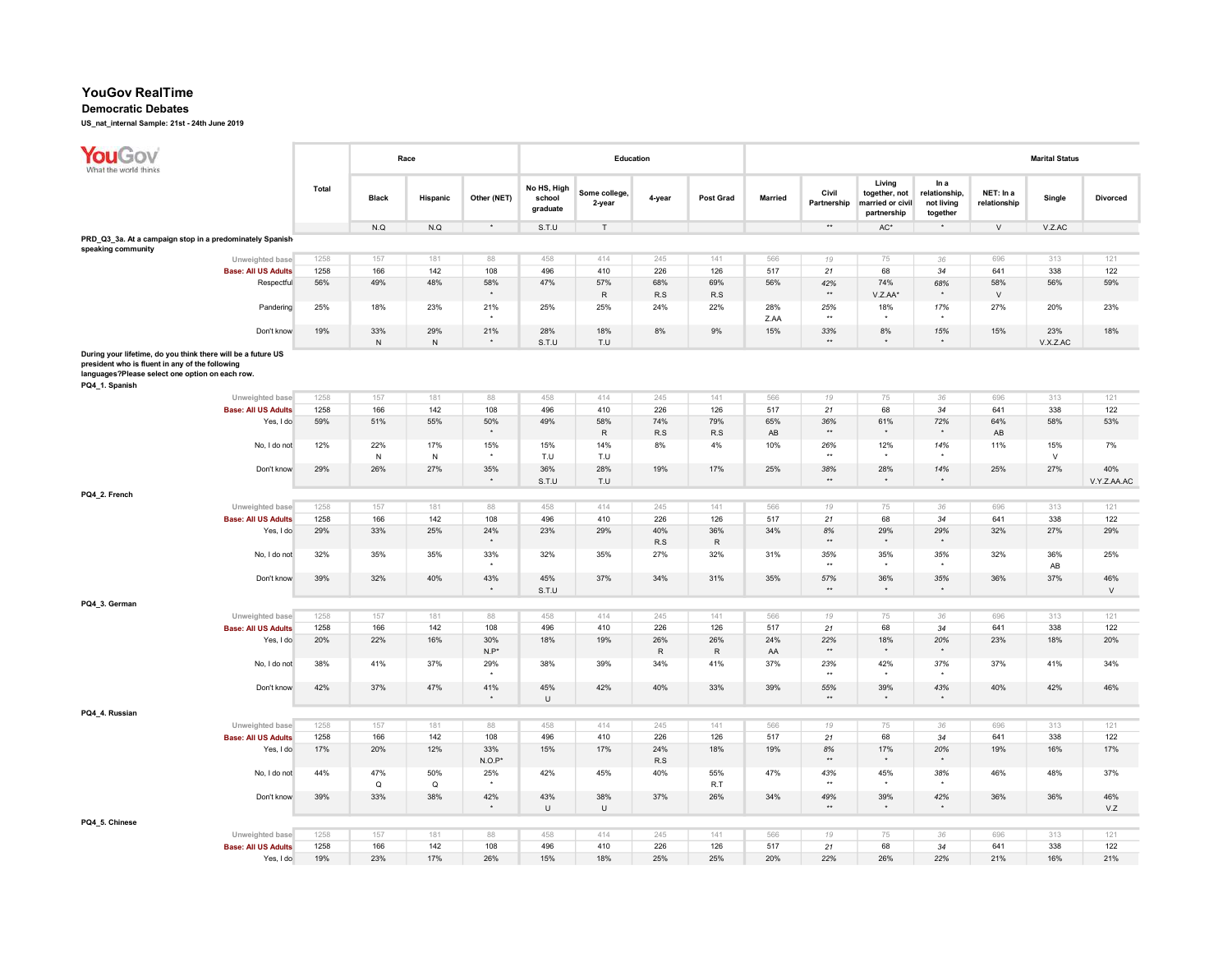#### Democratic Debates

| <b>YouGov</b><br>Mhat the world thinks                                                                                                                                               |              |                      |                     |                        |                        |                    |              | Parent or guardian of any children |                          |                                      |             | Income         |                 |                                      |       |
|--------------------------------------------------------------------------------------------------------------------------------------------------------------------------------------|--------------|----------------------|---------------------|------------------------|------------------------|--------------------|--------------|------------------------------------|--------------------------|--------------------------------------|-------------|----------------|-----------------|--------------------------------------|-------|
|                                                                                                                                                                                      | <b>Total</b> | Widowed              | Separated           | Other                  | Prefer not to<br>say   | Younger than<br>18 | 18 or over   | NET: Any age                       | Not a parent<br>guardian | Don't know /<br>Prefer not to<br>say | Under \$40k | \$40k to \$80k | \$80k+          | Don't know /<br>Prefer not to<br>say | Urban |
|                                                                                                                                                                                      |              | $^\star$             | $\star\star$        | $^{\star\star}$        | $^{\star\star}$        |                    |              |                                    |                          | AG.AH.AI.AJ*                         | AM.AN       |                |                 | AM.AN                                |       |
| PRD_Q3_3a. At a campaign stop in a predominately Spanish                                                                                                                             |              |                      |                     |                        |                        |                    |              |                                    |                          |                                      |             |                |                 |                                      |       |
| speaking community<br>Unweighted base                                                                                                                                                | 1258         | 62                   | 25                  | $\overline{7}$         | 34                     | 295                | 438          | 690                                | 505                      | 73                                   | 422         | 314            | 298             | 224                                  | 385   |
| <b>Base: All US Adults</b>                                                                                                                                                           | 1258         | 70                   | 32                  | 12                     | 44                     | 264                | 423          | 649                                | 518                      | 102                                  | 446         | 296            | 276             | 241                                  | 383   |
| Respectful                                                                                                                                                                           | 56%          | 61%                  | 28%                 | 47%                    | 31%                    | 54%                | 60%          | 58%                                | 59%                      | 30%                                  | 56%         | 59%            | 67%             | 42%                                  | 54%   |
|                                                                                                                                                                                      |              |                      | $\star\star$        | $\star\star$           | $**$                   | AK                 | AK           | AK                                 | AK                       | $\star$                              | AO          | AO             | AL.AO           |                                      |       |
| Pandering                                                                                                                                                                            | 25%          | 29%                  | 34%                 | 11%                    | 23%                    | 27%                | 25%          | 26%                                | 23%                      | 21%                                  | 22%         | 26%            | 26%             | 26%                                  | 26%   |
|                                                                                                                                                                                      |              |                      | $\star\star$        | $\star\star$           | $\star\star$           |                    |              |                                    |                          | $\star$                              |             |                |                 |                                      |       |
| Don't know                                                                                                                                                                           | 19%          | 10%                  | 39%                 | 42%                    | 46%                    | 19%                | 14%          | 16%                                | 18%                      | 49%                                  | 22%         | 15%            | 7%              | 32%                                  | 20%   |
|                                                                                                                                                                                      |              |                      | $\star\star$        | $\star\star$           | $\star\star$           |                    |              |                                    |                          | AG.AH.AI.AJ*                         | AM.AN       | AN             |                 | AL.AM.AN                             |       |
| During your lifetime, do you think there will be a future US<br>president who is fluent in any of the following<br>languages?Please select one option on each row.<br>PQ4_1. Spanish |              |                      |                     |                        |                        |                    |              |                                    |                          |                                      |             |                |                 |                                      |       |
| Unweighted base                                                                                                                                                                      | 1258         | 62                   | 25                  |                        | 34                     | 295                | 438          | 690                                | 505                      | 73                                   | 422         | 314            | 298             | 224                                  | 385   |
| <b>Base: All US Adults</b>                                                                                                                                                           | 1258         | 70                   | 32                  | 12                     | 44                     | 264                | 423          | 649                                | 518                      | 102                                  | 446         | 296            | 276             | 241                                  | 383   |
| Yes, I do                                                                                                                                                                            | 59%          | 73%<br>AA.AB*        | 35%<br>$\star\star$ | 31%<br>$\star\star$    | 17%<br>$**$            | 58%<br>AK          | 64%<br>AI.AK | 61%                                | 62%<br>AK                | 36%<br>$\star$                       | 53%         | 65%<br>AL.AO   | 74%<br>AL.AM.AO | 47%                                  | 54%   |
| No, I do not                                                                                                                                                                         | 12%          | 10%                  | 17%                 | 28%                    |                        | 15%                | 8%           | AK<br>11%                          | 13%                      | 17%                                  | 17%         | 9%             | 10%             | 10%                                  | 17%   |
|                                                                                                                                                                                      |              |                      | $^{\star\star}$     | $\star\star$           | 17%<br>$\star\star$    | AH.AI              |              | AH                                 | AH                       | AH*                                  | AM.AN.AO    |                |                 |                                      | AQ    |
| Don't know                                                                                                                                                                           | 29%          | 17%                  | 48%                 | 42%                    | 66%                    | 26%                | 28%          | 28%                                | 25%                      | 48%                                  | 30%         | 26%            | 16%             | 43%                                  | 29%   |
|                                                                                                                                                                                      |              |                      | $^{\star\star}$     | $\star\star$           | $\star\star$           |                    |              |                                    |                          | AG.AH.AI.AJ*                         | AN          | AN             |                 | AL.AM.AN                             |       |
| PQ4_2. French                                                                                                                                                                        |              |                      |                     |                        |                        |                    |              |                                    |                          |                                      |             |                |                 |                                      |       |
| Unweighted base                                                                                                                                                                      | 1258         | 62                   | 25                  | $\overline{7}$         | 34                     | 295                | 438          | 690                                | 505                      | 73                                   | 422         | 314            | 298             | 224                                  | 385   |
| <b>Base: All US Adults</b>                                                                                                                                                           | 1258         | 70                   | 32                  | 12                     | 44                     | 264                | 423          | 649                                | 518                      | 102                                  | 446         | 296            | 276             | 241                                  | 383   |
| Yes, I do                                                                                                                                                                            | 29%          | 37%                  | 6%                  | 17%                    | 12%                    | 32%                | 27%          | 29%                                | 31%                      | 20%                                  | 26%         | 30%            | 41%             | 21%                                  | 30%   |
|                                                                                                                                                                                      |              |                      | $\star\star$        | $\star\star$           | $\star\star$           |                    |              |                                    |                          | $\star$                              |             | AO             | AL.AM.AO        |                                      |       |
| No, I do not                                                                                                                                                                         | 32%          | 32%                  | 31%<br>$\star\star$ | 43%<br>$\star\star$    | 23%<br>$\star\star$    | 29%                | 32%          | 31%                                | 34%                      | 27%                                  | 33%         | 36%            | 30%             | 28%                                  | 35%   |
| Don't know                                                                                                                                                                           | 39%          | 31%                  | 63%<br>$\star\star$ | 40%<br>$\star\star$    | 64%<br>$\star\star$    | 39%                | 41%          | 40%                                | 34%                      | 53%<br>AG.AI.AJ*                     | 41%<br>AN   | 34%            | 29%             | 52%<br>AL.AM.AN                      | 35%   |
| PQ4_3. German                                                                                                                                                                        |              |                      |                     |                        |                        |                    |              |                                    |                          |                                      |             |                |                 |                                      |       |
| Unweighted base                                                                                                                                                                      | 1258         | 62                   | 25                  | $\overline{7}$         | 34                     | 295                | 438          | 690                                | 505                      | 73                                   | 422         | 314            | 298             | 224                                  | 385   |
| <b>Base: All US Adults</b>                                                                                                                                                           | 1258         | 70                   | 32                  | 12                     | 44                     | 264                | 423          | 649                                | 518                      | 102                                  | 446         | 296            | 276             | 241                                  | 383   |
| Yes, I do                                                                                                                                                                            | 20%          | 24%<br>$\star$       | 9%<br>$\star\star$  | 17%<br>$^{\star\star}$ | $5\%$<br>$\star\star$  | 26%<br>AH.AI       | 19%          | 21%                                | 21%                      | 17%<br>$\star$                       | 18%         | 24%<br>AO      | 25%<br>AL.AO    | 16%                                  | 23%   |
| No, I do not                                                                                                                                                                         | 38%          | 46%                  | 33%<br>$\star\star$ | 43%<br>$\star\star$    | 24%<br>$\star\star$    | 34%                | 40%          | 38%                                | 38%                      | 30%                                  | 40%<br>AO   | 37%            | 41%<br>AO       | 30%                                  | 37%   |
| Don't know                                                                                                                                                                           | 42%          | 30%                  | 58%                 | 40%                    | 71%                    | 40%                | 41%          | 41%                                | 41%                      | 54%                                  | 43%         | 39%            | 33%             | 54%                                  | 40%   |
|                                                                                                                                                                                      |              |                      | $^{\star\star}$     | $\star\star$           | $^{\star\star}$        |                    |              |                                    |                          | $^\star$                             | AN          |                |                 | AL.AM.AN                             |       |
| PQ4_4. Russian                                                                                                                                                                       |              |                      |                     |                        |                        |                    |              |                                    |                          |                                      |             |                |                 |                                      |       |
| Unweighted base                                                                                                                                                                      | 1258         | 62                   | 25                  | $\overline{7}$         | 34                     | 295                | 438          | 690                                | 505                      | 73                                   | 422         | 314            | 298             | 224                                  | 385   |
| <b>Base: All US Adults</b>                                                                                                                                                           | 1258         | 70                   | 32                  | 12                     | 44                     | 264                | 423          | 649                                | 518                      | 102                                  | 446         | 296            | 276             | 241                                  | 383   |
| Yes, I do                                                                                                                                                                            | 17%          | 18%                  | 26%                 | $\omega$               | 13%                    | 21%                | 17%          | 18%                                | 17%                      | 21%                                  | 17%         | 19%            | 21%             | 13%                                  | 20%   |
|                                                                                                                                                                                      |              |                      | $\star\star$        | $\star\star$           | $\star\star$           |                    |              |                                    |                          |                                      |             |                | AO              |                                      |       |
| No, I do not                                                                                                                                                                         | 44%          | 44%                  | 20%<br>$\star\star$ | 43%<br>$\star\star$    | 27%<br>$^{\star\star}$ | 40%                | 47%<br>AK    | 45%<br>AK                          | 46%<br>AK                | 29%<br>$\star$                       | 44%         | 44%            | 50%<br>AO       | 37%                                  | 43%   |
| Don't know                                                                                                                                                                           | 39%          | 39%                  | 54%                 | 57%                    | 61%                    | 39%                | 36%          | 38%                                | 37%                      | 50%                                  | 40%         | 37%            | 28%             | 50%                                  | 38%   |
|                                                                                                                                                                                      |              | $\ddot{\phantom{1}}$ | $\star\star$        | $\star\star$           | $\star\star$           |                    |              |                                    |                          | AH <sup>*</sup>                      | AN          | AN             |                 | AL.AM.AN                             |       |
| PQ4_5. Chinese                                                                                                                                                                       |              |                      |                     |                        |                        |                    |              |                                    |                          |                                      |             |                |                 |                                      |       |
| Unweighted base                                                                                                                                                                      | 1258         | 62                   | 25                  | $\overline{7}$         | 34                     | 295                | 438          | 690                                | 505                      | 73                                   | 422         | 314            | 298             | 224                                  | 385   |
| <b>Base: All US Adults</b>                                                                                                                                                           | 1258         | 70                   | 32                  | 12                     | 44                     | 264                | 423          | 649                                | 518                      | 102                                  | 446         | 296            | 276             | 241                                  | 383   |
| Yes, I do                                                                                                                                                                            | 19%          | 18%                  | 22%                 | 17%                    | 7%                     | 23%                | 17%          | 18%                                | 19%                      | 20%                                  | 18%         | 22%            | 24%             | 12%                                  | 22%   |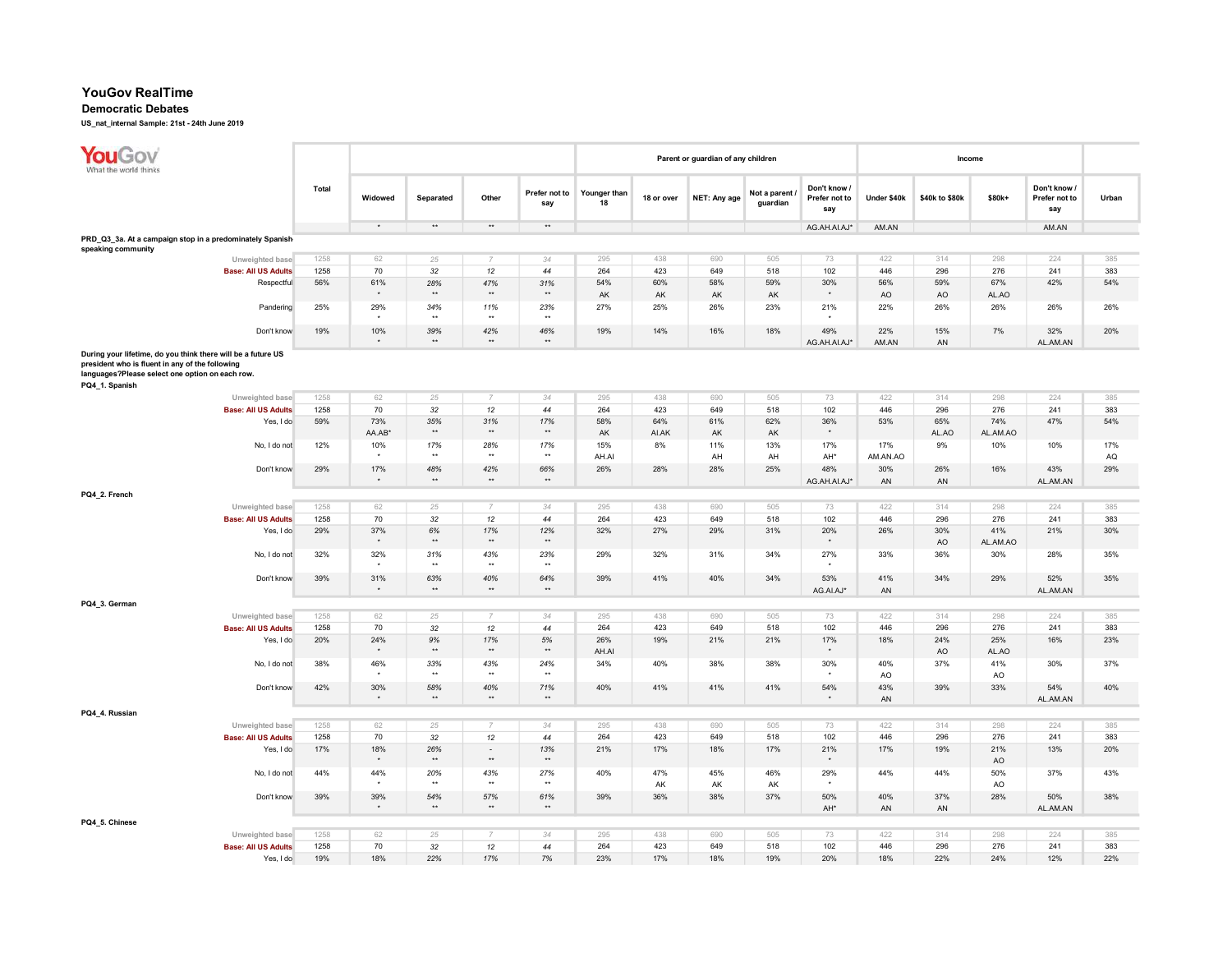## Democratic Debates

| YouGov<br>What the world thinks                                                                                                                                                      |              | Type of Area Lived in |              |                                          |                    |                 | <b>Political Party</b> |                |                     |                    |                                                 |                  |                                     |                      | In general, how would you describe your own political viewpoint? |
|--------------------------------------------------------------------------------------------------------------------------------------------------------------------------------------|--------------|-----------------------|--------------|------------------------------------------|--------------------|-----------------|------------------------|----------------|---------------------|--------------------|-------------------------------------------------|------------------|-------------------------------------|----------------------|------------------------------------------------------------------|
|                                                                                                                                                                                      | Total        | Suburban/<br>Town     | Rural        | Other                                    | Democrat           | Republican      | Independent            | Other          | Not sure            | Very liberal       | Liberal                                         | Moderate         | Conservative                        | Very<br>conservative | Not sure                                                         |
|                                                                                                                                                                                      |              |                       |              | $\star\star$                             |                    |                 |                        | AU*            | AT.AU.AV.AW*        |                    | BB                                              | AY.BB.BF         |                                     |                      | AY.AZ.BA.BB.BC.BE                                                |
| PRD_Q3_3a. At a campaign stop in a predominately Spanish-<br>speaking community                                                                                                      |              |                       |              |                                          |                    |                 |                        |                |                     |                    |                                                 |                  |                                     |                      |                                                                  |
| Unweighted base                                                                                                                                                                      | 1258         | 639                   | 227          |                                          | 462                | 305             | 330                    | 56             | 105                 | 177                | 221                                             | 325              | 229                                 | 184                  | 122                                                              |
| <b>Base: All US Adults</b>                                                                                                                                                           | 1258         | 631                   | 236          | 9                                        | 415                | 300             | 329                    | 68             | 146                 | 151                | 206                                             | 330              | 231                                 | 184                  | 157                                                              |
| Respectful                                                                                                                                                                           | 56%          | 59%                   | 54%          | 62%<br>$\star\star$                      | 74%<br>AU.AV.AW.AX | 49%<br>AX       | 54%<br>AX              | 51%<br>AX*     | 26%<br>$\star$      | 82%                | 74%<br>3A.BB.BC.BD.BF3A.BB.BC.BD.BF BB.BC.BD.BF | 61%              | 48%<br><b>BD</b>                    | 47%<br><b>BD</b>     | 21%                                                              |
| Pandering                                                                                                                                                                            | 25%          | 21%                   | 31%<br>AQ    | 20%<br>$\star\star$                      | 15%                | 38%<br>AT.AW.AX | 30%<br>AT.AX           | 22%            | 14%                 | 12%                | 16%                                             | 24%<br>AY.AZ.BE  | 37%<br>AY.AZ.BA.BD.BEAY.AZ.BA.BD.BE | 38%                  | 15%                                                              |
| Don't know                                                                                                                                                                           | 19%          | 20%                   | 15%          | 18%<br>$\star\star$                      | 11%                | 13%             | 16%                    | 28%<br>AT.AU*  | 60%<br>AT.AU.AV.AW* | $6\%$              | 10%                                             | 15%<br>AY.BE     | 15%<br>AY.BE                        | 15%<br>AY.BE         | 64%<br><b>\Z.BA.BB.BC.BE</b>                                     |
| During your lifetime, do you think there will be a future US<br>president who is fluent in any of the following<br>languages?Please select one option on each row.<br>PQ4 1. Spanish |              |                       |              |                                          |                    |                 |                        |                |                     |                    |                                                 |                  |                                     |                      |                                                                  |
| Unweighted base<br><b>Base: All US Adults</b>                                                                                                                                        | 1258<br>1258 | 639<br>631            | 227<br>236   | $\overline{7}$<br>9                      | 462<br>415         | 305<br>300      | 330<br>329             | 56<br>68       | 105<br>146          | 177<br>151         | 221<br>206                                      | 325<br>330       | 229<br>231                          | 184<br>184           | 122<br>157                                                       |
| Yes, I do                                                                                                                                                                            | 59%          | 66%                   | 50%          | 70%                                      | 70%                | 53%             | 62%                    | 67%            | 33%                 | 82%                | 72%                                             | 63%              | 54%                                 | 50%                  | 31%                                                              |
|                                                                                                                                                                                      |              | AP.AR                 |              | $**$                                     | AU.AV.AX           | AX              | AX                     | AX*            | $\star$             |                    | 3A.BB.BC.BD.BE3A.BB.BC.BD.BF                    | BC.BD.BF         | <b>BD</b>                           | <b>BD</b>            |                                                                  |
| No, I do not                                                                                                                                                                         | 12%          | 10%                   | 12%          | $\overline{\phantom{a}}$<br>$\star\star$ | 10%                | 16%<br>AT.AW    | 11%                    | 5%             | 18%<br>AT.AW*       | 6%                 | 10%                                             | 14%<br>AY.BE     | 14%<br>AY.BE                        | 12%                  | 15%<br>AY*                                                       |
| Don't know                                                                                                                                                                           | 29%          | 25%                   | 38%<br>AP.AQ | 30%<br>$\star\star$                      | 21%                | 31%<br>AT       | 27%<br>AT              | 28%<br>$\star$ | 49%<br>AT.AU.AV.AW* | 12%                | 18%                                             | 23%<br>AY.BE     | 32%<br>AY.AZ.BA.BE                  | 37%                  | 54%<br>AY.AZ.BA.BE \Z.BA.BB.BC.BE                                |
| PQ4_2. French                                                                                                                                                                        |              |                       |              |                                          |                    |                 |                        |                |                     |                    |                                                 |                  |                                     |                      |                                                                  |
| Unweighted base                                                                                                                                                                      | 1258         | 639                   | 227          | $\overline{7}$                           | 462                | 305             | 330                    | 56             | 105                 | 177                | 221                                             | 325              | 229                                 | 184                  | 122                                                              |
| <b>Base: All US Adults</b>                                                                                                                                                           | 1258         | 631                   | 236          | 9                                        | 415                | 300             | 329                    | 68             | 146                 | 151                | 206                                             | 330              | 231                                 | 184                  | 157                                                              |
| Yes, I do                                                                                                                                                                            | 29%          | 30%                   | 27%          | 20%<br>$\star\star$                      | 40%<br>AU.AV.AW.AX | 28%<br>AX       | 25%                    | 18%            | 17%<br>$\star$      | 40%<br>BB.BC.BD.BF | 41%<br>BB.BC.BD.BF                              | 32%<br>BC.BD     | 29%<br><b>BD</b>                    | 20%<br><b>BD</b>     | 8%<br>$\star$                                                    |
| No, I do not                                                                                                                                                                         | 32%          | 32%                   | 28%          | 62%<br>$\ddot{\phantom{1}}$              | 28%                | 34%             | 36%<br>AT              | 36%            | 27%                 | 23%                | 30%                                             | 33%<br>AY        | 36%<br>AY.BE                        | 37%<br>AY.BE         | 29%                                                              |
| Don't know                                                                                                                                                                           | 39%          | 38%                   | 46%<br>AP    | 18%<br>$\star\star$                      | 32%                | 38%             | 39%                    | 46%<br>$\star$ | 56%<br>AT.AU.AV*    | 37%                | 28%                                             | 34%              | 36%                                 | 43%<br>AZ.BE         | 63%<br><b>\Z.BA.BB.BC.BE</b>                                     |
| PQ4_3. German                                                                                                                                                                        |              |                       |              |                                          |                    |                 |                        |                |                     |                    |                                                 |                  |                                     |                      |                                                                  |
| Unweighted base                                                                                                                                                                      | 1258         | 639                   | 227          | $\overline{7}$                           | 462                | 305             | 330                    | 56             | 105                 | 177                | 221                                             | 325              | 229                                 | 184                  | 122                                                              |
| <b>Base: All US Adults</b>                                                                                                                                                           | 1258         | 631                   | 236          | 9                                        | 415                | 300             | 329                    | 68             | 146                 | 151                | 206                                             | 330              | 231                                 | 184                  | 157                                                              |
| Yes, I do                                                                                                                                                                            | 20%          | 20%                   | 19%          | 13%<br>$\star\star$                      | 24%                | 19%             | 20%                    | 18%            | 16%<br>$\star$      | 28%<br>BB.BC.BD.BF | 25%<br>BD.BF                                    | 24%<br>BD.BF     | 18%<br><b>BD</b>                    | 16%                  | 9%<br>$\star$                                                    |
| No, I do not                                                                                                                                                                         | 38%          | 38%                   | 35%          | 58%<br>$\star\star$                      | 37%                | 44%<br>AX       | 38%<br>AX              | 38%            | 26%                 | 31%                | 42%<br>AY.BD.BE                                 | 38%<br><b>BD</b> | 42%<br>AY.BD                        | 41%<br><b>BD</b>     | 27%                                                              |
| Don't know                                                                                                                                                                           | 42%          | 42%                   | 46%          | 30%<br>$\star\star$                      | 39%                | 38%             | 42%                    | 44%            | 58%<br>AT.AU.AV*    | 42%                | 34%                                             | 37%              | 41%                                 | 42%                  | 64%<br>AY.AZ.BA.BB.BC.BE                                         |
| PQ4_4. Russian                                                                                                                                                                       |              |                       |              |                                          |                    |                 |                        |                |                     |                    |                                                 |                  |                                     |                      |                                                                  |
| Unweighted base                                                                                                                                                                      | 1258         | 639                   | 227          |                                          | 462                | 305             | 330                    | 56             | 105                 | 177                | 221                                             | 325              | 229                                 | 184                  | 122                                                              |
| <b>Base: All US Adults</b>                                                                                                                                                           | 1258<br>17%  | 631<br>16%            | 236<br>17%   | 9<br>26%                                 | 415<br>23%         | 300<br>15%      | 329<br>14%             | 68<br>17%      | 146<br>15%          | 151<br>27%         | 206<br>21%                                      | 330<br>18%       | 231<br>16%                          | 184<br>14%           | 157<br>9%                                                        |
| Yes, I do                                                                                                                                                                            |              |                       |              | $\star\star$                             | AU.AV              |                 |                        |                | $\star$             | 3A.BB.BC.BD.BF     | <b>BD</b>                                       | <b>BD</b>        |                                     |                      | $\star$                                                          |
| No, I do not                                                                                                                                                                         | 44%          | 46%                   | 41%          | 32%<br>$\star\star$                      | 47%<br>AX          | 47%<br>AX       | 48%<br>AX              | 32%            | 27%                 | 39%                | 52%<br>AY.BD.BE                                 | 46%<br><b>BD</b> | 48%<br><b>BD</b>                    | 43%                  | 31%                                                              |
| Don't know                                                                                                                                                                           | 39%          | 38%                   | 42%          | 42%<br>$\star\star$                      | 31%                | 38%             | 38%<br>AT              | 51%<br>AT*     | 58%<br>AT.AU.AV*    | 34%                | 27%                                             | 36%<br>AZ        | 37%<br>AZ                           | 43%                  | 61%                                                              |
| PQ4_5. Chinese                                                                                                                                                                       |              |                       |              |                                          |                    |                 |                        |                |                     |                    |                                                 |                  |                                     | AZ.BE                | <b>\Z.BA.BB.BC.BE</b>                                            |
| Unweighted base                                                                                                                                                                      | 1258         | 639                   | 227          | $\overline{z}$                           | 462                | 305             | 330                    | 56             | 105                 | 177                | 221                                             | 325              | 229                                 | 184                  | 122                                                              |
| <b>Base: All US Adults</b>                                                                                                                                                           | 1258         | 631                   | 236          | 9                                        | 415                | 300             | 329                    | 68             | 146                 | 151                | 206                                             | 330              | 231                                 | 184                  | 157                                                              |
| Yes, I do                                                                                                                                                                            | 19%          | 18%                   | 15%          | 34%                                      | 26%                | 16%             | 14%                    | 19%            | 14%                 | 34%                | 25%                                             | 20%              | 14%                                 | 14%                  | 8%                                                               |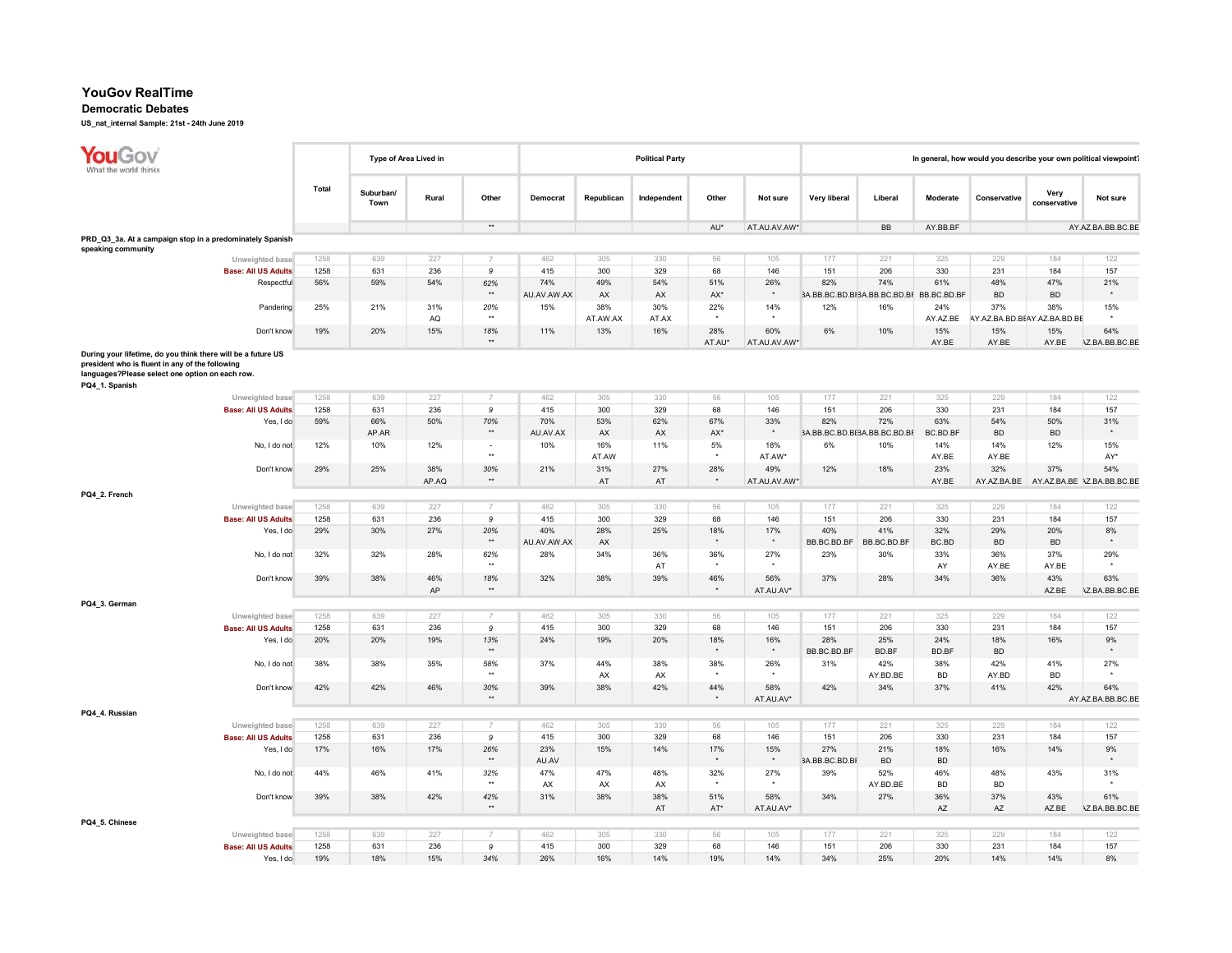#### Democratic Debates

| YouGov<br>What the world thinks                                                                                                                                                      |                                               |       |                     |                      |                                 | 2012 Presidential Vote |                     |           |           |           |                                                          | 2016 Presidential Vote |                                          |                        |                               | $\mathbf v$  |
|--------------------------------------------------------------------------------------------------------------------------------------------------------------------------------------|-----------------------------------------------|-------|---------------------|----------------------|---------------------------------|------------------------|---------------------|-----------|-----------|-----------|----------------------------------------------------------|------------------------|------------------------------------------|------------------------|-------------------------------|--------------|
|                                                                                                                                                                                      |                                               | Total | <b>NET: Liberal</b> | NET:<br>Conservative | <b>Barack Obama</b> Mitt Romney |                        | Other<br>candidate  |           |           |           | I did not vote Hillary Clinton Donald Trump Gary Johnson | Jill Stein             | Evan McMullin                            | Other                  | Did not vote<br>for President | Yes          |
|                                                                                                                                                                                      |                                               |       | BB                  |                      | BH                              |                        | $\star\star$        | BG.BH     | <b>BL</b> |           | $\star$                                                  | $^{\star\star}$        | $\star\star$                             | $^{\star\star}$        | BK.BL                         |              |
| PRD_Q3_3a. At a campaign stop in a predominately Spanish                                                                                                                             |                                               |       |                     |                      |                                 |                        |                     |           |           |           |                                                          |                        |                                          |                        |                               |              |
| speaking community                                                                                                                                                                   | Unweighted base                               | 1258  | 398                 | 413                  | 528                             | 296                    | 30                  | 404       | 425       | 375       | 35                                                       | 16                     | $\overline{4}$                           | 14                     | 389                           | 1029         |
|                                                                                                                                                                                      | <b>Base: All US Adults</b>                    | 1258  | 356                 | 415                  | 448                             | 265                    | 25                  | 520       | 336       | 333       | 20                                                       | 9                      | $\overline{c}$                           | 10                     | 548                           | 843          |
|                                                                                                                                                                                      | Respectful                                    | 56%   | 78%                 | 48%                  | 74%                             | 40%                    | 52%                 | 50%       | 78%       | 46%       | 57%                                                      | 71%                    | 77%                                      | 33%                    | 49%                           | 60%          |
|                                                                                                                                                                                      |                                               |       | BA.BB.BC.BD.BF      | <b>BD</b>            | BH.BJ                           |                        | $\star\star$        | BH        | BL.BM.BQ  |           |                                                          | $\star\star$           | $\star\star$                             | $\star\star$           |                               | BT           |
|                                                                                                                                                                                      | Pandering                                     | 25%   | 14%                 | 38%                  | 17%                             | 49%                    | 39%                 | 17%       | 15%       | 42%       | 32%                                                      | 13%                    | 23%                                      | 56%                    | 19%                           | 27%          |
|                                                                                                                                                                                      |                                               |       |                     | AY.AZ.BA.BD.BE       |                                 | BG.BJ                  | $\star\star$        |           |           | BK.BQ     | BK*                                                      | $\star\star$           | $\star\star$                             | $\star\star$           |                               | BS           |
|                                                                                                                                                                                      | Don't know                                    | 19%   | 8%                  | 15%                  | 9%                              | 11%                    | 8%                  | 33%       | 8%        | 12%       | 11%                                                      | 16%                    | $\blacksquare$                           | 11%                    | 32%                           | 13%          |
|                                                                                                                                                                                      |                                               |       | .BF*                | AY.BE                |                                 |                        | $\star\star$        | BG.BH     |           |           | $\ddot{\phantom{0}}$                                     | $\star\star$           | ××                                       | $+$                    | BK.BL.BM                      |              |
| During your lifetime, do you think there will be a future US<br>president who is fluent in any of the following<br>languages?Please select one option on each row.<br>PQ4_1. Spanish |                                               |       |                     |                      |                                 |                        |                     |           |           |           |                                                          |                        |                                          |                        |                               |              |
|                                                                                                                                                                                      | Unweighted base                               | 1258  | 398                 | 413                  | 528                             | 296                    | 30                  | 404       | 425       | 375       | 35                                                       | 16                     | $\overline{4}$                           | 14                     | 389                           | 1029         |
|                                                                                                                                                                                      | <b>Base: All US Adults</b>                    | 1258  | 356                 | 415                  | 448                             | 265                    | 25                  | 520       | 336       | 333       | 20                                                       | 9                      | $\overline{c}$                           | 10                     | 548                           | 843          |
|                                                                                                                                                                                      | Yes, I do                                     | 59%   | 76%                 | 53%                  | 73%                             | 57%                    | 61%                 | 49%       | 81%       | 56%       | 70%                                                      | 84%<br>$\star\star$    | 36%                                      | 66%                    | 47%                           | 66%          |
|                                                                                                                                                                                      |                                               |       | BA.BB.BC.BD.BF      | <b>BD</b>            | BH.BJ                           | <b>BJ</b>              | $\star\star$        |           | BL.BQ     | <b>BQ</b> | $BO*$                                                    |                        | $**$                                     | $\star\star$           |                               | BS.BT        |
|                                                                                                                                                                                      | No, I do not                                  | 12%   | 8%                  | 13%<br>AY.BE         | 11%                             | 11%                    | 4%<br>$\star\star$  | 14%       | 5%        | 12%<br>BK | 8%<br>$\ddot{\phantom{0}}$                               | 6%<br>$\star\star$     | 64%<br>$\star\star$                      | 26%<br>$^{\star\star}$ | 16%<br>BK                     | 9%           |
|                                                                                                                                                                                      | Don't know                                    | 29%   | 16%                 | 34%                  | 16%                             | 32%                    | 34%<br>$\star\star$ | 37%       | 14%       | 32%       | 22%<br>$\star$                                           | 10%<br>$\star\star$    | $\overline{\phantom{a}}$<br>$\star\star$ | $8\%$<br>$**$          | 37%                           | 24%          |
|                                                                                                                                                                                      |                                               |       | .BF*                | AY.AZ.BA.BE          |                                 | BG                     |                     | BG        |           | BK        |                                                          |                        |                                          |                        | BK                            |              |
| PQ4_2. French                                                                                                                                                                        |                                               |       |                     |                      |                                 |                        |                     |           |           |           |                                                          |                        |                                          |                        |                               |              |
|                                                                                                                                                                                      | Unweighted base                               | 1258  | 398                 | 413                  | 528                             | 296                    | 30                  | 404       | 425       | 375       | 35                                                       | 16                     | $\overline{4}$                           | 14                     | 389                           | 1029         |
|                                                                                                                                                                                      | <b>Base: All US Adults</b>                    | 1258  | 356                 | 415                  | 448                             | 265                    | 25                  | 520       | 336       | 333       | 20                                                       | 9                      | $\overline{c}$                           | 10                     | 548                           | 843          |
|                                                                                                                                                                                      | Yes, I do                                     | 29%   | 41%                 | 25%                  | 40%                             | 24%                    | 22%<br>$\star\star$ | 23%       | 41%       | 30%       | 26%<br>$\star$                                           | 60%<br>$\star\star$    | $\blacksquare$<br>××                     | 12%<br>$^{\star\star}$ | 22%                           | 34%          |
|                                                                                                                                                                                      |                                               |       | BA.BB.BC.BD.BF      | <b>BD</b>            | BH.BJ                           |                        |                     |           | BL.BQ     | BQ        |                                                          |                        |                                          |                        |                               | <b>BS.BT</b> |
|                                                                                                                                                                                      | No, I do not                                  | 32%   | 27%                 | 36%                  | 29%                             | 38%                    | 33%<br>$\star\star$ | 31%       | 28%       | 34%<br>BK | 25%                                                      | 13%<br>$\star$         | 100%<br>$\star\star$                     | 60%<br>$\star\star$    | 33%                           | 31%          |
|                                                                                                                                                                                      | Don't know                                    | 39%   | 32%                 | AY.BE<br>39%         | 31%                             | BG<br>38%              | 44%                 | 46%       | 31%       | 36%       | 49%                                                      | 27%                    | $\overline{\phantom{a}}$                 | 28%                    | 45%                           | 35%          |
|                                                                                                                                                                                      |                                               |       | $BF^*$              | AZ                   |                                 |                        | $\star\star$        | BG.BH     |           |           | $BK^*$                                                   | $\rightarrow$          | $\star\star$                             | $**$                   | BK.BL                         |              |
| PQ4_3. German                                                                                                                                                                        |                                               |       |                     |                      |                                 |                        |                     |           |           |           |                                                          |                        |                                          |                        |                               |              |
|                                                                                                                                                                                      | Unweighted base                               | 1258  | 398                 | 413                  | 528                             | 296                    | 30                  | 404       | 425       | 375       | 35                                                       | 16                     | $\overline{4}$                           | 14                     | 389                           | 1029         |
|                                                                                                                                                                                      | <b>Base: All US Adults</b>                    | 1258  | 356                 | 415                  | 448                             | 265                    | 25                  | 520       | 336       | 333       | 20                                                       | 9                      | $\overline{c}$                           | 10                     | 548                           | 843          |
|                                                                                                                                                                                      | Yes, I do                                     | 20%   | 26%                 | 17%                  | 26%                             | 16%                    | 12%                 | 18%       | 25%       | 21%       | 21%                                                      | 24%                    | 13%                                      | 12%                    | 17%                           | 21%          |
|                                                                                                                                                                                      |                                               |       | BB.BC.BD.BF         | <b>BD</b>            | BH.BJ                           |                        | $\star\star$        |           | BQ        |           |                                                          | $^{\star\star}$        | $\star\star$                             | $^{\star\star}$        |                               | BT           |
|                                                                                                                                                                                      | No, I do not                                  | 38%   | 37%                 | 42%                  | 39%                             | 43%                    | 36%                 | 33%       | 38%       | 42%       | 33%                                                      | 50%                    | 87%                                      | 30%                    | 34%                           | 40%          |
|                                                                                                                                                                                      |                                               |       | AY                  | AY.BD                |                                 | <b>BJ</b>              | $\star\star$        |           |           | <b>BQ</b> |                                                          | $\star$                | $\star\star$                             | $\star\star$           |                               |              |
|                                                                                                                                                                                      | Don't know                                    | 42%   | 37%                 | 41%                  | 35%                             | 41%                    | 51%                 | 48%       | 36%       | 37%       | 46%                                                      | 27%                    | $\overline{\phantom{a}}$                 | 58%                    | 48%                           | 39%          |
|                                                                                                                                                                                      |                                               |       | $BF^*$              |                      |                                 |                        | $\star\star$        | <b>BG</b> |           |           | $\star$                                                  | $\star\star$           | $\star\star$                             | $**$                   | BK.BL                         |              |
| PQ4_4. Russian                                                                                                                                                                       |                                               |       |                     |                      |                                 |                        |                     |           |           |           |                                                          |                        |                                          |                        |                               |              |
|                                                                                                                                                                                      | Unweighted base                               | 1258  | 398                 | 413                  | 528                             | 296                    | 30                  | 404       | 425       | 375       | 35                                                       | 16                     | $\overline{4}$                           | 14                     | 389                           | 1029         |
|                                                                                                                                                                                      | <b>Base: All US Adults</b>                    | 1258  | 356                 | 415                  | 448                             | 265                    | 25                  | 520       | 336       | 333       | 20                                                       | 9                      | $\overline{c}$                           | 10                     | 548                           | 843          |
|                                                                                                                                                                                      | Yes, I do                                     | 17%   | 24%                 | 15%                  | 21%                             | 14%                    | $\omega$            | 17%       | 20%       | 16%       | 16%                                                      | 21%                    | $\blacksquare$                           | $\sim$                 | 17%                           | 18%          |
|                                                                                                                                                                                      |                                               |       | BB.BC.BD.BF         |                      | BH                              |                        | $\star\star$        |           |           |           | $\ddot{\phantom{0}}$                                     | $\rightarrow$          | $\star\star$                             | $\star\star$           |                               | BT           |
|                                                                                                                                                                                      | No, I do not                                  | 44%   | 46%                 | 45%                  | 47%                             | 50%                    | 41%                 | 39%       | 50%       | 49%       | 49%                                                      | 46%                    | 100%                                     | 54%                    | 37%                           | 47%          |
|                                                                                                                                                                                      |                                               |       | AY.BD               | <b>BD</b>            | <b>BJ</b>                       | <b>BJ</b>              | $\star\star$        |           | BQ        | <b>BQ</b> | $\star$                                                  | $\star$                | $\star\star$                             | $**$                   |                               | <b>BS.BT</b> |
|                                                                                                                                                                                      | Don't know                                    | 39%   | 30%                 | 40%                  | 32%                             | 37%                    | 59%                 | 44%       | 30%       | 35%       | 35%                                                      | 33%                    | $\blacksquare$                           | 46%                    | 46%                           | 35%          |
|                                                                                                                                                                                      |                                               |       | $BF^*$              | AZ.BE                |                                 |                        | $**$                | BG        |           |           | $\star$                                                  | $\star\star$           | $\star\star$                             | $***$                  | BK.BL                         |              |
|                                                                                                                                                                                      |                                               |       |                     |                      |                                 |                        |                     |           |           |           |                                                          |                        |                                          |                        |                               |              |
|                                                                                                                                                                                      |                                               |       |                     |                      |                                 |                        |                     |           |           |           |                                                          |                        |                                          |                        |                               |              |
|                                                                                                                                                                                      |                                               | 1258  | 398                 | 413                  | 528                             | 296                    |                     | 404       | 425       | 375       |                                                          |                        | $\overline{4}$                           | 14                     | 389                           | 1029         |
| PQ4_5. Chinese                                                                                                                                                                       | Unweighted base<br><b>Base: All US Adults</b> | 1258  | 356                 | 415                  | 448                             | 265                    | 30<br>25            | 520       | 336       | 333       | 35<br>20                                                 | 16<br>9                | $\overline{c}$                           | 10                     | 548                           | 843          |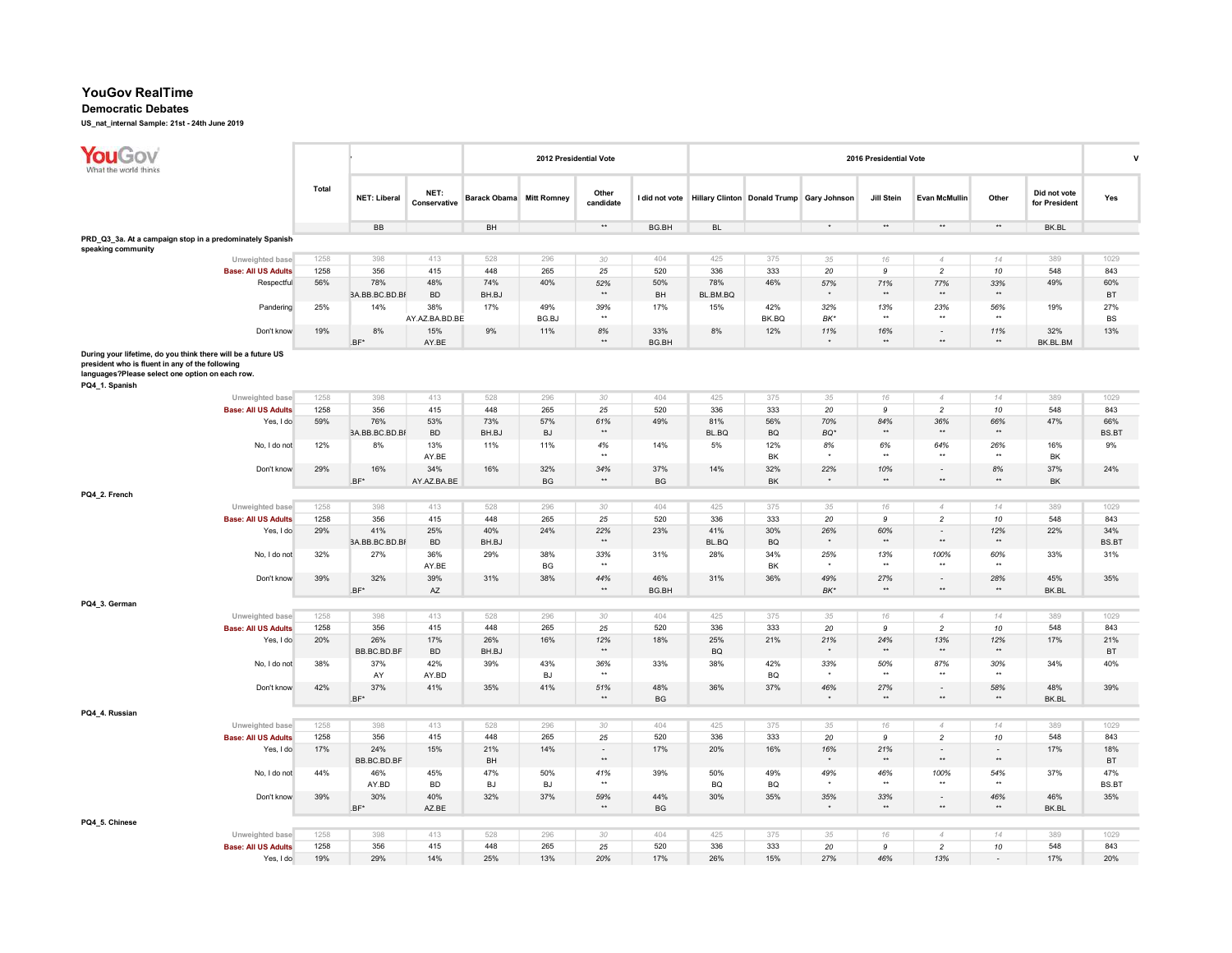### Democratic Debates

| <b>ouGov</b><br>the world thinks                                                                                                                                                     |       | oting Registration |                                     |
|--------------------------------------------------------------------------------------------------------------------------------------------------------------------------------------|-------|--------------------|-------------------------------------|
|                                                                                                                                                                                      | Total | <b>No</b>          | Don't know                          |
|                                                                                                                                                                                      |       | <b>BR</b>          | BR.BS*                              |
| PRD_Q3_3a. At a campaign stop in a predominately Spanish                                                                                                                             |       |                    |                                     |
| speaking community<br>Unweighted base                                                                                                                                                | 1258  | 182                | 47                                  |
| <b>Base: All US Adults</b>                                                                                                                                                           | 1258  | 331                | 84                                  |
| Respectful                                                                                                                                                                           | 56%   | 54%                | 27%                                 |
|                                                                                                                                                                                      |       | BT                 | $^\star$                            |
| Pandering                                                                                                                                                                            | 25%   | 19%                | 19%                                 |
| Don't know                                                                                                                                                                           | 19%   | 27%<br><b>BR</b>   | 54%<br>BR.BS*                       |
| During your lifetime, do you think there will be a future US<br>president who is fluent in any of the following<br>languages?Please select one option on each row.<br>PQ4_1. Spanish |       |                    |                                     |
| Unweighted base                                                                                                                                                                      | 1258  | 182                | 47                                  |
| <b>Base: All US Adults</b>                                                                                                                                                           | 1258  | 331                | 84                                  |
| Yes, I do                                                                                                                                                                            | 59%   | 51%<br><b>BT</b>   | 22%<br>$\star$                      |
| No, I do not                                                                                                                                                                         | 12%   | 18%<br><b>BR</b>   | 18%<br>۰                            |
| Don't know                                                                                                                                                                           | 29%   | 31%<br><b>BR</b>   | 60%<br>BR.BS*                       |
| PQ4_2. French                                                                                                                                                                        |       |                    |                                     |
| Unweighted base                                                                                                                                                                      | 1258  | 182                | 47                                  |
| <b>Base: All US Adults</b>                                                                                                                                                           | 1258  | 331                | 84                                  |
| Yes, I do                                                                                                                                                                            | 29%   | 25%<br><b>BT</b>   | 4%                                  |
| No, I do not                                                                                                                                                                         | 32%   | 34%                | 35%<br>$\star$                      |
| Don't know                                                                                                                                                                           | 39%   | 42%                | 61%<br>BR.BS*                       |
| PQ4_3. German                                                                                                                                                                        |       |                    |                                     |
| Unweighted base                                                                                                                                                                      | 1258  | 182                | 47                                  |
| <b>Base: All US Adults</b>                                                                                                                                                           | 1258  | 331                | 84                                  |
| Yes, I do                                                                                                                                                                            | 20%   | 21%<br><b>BT</b>   | 8%                                  |
| No, I do not                                                                                                                                                                         | 38%   | 35%                | 25%<br>٠                            |
| Don't know                                                                                                                                                                           | 42%   | 44%                | 67%<br>BR.BS*                       |
| PQ4_4. Russian                                                                                                                                                                       |       |                    |                                     |
| Unweighted base                                                                                                                                                                      | 1258  | 182                | 47                                  |
| <b>Base: All US Adults</b>                                                                                                                                                           | 1258  | 331                | 84                                  |
| Yes, I do                                                                                                                                                                            | 17%   | 21%<br><b>BT</b>   | $\overline{\phantom{a}}$<br>$\star$ |
| No, I do not                                                                                                                                                                         | 44%   | 38%                | 32%<br>$^\star$                     |
| Don't know                                                                                                                                                                           | 39%   | 41%                | 68%<br>BR.BS*                       |
| PQ4_5. Chinese                                                                                                                                                                       |       |                    |                                     |
| Unweighted base                                                                                                                                                                      | 1258  | 182                | 47                                  |
| <b>Base: All US Adults</b>                                                                                                                                                           | 1258  | 331                | 84                                  |
| Yes, I do                                                                                                                                                                            | 19%   | 19%                | 8%                                  |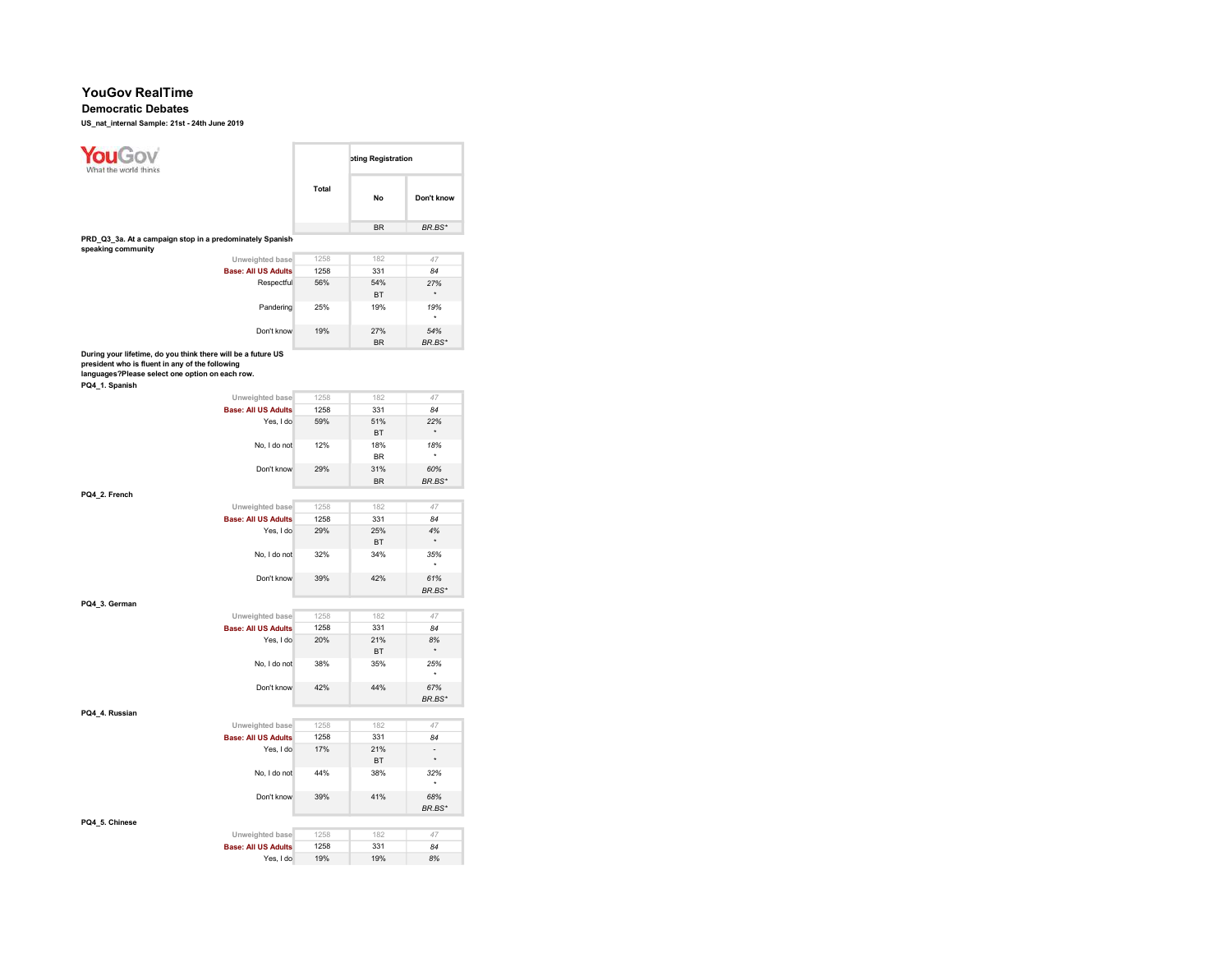## Democratic Debates

US\_nat\_internal Sample: 21st - 24th June 2019

**You Gov**<br>What the world thinks Gender Generation **Generation** Generation **Generation** Communication **Region** Pre-Silent Total Male Female Gen Z (2000 Silent Generation Millennial Generation Gen X (1965- Baby Boomer Other Northeast Midwest South West White and later) (1982-1999) 1981) (1946-1964) (1927 and (1928-1945) earlier) B \*\* \* \*\* \*\* No, I do not 43% 43% 42% 31% 38% 39% 48% 57% 100% - 37% 42% 47% 41% 44% \* | J | D.E | D.E\* | \*\* | \*\* | J | Q Don't know 38% 35% 41% 22% 42% 41% 36% 29% - - 41% 41% 35% 37% 39% A \*\* G \* \*\* \*\*

In general, to what extent do you think each of the following behaviors are acceptable or unacceptable for presidential

candidates during a political debate?Please select one

option on each row.

PRD\_Q5\_1. Interrupting another candidate during a debate

| Unweighted base                                             | 1258  | 554 | 704            | 22             | 358 | 339         | 461 | 77                   | $\mathcal I$             | $\sim$                   | 201 | 358          | 399 | 300 | 832     |
|-------------------------------------------------------------|-------|-----|----------------|----------------|-----|-------------|-----|----------------------|--------------------------|--------------------------|-----|--------------|-----|-----|---------|
| <b>Base: All US Adults</b>                                  | 1258  | 611 | 647            | 30             | 386 | 315         | 445 | 81                   | $\mathbf{1}$             | $\sim$                   | 217 | 360          | 394 | 287 | 842     |
| Completely acceptable                                       | $4\%$ | 5%  | 3%             | 10%            | 5%  | 3%          | 3%  | 4%                   | $\overline{\phantom{a}}$ | $\sim$                   | 6%  | 2%           | 4%  | 5%  | 4%      |
|                                                             |       | В   |                | $\star\star$   |     |             |     | $\star$              | $\star\star$             | $**$                     | Κ   |              |     |     |         |
| Mostly acceptable                                           | 9%    | 11% | 7%             | $\sim$         | 11% | 10%         | 7%  | 7%                   | $\sim$                   | $\sim$                   | 7%  | 7%           | 9%  | 13% | 9%      |
|                                                             |       |     |                | $\star\star$   |     |             |     | $\star$              | $\star\star$             | $\star\star$             |     |              |     | К   |         |
| Somewhat unacceptable                                       | 19%   | 20% | 17%            | $5%$           | 22% | 17%         | 18% | 12%                  | $\overline{\phantom{a}}$ | $\sim$                   | 23% | 22%          | 16% | 15% | 19%     |
|                                                             |       |     |                | $\star\star$   |     |             |     | $\star$              | $\star\star$             | $\star\star$             | M   | M            |     |     |         |
| Not very acceptable                                         | 23%   | 23% | 23%            | 29%            | 24% | 21%         | 23% | 19%                  | $\overline{\phantom{a}}$ | $\sim$                   | 24% | 22%          | 22% | 24% | 23%     |
|                                                             |       |     |                | $\star\star$   |     |             |     | $\star$              | $\star\star$             | $\star\star$             |     |              |     |     |         |
| Not at all acceptable                                       | 34%   | 30% | 39%            | 44%            | 21% | 32%         | 43% | 56%                  | 100%                     | $\sim$                   | 26% | 37%          | 39% | 32% | 37%     |
|                                                             |       |     | $\overline{A}$ | $\star\star$   |     | $\mathsf D$ | D.E | $D.E.F*$             | $^{\star\star}$          | $^{\star\star}$          |     | $\mathsf{J}$ | J   |     | P       |
| Don't know                                                  | 11%   | 12% | 11%            | 12%            | 17% | 17%         | 5%  | 1%                   | $\overline{\phantom{a}}$ | ٠                        | 14% | 10%          | 10% | 12% | 7%      |
|                                                             |       |     |                | $\star\star$   | F.G | F.G         |     | $\star$              | $\star\star$             | $\star\star$             |     |              |     |     |         |
| Net: Completely/Somewhat                                    | 13%   | 16% | 10%            | 10%            | 16% | 13%         | 11% | 11%                  | $\overline{\phantom{a}}$ | $\overline{\phantom{a}}$ | 14% | 9%           | 13% | 17% | 13%     |
|                                                             |       | в   |                | $\star\star$   |     |             |     |                      | $\star\star$             | $\star\star$             |     |              |     | К   |         |
|                                                             | 34%   | 34% | 34%            | 41%            | 41% | 38%         | 28% | 20%                  | $\overline{\phantom{a}}$ | $\sim$                   | 38% | 32%          | 33% | 36% | 31%     |
| Net: Not very/not at all                                    |       |     |                | $\star\star$   | F.G | F.G         |     | $\ddot{\phantom{1}}$ | $\star\star$             | $\star\star$             |     |              |     |     |         |
|                                                             |       |     |                |                |     |             |     |                      |                          |                          |     |              |     |     |         |
| PRD_Q5_2. Interrupting a moderator in a debate              |       |     |                |                |     |             |     |                      |                          |                          |     |              |     |     |         |
| Unweighted base                                             | 1258  | 554 | 704            | 22             | 358 | 339         | 461 | 77                   | $\tau$                   | $\sim$                   | 201 | 358          | 399 | 300 | 832     |
| <b>Base: All US Adults</b>                                  | 1258  | 611 | 647            | 30             | 386 | 315         | 445 | 81                   | $\mathbf{1}$             | $\sim$                   | 217 | 360          | 394 | 287 | 842     |
| Completely acceptable                                       | 5%    | 7%  | 4%             | 20%            | 5%  | 3%          | 6%  | 7%                   | $\overline{\phantom{a}}$ | $\sim$                   | 7%  | $4\%$        | 6%  | 5%  | 6%      |
|                                                             |       | В   |                | $\star\star$   |     |             |     | $^\star$             | $\star\star$             | $\star\star$             |     |              |     |     |         |
| Mostly acceptable                                           | 10%   | 13% | 7%             | $\blacksquare$ | 12% | 8%          | 10% | 4%                   | $\overline{\phantom{a}}$ | $\blacksquare$           | 11% | 10%          | 10% | 8%  | 10%     |
|                                                             |       | в   |                | $\star\star$   | G   |             |     | $\star$              | $\star\star$             | $\star\star$             |     |              |     |     |         |
| Somewhat unacceptable                                       | 17%   | 19% | 15%            | 12%            | 19% | 17%         | 15% | 13%                  | $\overline{\phantom{a}}$ | $\sim$                   | 18% | 18%          | 14% | 17% | 17%     |
|                                                             |       |     |                | $\star\star$   |     |             |     | $\star$              | $\star\star$             | $\star\star$             |     |              |     |     |         |
| Not very acceptable                                         | 23%   | 23% | 22%            | 30%            | 23% | 21%         | 21% | 29%                  | $\sim$                   | $\sim$                   | 25% | 23%          | 21% | 22% | 23%     |
|                                                             |       |     |                | $\star\star$   |     |             |     | $\star$              | $\star\star$             | $\star\star$             |     |              |     |     |         |
| Not at all acceptable                                       | 34%   | 27% | 40%            | 25%            | 22% | 33%         | 42% | 44%                  | 100%                     | $\sim$                   | 25% | 33%          | 38% | 34% | 37%     |
|                                                             |       |     | $\mathsf A$    | $\star\star$   |     | $\mathsf D$ | D.E | $\mathsf{D}^\star$   | $\star\star$             | $\star\star$             |     |              | J   |     | P.Q     |
| Don't know                                                  | 12%   | 12% | 12%            | 12%            | 18% | 17%         | 5%  | 3%                   | $\overline{\phantom{a}}$ | ٠                        | 14% | 11%          | 11% | 13% | 8%      |
|                                                             |       |     |                | $\star\star$   | F.G | F.G         |     | $\ddot{\phantom{1}}$ | $\star\star$             | $\star\star$             |     |              |     |     |         |
| Net: Completely/Somewhat                                    | 15%   | 20% | 11%            | 20%            | 17% | 12%         | 16% | 11%                  | $\overline{\phantom{a}}$ | ٠                        | 18% | 14%          | 15% | 13% | 16%     |
|                                                             |       | в   |                | $\star\star$   |     |             |     | $\star$              | $\star\star$             | $\star\star$             |     |              |     |     | $\circ$ |
| Net: Not very/not at all                                    | 35%   | 35% | 34%            | 43%            | 41% | 38%         | 27% | 32%                  | $\overline{\phantom{a}}$ | $\overline{\phantom{a}}$ | 39% | 34%          | 32% | 35% | 31%     |
|                                                             |       |     |                | $\star\star$   | F   | F           |     | $\ddot{\phantom{1}}$ | $\star\star$             | $\star\star$             |     |              |     |     |         |
| PRD_Q5_3. Surpassing their allotted speaking time to finish |       |     |                |                |     |             |     |                      |                          |                          |     |              |     |     |         |
| a statement                                                 |       |     |                |                |     |             |     |                      |                          |                          |     |              |     |     |         |
| Unweighted base                                             | 1258  | 554 | 704            | 22             | 358 | 339         | 461 | 77                   | $\mathcal{A}$            | $\sim$                   | 201 | 358          | 399 | 300 | 832     |
| <b>Base: All US Adults</b>                                  | 1258  | 611 | 647            | 30             | 386 | 315         | 445 | 81                   | $\mathbf{1}$             | $\sim$                   | 217 | 360          | 394 | 287 | 842     |
| Completely acceptable                                       | 7%    | 9%  | 5%             | 10%            | 10% | 5%          | 6%  | 5%                   | $\overline{\phantom{a}}$ | $\sim$                   | 8%  | 6%           | 7%  | 8%  | 7%      |
|                                                             |       | В   |                | $\star\star$   | E.F |             |     | $\star$              | $\star\star$             | $\star\star$             |     |              |     |     |         |
| Mostly acceptable                                           | 20%   | 19% | 20%            | 21%            | 19% | 17%         | 22% | 22%                  | $\sim$                   | ٠                        | 19% | 22%          | 18% | 19% | 24%     |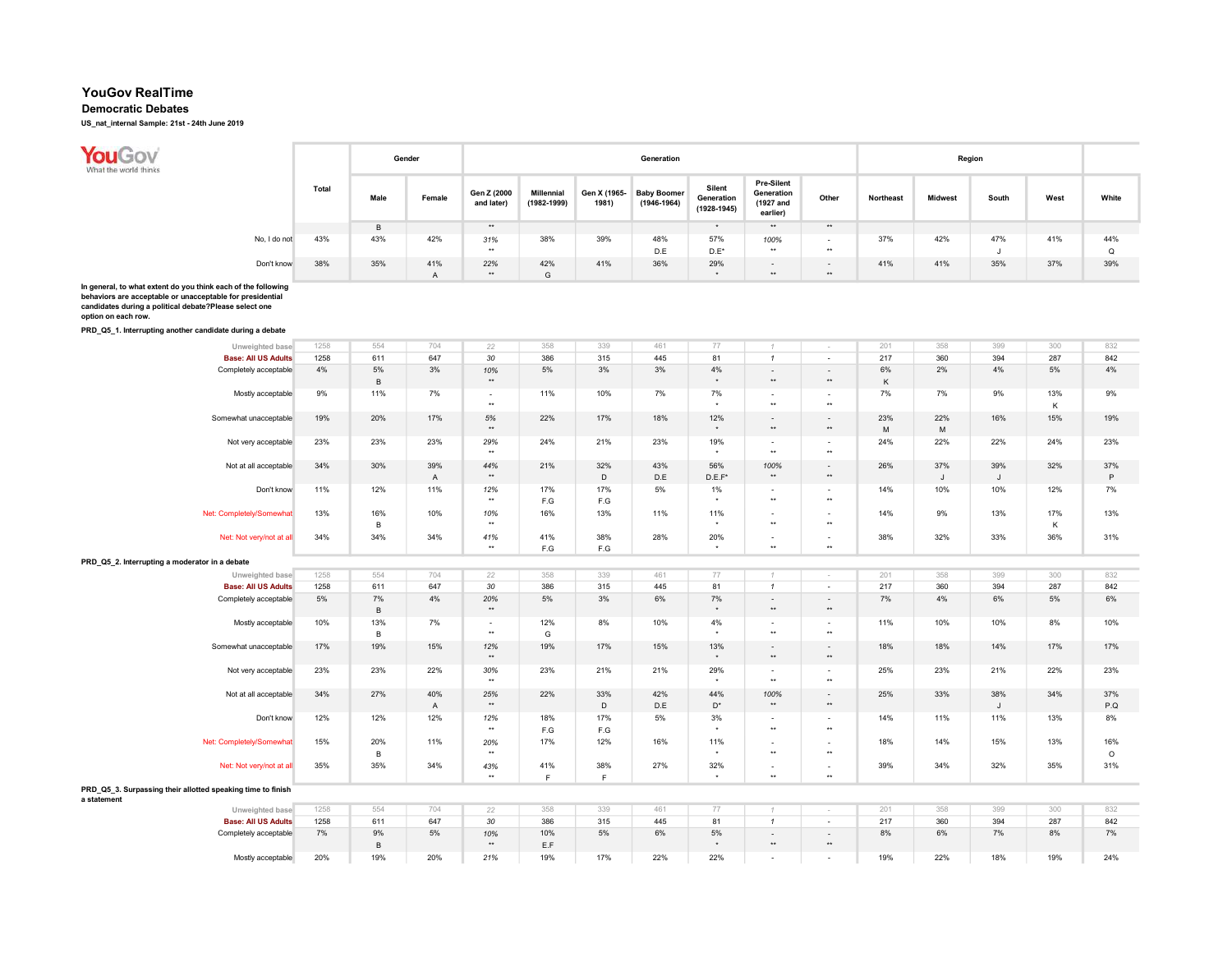### Democratic Debates

US\_nat\_internal Sample: 21st - 24th June 2019

| <b>YOUGO</b><br>What the world thinks |              |              |              | Race            |             |                                   | Education               |        |                  |                |                      |                                                            |                                                 |                           | <b>Marital Status</b> |                 |
|---------------------------------------|--------------|--------------|--------------|-----------------|-------------|-----------------------------------|-------------------------|--------|------------------|----------------|----------------------|------------------------------------------------------------|-------------------------------------------------|---------------------------|-----------------------|-----------------|
|                                       |              | <b>Total</b> | <b>Black</b> | <b>Hispanic</b> | Other (NET) | No HS, High<br>school<br>graduate | Some college,<br>2-year | 4-year | <b>Post Grad</b> | <b>Married</b> | Civil<br>Partnership | Living<br>together, not<br>married or civil<br>partnership | In a<br>relationship,<br>not living<br>together | NET: In a<br>relationship | Single                | <b>Divorced</b> |
|                                       |              |              |              |                 |             |                                   |                         | R      | R                |                | $***$                |                                                            |                                                 |                           |                       |                 |
|                                       | No, I do not | 43%          | 44%          | 45%             | 30%         | 43%                               | 44%                     | 41%    | 41%              | 45%            | 29%                  | 35%                                                        | 37%                                             | 43%                       | 46%                   | 34%             |
|                                       |              |              | Q            | Q               |             |                                   |                         |        |                  |                | **                   |                                                            |                                                 |                           | AB                    |                 |
|                                       | Don't know   | 38%          | 33%          | 38%             | 44%         | 42%                               | 38%                     | 34%    | 34%              | 35%            | 49%                  | 39%                                                        | 40%                                             | 36%                       | 38%                   | 45%             |
|                                       |              |              |              |                 |             |                                   |                         |        |                  |                | **                   | ٠                                                          | $\cdot$                                         |                           |                       | AC              |

In general, to what extent do you think each of the following behaviors are acceptable or unacceptable for presidential candidates during a political debate?Please select one option on each row.

PRD\_Q5\_1. Interrupting another candidate during a debate

| Unweighted base                                             | 1258  | 157       | 181       | 88             | 458   | 414       | 245 | 141       | 566         | 19                  | 75                       | 36             | 696    | 313 | 121 |
|-------------------------------------------------------------|-------|-----------|-----------|----------------|-------|-----------|-----|-----------|-------------|---------------------|--------------------------|----------------|--------|-----|-----|
| <b>Base: All US Adults</b>                                  | 1258  | 166       | 142       | 108            | 496   | 410       | 226 | 126       | 517         | 21                  | 68                       | 34             | 641    | 338 | 122 |
| Completely acceptable                                       | $4\%$ | 2%        | 2%        | $5\%$          | 4%    | 3%        | 3%  | 6%        | 5%          | $\sim$              | $\overline{\phantom{a}}$ | 2%             | 4%     | 3%  | 6%  |
|                                                             |       |           |           | $\star$        |       |           |     |           | $\mathsf Z$ | $**$                | $\star$                  | $\star$        |        |     |     |
| Mostly acceptable                                           | 9%    | 11%       | 8%        | 8%             | 9%    | 10%       | 9%  | 4%        | 8%          | 2%                  | 17%                      | $\sim$         | 9%     | 11% | 2%  |
|                                                             |       |           |           | $\star$        |       |           |     |           | AB          | $\star\star$        | V.Y.Z.AB*                | $^\star$       | AB     | AB  |     |
| Somewhat unacceptable                                       | 19%   | 15%       | 17%       | 19%            | 17%   | 18%       | 18% | 27%       | 18%         | 27%                 | 18%                      | 22%            | 18%    | 21% | 18% |
|                                                             |       |           |           | $\star$        |       |           |     | R.S       |             | $^{\star\star}$     | $\star$                  | $\star$        |        |     |     |
| Not very acceptable                                         | 23%   | 18%       | 25%       | 23%            | 20%   | 26%       | 24% | 21%       | 24%         | 24%                 | 29%                      | 23%            | 24%    | 22% | 26% |
|                                                             |       |           |           | $\star$        |       |           |     |           |             | $\star\star$        | $\star$                  | $\star$        |        |     |     |
| Not at all acceptable                                       | 34%   | 32%       | 25%       | 34%            | 33%   | 32%       | 40% | 37%       | 36%         | 28%                 | 28%                      | 49%            | 35%    | 31% | 38% |
|                                                             |       |           |           | $\star$        |       |           | S   |           |             | $\star\star$        | $^\star$                 | $X.AA*$        |        |     |     |
| Don't know                                                  | 11%   | 22%       | 23%       | 10%            | 17%   | 11%       | 5%  | 4%        | 9%          | 19%                 | 9%                       | 4%             | 9%     | 13% | 9%  |
|                                                             |       | N.Q       | N.Q       | $\star$        | S.T.U | T.U       |     |           |             | $\star\star$        | $\star$                  | $\star$        |        | AC  |     |
|                                                             | 13%   |           |           | 13%            |       |           | 13% | 10%       | 14%         |                     |                          |                |        | 13% | 8%  |
| Net: Completely/Somewhat                                    |       | 13%       | 10%       | $^\star$       | 14%   | 13%       |     |           |             | 2%<br>$**$          | 17%<br>$Y^*$             | 2%<br>$\star$  | 13%    |     |     |
|                                                             |       |           |           |                |       |           |     |           |             |                     |                          |                |        |     |     |
| Net: Not very/not at all                                    | 34%   | 41%       | 48%       | 34%<br>$\star$ | 37%   | 37%       | 29% | 25%       | 33%         | 43%<br>$\star\star$ | 37%                      | 27%<br>$\star$ | 33%    | 35% | 35% |
|                                                             |       | N         | N.Q       |                | T.U   | U         |     |           | AC          |                     | AC*                      |                | AC     | AC  | AC  |
| PRD_Q5_2. Interrupting a moderator in a debate              |       |           |           |                |       |           |     |           |             |                     |                          |                |        |     |     |
| Unweighted base                                             | 1258  | 157       | 181       | 88             | 458   | 414       | 245 | 141       | 566         | 19                  | 75                       | 36             | 696    | 313 | 121 |
| <b>Base: All US Adults</b>                                  | 1258  | 166       | 142       | 108            | 496   | 410       | 226 | 126       | 517         | 21                  | 68                       | 34             | 641    | 338 | 122 |
| Completely acceptable                                       | $5\%$ | 3%        | 2%        | 12%            | 5%    | 7%        | 3%  | 7%        | $6\%$       | ٠                   | 7%                       | 4%             | 6%     | 4%  | 9%  |
|                                                             |       |           |           | $N.O.P^*$      |       |           |     |           |             | $\star\star$        | $\star$                  | $\star$        |        |     |     |
| Mostly acceptable                                           | 10%   | 6%        | 12%       | 10%            | 9%    | 11%       | 8%  | 12%       | 11%         | 4%                  | 5%                       | 11%            | 10%    | 10% | 7%  |
|                                                             |       |           |           | $^\star$       |       |           |     |           |             | $\star\star$        | $\star$                  | $^\star$       |        |     |     |
| Somewhat unacceptable                                       | 17%   | 13%       | 17%       | 22%            | 13%   | 20%       | 16% | 23%       | 17%         | 5%                  | 19%                      | 11%            | 17%    | 19% | 12% |
|                                                             |       |           |           | $\star$        |       | ${\sf R}$ |     | ${\sf R}$ |             | $^{\star\star}$     | $^\star$                 | $\star$        |        |     |     |
| Not very acceptable                                         | 23%   | 22%       | 20%       | 23%            | 22%   | 21%       | 28% | 19%       | 21%         | 44%                 | 28%                      | 21%            | 23%    | 23% | 27% |
|                                                             |       |           |           | $\star$        |       |           |     |           |             | $\star\star$        | $\star$                  | $\star$        |        |     |     |
| Not at all acceptable                                       | 34%   | 34%       | 23%       | 22%            | 33%   | 30%       | 40% | 33%       | 35%         | 28%                 | 29%                      | 47%            | 35%    | 31% | 35% |
|                                                             |       | $\sf P$   |           | $\star$        |       |           | S   |           |             | $**$                | $\star$                  | $\star$        |        |     |     |
| Don't know                                                  | 12%   | 22%       | 26%       | 11%            | 18%   | 11%       | 4%  | 6%        | 10%         | 19%                 | 11%                      | 6%             | 10%    | 13% | 10% |
|                                                             |       | ${\sf N}$ | N.Q       | $\star$        | S.T.U | T         |     |           |             | $\star\star$        | $\star$                  | $\star$        |        |     |     |
| Net: Completely/Somewhat                                    | 15%   | 9%        | 14%       | 22%            | 14%   | 18%       | 11% | 18%       | 17%         | 4%                  | 12%                      | 15%            | 16%    | 14% | 16% |
|                                                             |       |           |           | $O^{\star}$    |       | T         |     |           |             | $**$                | $\star$                  | $^\star$       |        |     |     |
| Net: Not very/not at all                                    | 35%   | 44%       | 46%       | 34%            | 40%   | 32%       | 33% | 26%       | 31%         | 64%                 | 39%                      | 27%            | 33%    | 36% | 37% |
|                                                             |       | ${\sf N}$ | ${\sf N}$ | $^\star$       | S.U   |           |     |           |             | $\star\star$        | AC*                      | $\star$        |        | AC  | AC  |
| PRD_Q5_3. Surpassing their allotted speaking time to finish |       |           |           |                |       |           |     |           |             |                     |                          |                |        |     |     |
| a statement                                                 |       |           |           |                |       |           |     |           |             |                     |                          |                |        |     |     |
| Unweighted base                                             | 1258  | 157       | 181       | 88             | 458   | 414       | 245 | 141       | 566         | 19                  | 75                       | 36             | 696    | 313 | 121 |
| <b>Base: All US Adults</b>                                  | 1258  | 166       | 142       | 108            | 496   | 410       | 226 | 126       | 517         | 21                  | 68                       | 34             | 641    | 338 | 122 |
| Completely acceptable                                       | 7%    | 4%        | 6%        | 8%             | 7%    | 7%        | 6%  | 6%        | 6%          | 4%                  | 9%                       | 17%            | 7%     | 6%  | 7%  |
|                                                             |       |           |           | $\star$        |       |           |     |           |             | $\star\star$        | $\star$                  | $V.Z.AA*$      | $\vee$ |     |     |
| Mostly acceptable                                           | 20%   | 11%       | 10%       | 13%            | 17%   | 19%       | 25% | 21%       | 21%         | 16%                 | 16%                      | 23%            | 20%    | 20% | 24% |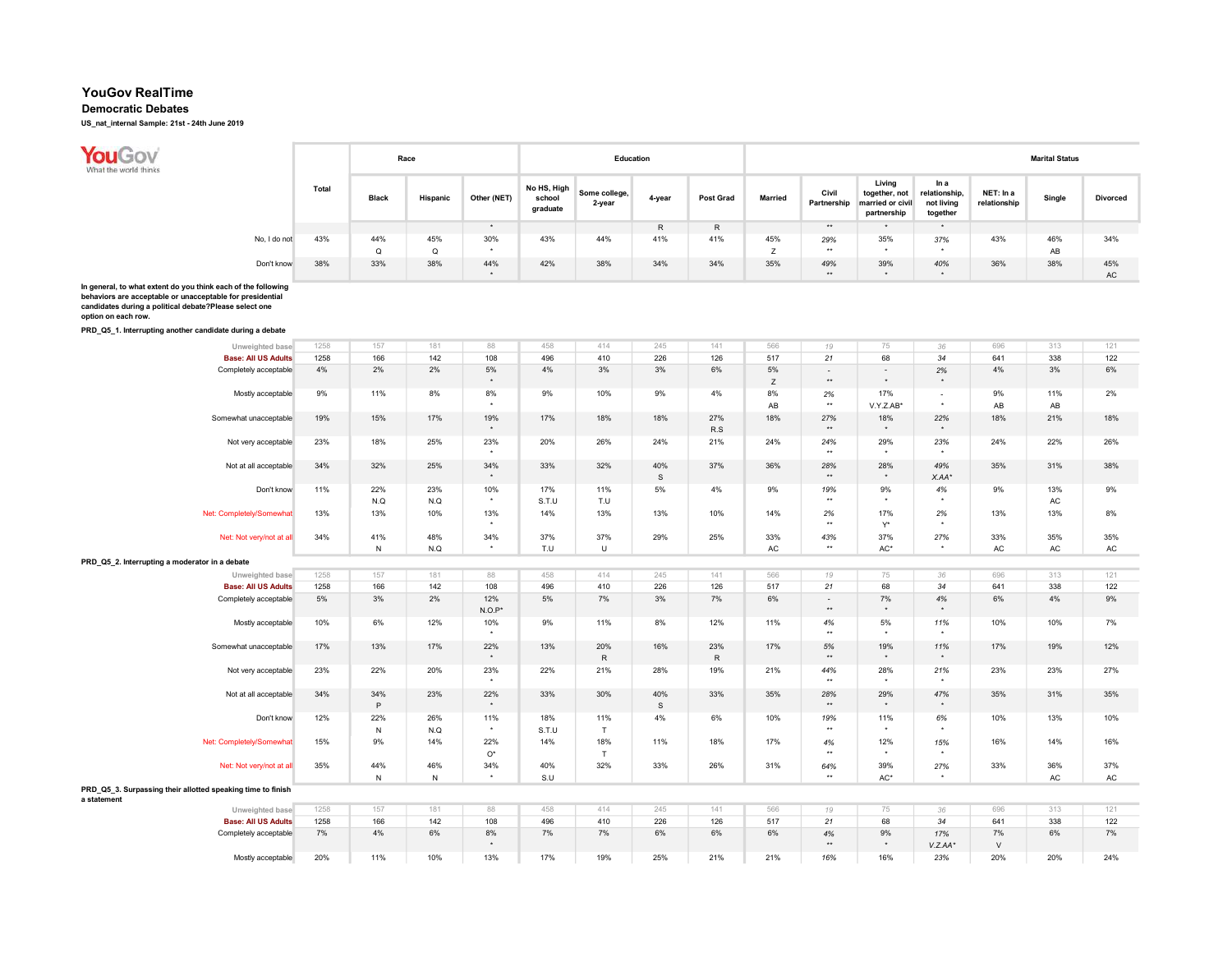## Democratic Debates

US\_nat\_internal Sample: 21st - 24th June 2019

**You Gov**<br>What the world thinks

|              |       |         |           |       |                      |                    |            | Parent or guardian of any children |                            |                                      |             | Income         |        |                                      |       |
|--------------|-------|---------|-----------|-------|----------------------|--------------------|------------|------------------------------------|----------------------------|--------------------------------------|-------------|----------------|--------|--------------------------------------|-------|
|              | Total | Widowed | Separated | Other | Prefer not to<br>say | Younger than<br>18 | 18 or over | NET: Any age                       | Not a parent /<br>guardian | Don't know /<br>Prefer not to<br>say | Under \$40k | \$40k to \$80k | \$80k+ | Don't know /<br>Prefer not to<br>say | Urban |
|              |       |         | **        | $***$ | **                   | AI                 |            |                                    |                            | $\cdot$                              |             | AO             | AL.AO  |                                      |       |
| No, I do not | 43%   | 54%     | 23%       | 30%   | 32%                  | 37%                | 47%        | 43%                                | 44%                        | 30%                                  | 42%         | 44%            | 45%    | 38%                                  | 41%   |
|              |       | AB*     | $***$     | $***$ | **                   |                    | AG.AI.AK   | AG.AK                              | AK                         |                                      |             |                |        |                                      |       |
| Don't know   | 38%   | 28%     | 55%       | 54%   | 61%                  | 41%                | 37%        | 38%                                | 37%                        | 50%                                  | 41%         | 34%            | 30%    | 49%                                  | 36%   |
|              |       | ۰       | $***$     | **    | **                   |                    |            |                                    |                            | AH.AJ*                               | AN          |                |        | AM.AN                                |       |

PRD\_Q5\_1. Interrupting another candidate during a debate

| Unweighted base                                                            | 1258  | 62        | 25           | $\overline{7}$           | 34              | 295   | 438      | 690   | 505   | 73           | 422   | 314   | 298   | 224   | 385 |
|----------------------------------------------------------------------------|-------|-----------|--------------|--------------------------|-----------------|-------|----------|-------|-------|--------------|-------|-------|-------|-------|-----|
| <b>Base: All US Adults</b>                                                 | 1258  | 70        | 32           | 12                       | 44              | 264   | 423      | 649   | 518   | 102          | 446   | 296   | 276   | 241   | 383 |
| Completely acceptable                                                      | 4%    | 5%        | $\sim$       | $\overline{\phantom{a}}$ | 2%              | 5%    | 4%       | 5%    | 3%    | 4%           | 5%    | 3%    | 6%    | 1%    | 5%  |
|                                                                            |       | $\star$   | $\star\star$ | $\star\star$             | $^{\star\star}$ |       |          |       |       | $\star$      | AO    |       | AO    |       |     |
| Mostly acceptable                                                          | 9%    | 16%       | 7%           | 17%                      | 9%              | 11%   | 9%       | 9%    | 9%    | 8%           | 9%    | 9%    | 11%   | 8%    | 10% |
|                                                                            |       | Y.AB*     | $\star\star$ | $\star\star$             | $\star\star$    |       |          |       |       | $\star$      |       |       |       |       |     |
| Somewhat unacceptable                                                      | 19%   | 11%       | 28%          | 11%                      | 10%             | 21%   | 17%      | 19%   | 19%   | 19%          | 18%   | 17%   | 21%   | 19%   | 17% |
|                                                                            |       | $\star$   | $\star\star$ | $\star\star$             | $\star\star$    |       |          |       |       | $\star$      |       |       |       |       |     |
| Not very acceptable                                                        | 23%   | 15%       | 21%          | $\sim$                   | 17%             | 24%   | 23%      | 24%   | 23%   | 15%          | 20%   | 24%   | 27%   | 20%   | 23% |
|                                                                            |       | $^\star$  | $\star\star$ | $\star\star$             | $^{\star\star}$ |       |          |       |       | $\star$      |       |       |       |       |     |
| Not at all acceptable                                                      | 34%   | 50%       | 22%          | 19%                      | 26%             | 25%   | 42%      | 36%   | 35%   | 21%          | 34%   | 39%   | 31%   | 33%   | 33% |
|                                                                            |       | V.X.Z.AA* | $\star\star$ | $\star\star$             | $^{\star\star}$ |       | AG.AI.AK | AG.AK | AG.AK | $\star$      |       |       |       |       |     |
| Don't know                                                                 | 11%   | 2%        | 21%          | 54%                      | 36%             | 14%   | 5%       | 8%    | 11%   | 33%          | 15%   | 8%    | 4%    | 20%   | 12% |
|                                                                            |       | $^\star$  | $\star\star$ | $\star\star$             | $\star\star$    | AH.AI |          | AH    | AH    | AG.AH.AI.AJ* | AM.AN |       |       | AM.AN |     |
| Net: Completely/Somewhat                                                   | 13%   | 21%       | 7%           | 17%                      | 11%             | 16%   | 13%      | 14%   | 12%   | 13%          | 13%   | 12%   | 17%   | 9%    | 15% |
|                                                                            |       | Y.AB*     | $\star\star$ | $\star\star$             | $^{\star\star}$ |       |          |       |       | $\star$      |       |       | AO    |       |     |
| Net: Not very/not at all                                                   | 34%   | 17%       | 43%          | 54%                      | 53%             | 37%   | 29%      | 32%   | 34%   | 47%          | 35%   | 32%   | 31%   | 39%   | 35% |
|                                                                            |       | $\star$   | $\star\star$ | $\star\star$             | $\star\star$    | AH.AI |          | AH    |       | AH.AI.AJ*    |       |       |       |       |     |
| PRD_Q5_2. Interrupting a moderator in a debate                             |       |           |              |                          |                 |       |          |       |       |              |       |       |       |       |     |
| Unweighted base                                                            | 1258  | 62        | 25           | $\overline{7}$           | 34              | 295   | 438      | 690   | 505   | 73           | 422   | 314   | 298   | 224   | 385 |
| <b>Base: All US Adults</b>                                                 | 1258  | 70        | 32           | 12                       | 44              | 264   | 423      | 649   | 518   | 102          | 446   | 296   | 276   | 241   | 383 |
| Completely acceptable                                                      | $5\%$ | 4%        | 2%           | $\overline{\phantom{a}}$ | 7%              | 4%    | 6%       | 5%    | 6%    | 3%           | 5%    | $5\%$ | 7%    | 5%    | 7%  |
|                                                                            |       | $\star$   | $\star\star$ | $\star\star$             | $^{\star\star}$ |       |          |       |       | $\star$      |       |       |       |       |     |
| Mostly acceptable                                                          | 10%   | 12%       | 16%          | $\sim$                   | 3%              | 9%    | 8%       | 9%    | 10%   | 13%          | 8%    | 13%   | 11%   | 7%    | 10% |
|                                                                            |       | $^\star$  | $\star\star$ | $\star\star$             | $\star\star$    |       |          |       |       | $^\star$     |       |       |       |       |     |
| Somewhat unacceptable                                                      | 17%   | 14%       | 18%          | 28%                      | 14%             | 18%   | 18%      | 18%   | 16%   | 15%          | 15%   | 15%   | 22%   | 16%   | 18% |
|                                                                            |       | $\star$   | $\star\star$ | $\star\star$             | $^{\star\star}$ |       |          |       |       | $\star$      |       |       | AL.AM |       |     |
| Not very acceptable                                                        | 23%   | 18%       | 21%          | $\sim$                   | 14%             | 24%   | 23%      | 24%   | 23%   | 14%          | 21%   | 25%   | 24%   | 21%   | 23% |
|                                                                            |       | $\star$   | $\star\star$ | $\star\star$             | $\star\star$    |       |          |       |       | $\star$      |       |       |       |       |     |
| Not at all acceptable                                                      | 34%   | 48%       | 21%          | 19%                      | 21%             | 30%   | 39%      | 36%   | 34%   | 21%          | 36%   | 35%   | 32%   | 30%   | 30% |
|                                                                            |       | X.Z.AA*   | $\star\star$ | $\star\star$             | $\star\star$    |       | AG.AI.AK | AG.AK |       | $\star$      |       |       |       |       |     |
| Don't know                                                                 | 12%   | 4%        | 21%          | 54%                      | 41%             | 14%   | 6%       | 9%    | 12%   | 34%          | 15%   | 8%    | 4%    | 21%   | 13% |
|                                                                            |       | $\star$   | $\star\star$ | $\star\star$             | $\star\star$    | AH.AI |          | AH    | AH    | AG.AH.AI.AJ* | AM.AN |       |       | AM.AN |     |
| Net: Completely/Somewhat                                                   | 15%   | 16%       | 19%          | $\sim$                   | 10%             | 14%   | 14%      | 14%   | 16%   | 16%          | 13%   | 17%   | 18%   | 12%   | 17% |
|                                                                            |       | $\star$   | $\star\star$ | $\star\star$             | $\star\star$    |       |          |       |       | $\star$      |       |       |       |       |     |
| Net: Not very/not at all                                                   | 35%   | 21%       | 42%          | 54%                      | 55%             | 38%   | 29%      | 33%   | 35%   | 48%          | 36%   | 33%   | 28%   | 42%   | 35% |
|                                                                            |       | $\star$   | $\star\star$ | $\star\star$             | $\star\star$    | AH.AI |          | AH    |       | AH.AI.AJ*    | AN    |       |       | AM.AN |     |
| PRD_Q5_3. Surpassing their allotted speaking time to finish<br>a statement |       |           |              |                          |                 |       |          |       |       |              |       |       |       |       |     |
| Unweighted base                                                            | 1258  | 62        | 25           | $\overline{7}$           | 34              | 295   | 438      | 690   | 505   | 73           | 422   | 314   | 298   | 224   | 385 |
| <b>Base: All US Adults</b>                                                 | 1258  | 70        | 32           | 12                       | 44              | 264   | 423      | 649   | 518   | 102          | 446   | 296   | 276   | 241   | 383 |
| Completely acceptable                                                      | $7\%$ | 9%        | 13%          | $\sim$                   | 5%              | 6%    | 7%       | 7%    | 8%    | 5%           | 6%    | 5%    | 11%   | 6%    | 8%  |
|                                                                            |       | $\star$   | $**$         | $\star\star$             | $\star\star$    |       |          |       |       | $\star$      |       |       | AL.AM |       |     |
| Mostly acceptable                                                          | 20%   | 24%       | 14%          | $\sim$                   | $\sim$          | 17%   | 22%      | 20%   | 22%   | 6%           | 17%   | 20%   | 28%   | 15%   | 17% |
|                                                                            |       |           |              |                          |                 |       |          |       |       |              |       |       |       |       |     |

In general, to what extent do you think each of the following behaviors are acceptable or unacceptable for presidential candidates during a political debate?Please select one option on each row.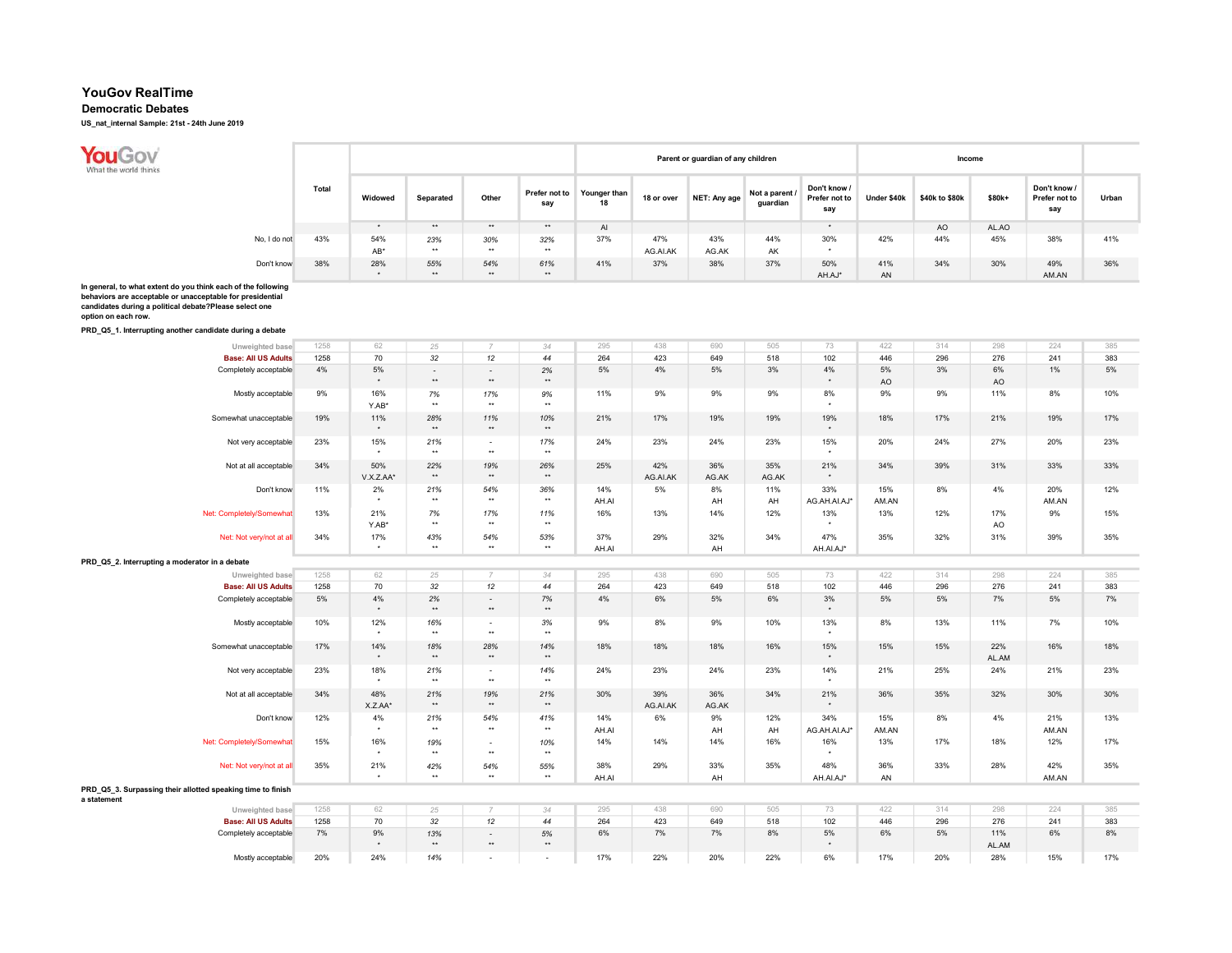## Democratic Debates

US\_nat\_internal Sample: 21st - 24th June 2019

**You Gov**<br>What the world thinks Total

|              |              |                   | Type of Area Lived in |       |          |            | <b>Political Party</b> |       |           |                            |          |          | In general, how would you describe your own political viewpoint? |                      |                       |
|--------------|--------------|-------------------|-----------------------|-------|----------|------------|------------------------|-------|-----------|----------------------------|----------|----------|------------------------------------------------------------------|----------------------|-----------------------|
|              | <b>Total</b> | Suburban/<br>Town | Rural                 | Other | Democrat | Republican | Independent            | Other | Not sure  | Very liberal               | Liberal  | Moderate | Conservative                                                     | Verv<br>conservative | Not sure              |
|              |              |                   |                       | $***$ | AU.AV.AX |            |                        |       |           | 3A.BB.BC.BD.BF BB.BC.BD.BF |          | BD.BF    |                                                                  |                      |                       |
| No, I do not | 43%          | 44%               | 40%                   | 21%   | 40%      | 50%        | 47%                    | 35%   | 30%       | 30%                        | 47%      | 44%      | 50%                                                              | 46%                  | 31%                   |
|              |              |                   |                       | $***$ |          | AT.AX      | AX                     |       |           |                            | AY.BD.BE | AY.BD    | AY.BD.BE                                                         | AY.BD                |                       |
| Don't know   | 38%          | 38%               | 44%                   | 45%   | 34%      | 34%        | 39%                    | 45%   | 56%       | 37%                        | 28%      | 35%      | 36%                                                              | 40%                  | 61%                   |
|              |              |                   |                       | **    |          |            |                        |       | AT.AU.AV* |                            |          |          |                                                                  | AZ                   | <b>\Z.BA.BB.BC.BE</b> |

T

In general, to what extent do you think each of the following<br>behaviors are acceptable or unacceptable for presidential

behaviors are acceptable or unacceptable for presidential candidates during a political debate?Please select one option on each row.

PRD\_Q5\_1. Interrupting another candidate during a debate

| Unweighted base                                             | 1258 | 639 | 227   | $\overline{7}$           | 462      | 305   | 330                    | 56                   | 105          | 177                        | 221       | 325         | 229         | 184         | 122               |
|-------------------------------------------------------------|------|-----|-------|--------------------------|----------|-------|------------------------|----------------------|--------------|----------------------------|-----------|-------------|-------------|-------------|-------------------|
|                                                             |      |     |       |                          |          |       |                        |                      |              |                            |           |             |             |             |                   |
| <b>Base: All US Adults</b>                                  | 1258 | 631 | 236   | 9                        | 415      | 300   | 329                    | 68                   | 146          | 151                        | 206       | 330         | 231         | 184         | 157               |
| Completely acceptable                                       | 4%   | 4%  | 3%    | $8\%$                    | 2%       | 6%    | 6%                     | 3%                   | 1%           | 2%                         | 5%        | 4%          | 4%          | 6%          | 1%                |
|                                                             |      |     |       | $\star\star$             |          | AT.AX | AT.AX                  | $^{\star}$           | $\star$      |                            |           |             |             | AY.BD       | $\star$           |
| Mostly acceptable                                           | 9%   | 8%  | 9%    | $\sim$                   | 6%       | 12%   | 11%                    | 11%                  | 6%           | 4%                         | 4%        | 12%         | 11%         | 14%         | 5%                |
|                                                             |      |     |       | $\star\star$             |          | AT    | AT                     | $\star$              | $\star$      |                            |           | AY.AZ.BE    | AY.AZ.BE    | AY.AZ.BD.BE |                   |
| Somewhat unacceptable                                       | 19%  | 21% | 15%   | 12%                      | 16%      | 21%   | 21%                    | 18%                  | 15%          | 17%                        | 18%       | 17%         | 23%         | 23%         | 11%               |
|                                                             |      |     |       | $\star\star$             |          |       |                        | $\star$              | $\star$      |                            |           |             | <b>BD</b>   | <b>BD</b>   | $\star$           |
| Not very acceptable                                         | 23%  | 23% | 20%   | 36%                      | 24%      | 25%   | 24%                    | 20%                  | 14%          | 24%                        | 27%       | 26%         | 23%         | 21%         | 10%               |
|                                                             |      |     |       | $\star\star$             | AX       | AX    | AX                     | $\star$              | $\star$      | <b>BD</b>                  | <b>BD</b> | <b>BD</b>   | <b>BD</b>   | <b>BD</b>   | $\cdot$           |
| Not at all acceptable                                       | 34%  | 32% | 42%   | 26%                      | 44%      | 30%   | 31%                    | 41%                  | 20%          | 49%                        | 41%       | 32%         | 31%         | 30%         | 27%               |
|                                                             |      |     |       | $\star\star$             |          |       |                        |                      | $_{\star}$   |                            |           |             |             |             |                   |
|                                                             |      |     | AP.AQ |                          | AU.AV.AX |       | $\mathsf{A}\mathsf{X}$ | $AX^*$               |              | 3A.BB.BC.BD.BF BB.BC.BD.BF |           |             |             |             |                   |
| Don't know                                                  | 11%  | 11% | 11%   | 18%                      | 7%       | 6%    | 8%                     | 8%                   | 46%          | 4%                         | 6%        | 8%          | 7%          | 6%          | 45%               |
|                                                             |      |     |       | $\star\star$             |          |       |                        | $^\star$             | AT.AU.AV.AW* |                            |           |             |             |             | AY.AZ.BA.BB.BC.BE |
| Net: Completely/Somewhat                                    | 13%  | 12% | 11%   | 8%                       | 9%       | 18%   | 16%                    | 13%                  | 6%           | 6%                         | 8%        | 16%         | 15%         | 20%         | 7%                |
|                                                             |      |     |       | $\star\star$             |          | AT.AX | AT.AX                  | $\star$              | $\star$      |                            |           | AY.AZ.BD.BE | AY.AZ.BD.BE | AY.AZ.BD.BE |                   |
| Net: Not very/not at all                                    | 34%  | 35% | 31%   | 54%                      | 31%      | 31%   | 31%                    | 27%                  | 59%          | 28%                        | 32%       | 34%         | 31%         | 27%         | 55%               |
|                                                             |      |     |       | $\star\star$             |          |       |                        | $\star$              | AT.AU.AV.AW* |                            |           |             |             |             | AY.AZ.BA.BB.BC.BE |
| PRD Q5 2. Interrupting a moderator in a debate              |      |     |       |                          |          |       |                        |                      |              |                            |           |             |             |             |                   |
| Unweighted base                                             | 1258 | 639 | 227   | $\overline{7}$           | 462      | 305   | 330                    | 56                   | 105          | 177                        | 221       | 325         | 229         | 184         | 122               |
|                                                             |      |     |       |                          |          |       |                        |                      |              |                            |           |             |             |             |                   |
| <b>Base: All US Adults</b>                                  | 1258 | 631 | 236   | 9                        | 415      | 300   | 329                    | 68                   | 146          | 151                        | 206       | 330         | 231         | 184         | 157               |
| Completely acceptable                                       | 5%   | 5%  | 5%    | 16%                      | 4%       | 6%    | 7%                     | $8\%$                | 4%           | $1\%$                      | 4%        | 7%          | 6%          | 9%          | $3\%$             |
|                                                             |      |     |       | $\star\star$             |          |       |                        | $^{\star}$           | $\star$      |                            |           | AY.BE       | AY          | AY.AZ.BE    | $\star$           |
| Mostly acceptable                                           | 10%  | 10% | 8%    | $\sim$                   | 5%       | 16%   | 12%                    | 8%                   | 6%           | 9%                         | 5%        | 10%         | 15%         | 14%         | 2%                |
|                                                             |      |     |       | $\star\star$             |          | AT.AX | AT                     | $\star$              | $\star$      | <b>BD</b>                  |           | AZ.BD       | AZ.BD.BE    | AZ.BD.BE    | $\star$           |
| Somewhat unacceptable                                       | 17%  | 15% | 18%   | $\overline{\phantom{a}}$ | 14%      | 20%   | 19%                    | 13%                  | 14%          | 9%                         | 20%       | 17%         | 20%         | 19%         | 11%               |
|                                                             |      |     |       | $\star\star$             |          | AT    |                        | $\star$              | $_{\star}$   |                            | AY.BD.BE  | AY          | AY          | AY          | $\star$           |
| Not very acceptable                                         | 23%  | 23% | 20%   | 32%                      | 29%      | 24%   | 19%                    | 23%                  | 11%          | 29%                        | 26%       | 22%         | 25%         | 24%         | 9%                |
|                                                             |      |     |       | $\star\star$             | AV.AX    | AX    |                        | $\ddot{\phantom{1}}$ | $\star$      | <b>BD</b>                  | <b>BD</b> | <b>BD</b>   | <b>BD</b>   | <b>BD</b>   |                   |
| Not at all acceptable                                       | 34%  | 34% | 38%   | 26%                      | 41%      | 27%   | 36%                    | 39%                  | 18%          | 47%                        | 39%       | 36%         | 26%         | 26%         | 28%               |
|                                                             |      |     |       | $\star\star$             |          |       |                        |                      | $\star$      |                            | BB.BC.BF  | BB.BF       |             |             |                   |
|                                                             |      |     |       |                          | AU.AX    |       | AU.AX                  | AX*                  |              | 3A.BB.BC.BD.BF             |           |             |             |             |                   |
| Don't know                                                  | 12%  | 12% | 12%   | 26%                      | 8%       | 7%    | 8%                     | 9%<br>$\star$        | 47%          | 4%                         | 6%        | 8%          | 8%          | 8%          | 47%               |
|                                                             |      |     |       | $\star\star$             |          |       |                        |                      | AT.AU.AV.AW* |                            |           |             |             |             | AY.AZ.BA.BB.BC.BE |
| Net: Completely/Somewhat                                    | 15%  | 15% | 13%   | 16%                      | 9%       | 22%   | 19%                    | 16%                  | 10%          | 10%                        | 8%        | 17%         | 21%         | 23%         | 5%                |
|                                                             |      |     |       | $\star\star$             |          | AT.AX | AT                     | $\star$              |              |                            |           | AZ.BD.BE    | AY.AZ.BD.BE | AY.AZ.BD.BE |                   |
| Net: Not very/not at all                                    | 35%  | 35% | 31%   | 58%                      | 36%      | 31%   | 27%                    | 32%                  | 58%          | 33%                        | 32%       | 30%         | 33%         | 31%         | 55%               |
|                                                             |      |     |       | $\star\star$             | AV       |       |                        | $\star$              | AT.AU.AV.AW* |                            |           |             |             |             | AY.AZ.BA.BB.BC.BE |
| PRD Q5 3. Surpassing their allotted speaking time to finish |      |     |       |                          |          |       |                        |                      |              |                            |           |             |             |             |                   |
| a statement                                                 |      |     |       |                          |          |       |                        |                      |              |                            |           |             |             |             |                   |
| Unweighted base                                             | 1258 | 639 | 227   | $\overline{7}$           | 462      | 305   | 330                    | 56                   | 105          | 177                        | 221       | 325         | 229         | 184         | 122               |
| <b>Base: All US Adults</b>                                  | 1258 | 631 | 236   | 9                        | 415      | 300   | 329                    | 68                   | 146          | 151                        | 206       | 330         | 231         | 184         | 157               |
| Completely acceptable                                       | 7%   | 6%  | 8%    | 16%                      | 5%       | 10%   | 8%                     | 6%                   | $5\%$        | $5\%$                      | 4%        | 7%          | 8%          | 12%         | 5%                |
|                                                             |      |     |       | $\star\star$             |          | AT    |                        | $\star$              | $\star$      |                            |           |             | BE          | AY.AZ.BE    |                   |
|                                                             | 20%  | 22% | 16%   |                          | 19%      | 28%   |                        | 17%                  |              | 24%                        | 19%       | 17%         | 24%         | 24%         |                   |
| Mostly acceptable                                           |      |     |       | 32%                      |          |       | 20%                    |                      | 7%           |                            |           |             |             |             | 10%               |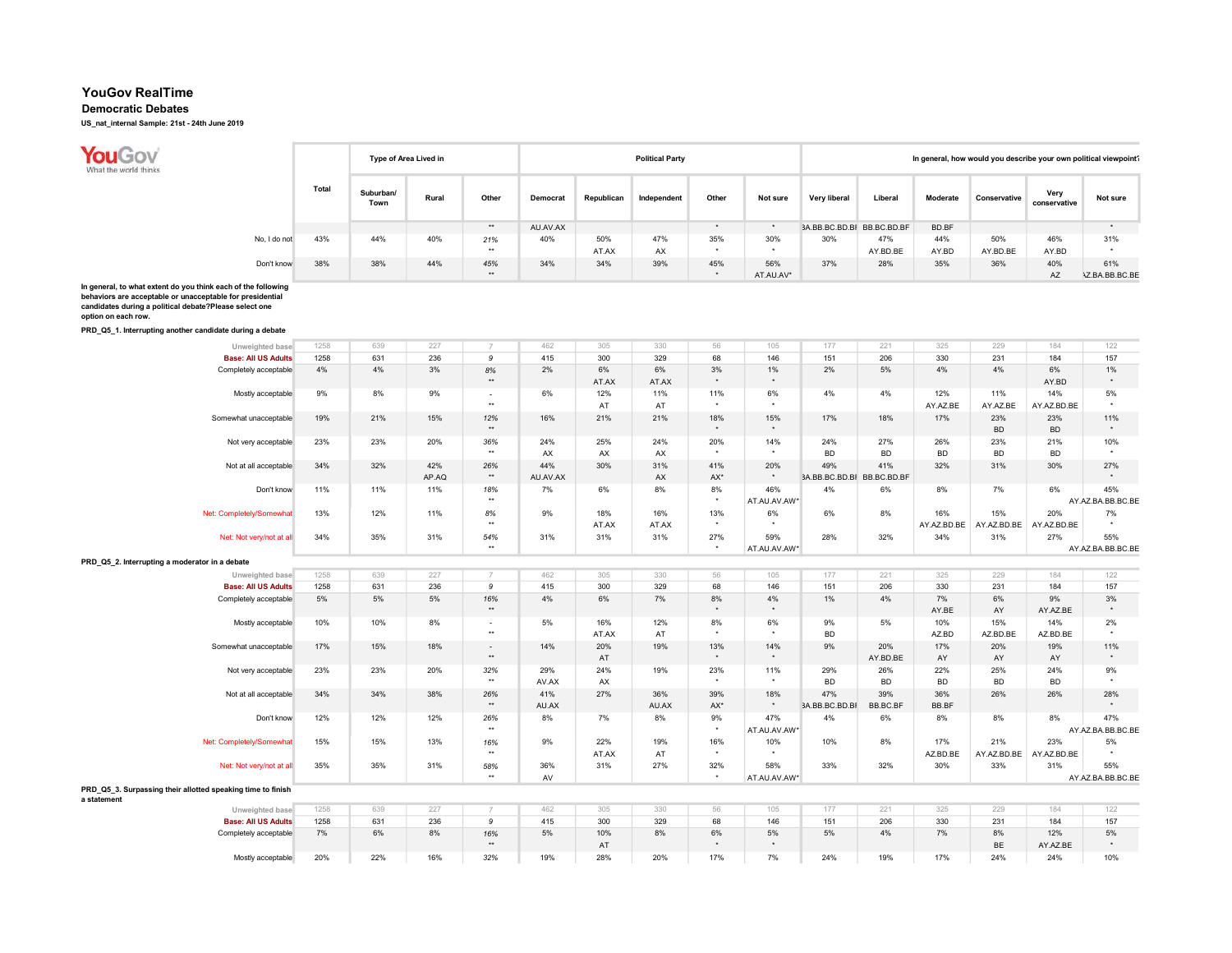## Democratic Debates

US\_nat\_internal Sample: 21st - 24th June 2019

F

| יר∩−<br>orld thinks |       |                     |                      |                                 | 2012 Presidential Vote |                    |       |       |       |                                                          | 2016 Presidential Vote |                      |       |                               |           |
|---------------------|-------|---------------------|----------------------|---------------------------------|------------------------|--------------------|-------|-------|-------|----------------------------------------------------------|------------------------|----------------------|-------|-------------------------------|-----------|
|                     | Total | <b>NET: Liberal</b> | NET:<br>Conservative | <b>Barack Obama</b> Mitt Romney |                        | Other<br>candidate |       |       |       | I did not vote Hillary Clinton Donald Trump Gary Johnson | Jill Stein             | <b>Evan McMullin</b> | Other | Did not vote<br>for President | Yes       |
|                     |       | BA.BB.BC.BD.BF      |                      | BH.BJ                           |                        | **                 |       | BL.BQ |       |                                                          | **                     | **                   | **    |                               |           |
| No, I do not        | 43%   | 40%                 | 48%                  | 43%                             | 52%                    | 33%                | 38%   | 42%   | 51%   | 39%                                                      | 39%                    | 87%                  | 54%   | 38%                           | 45%       |
|                     |       | AY                  | AY.BD.BE             |                                 | BG.BJ                  | **                 |       |       | BK.BQ |                                                          | **                     | $***$                | $***$ |                               | <b>BT</b> |
| Don't know          | 38%   | 32%                 | 38%                  | 32%                             | 35%                    | 47%                | 45%   | 32%   | 34%   | 34%                                                      | 15%                    | $\sim$               | 46%   | 46%                           | 35%       |
|                     |       | .BF*                | AZ                   |                                 |                        | **                 | BG.BH |       |       |                                                          | **                     | **                   | **    | BK.BL                         |           |

In general, to what extent do you think each of the following behaviors are acceptable or unacceptable for presidential candidates during a political debate?Please select one option on each row.

PRD\_Q5\_1. Interrupting another candidate during a debate

| Unweighted base                                             | 1258 | 398            | 413         | 528   | 296       | 30           | 404       | 425       | 375       | 35       | 16                       | $\varDelta$              | 14                       | 389       | 1029      |
|-------------------------------------------------------------|------|----------------|-------------|-------|-----------|--------------|-----------|-----------|-----------|----------|--------------------------|--------------------------|--------------------------|-----------|-----------|
| <b>Base: All US Adults</b>                                  | 1258 | 356            | 415         | 448   | 265       | 25           | 520       | 336       | 333       | 20       | 9                        | $\overline{c}$           | 10                       | 548       | 843       |
| Completely acceptable                                       | 4%   | 4%             | 5%          | 4%    | 5%        | $6\%$        | 3%        | 2%        | 6%        | 3%       | $\overline{\phantom{a}}$ | 23%                      | $\sim$                   | 4%        | $5\%$     |
|                                                             |      |                |             |       |           | $\star\star$ |           |           | BK        | $\star$  | $\star\star$             | $\star\star$             | $\star\star$             |           |           |
| Mostly acceptable                                           | 9%   | 4%             | 12%         | 10%   | 11%       | 10%          | 8%        | 6%        | 13%       | 6%       | $\overline{\phantom{a}}$ | $\overline{\phantom{a}}$ | $\overline{\phantom{a}}$ | 9%        | 9%        |
|                                                             |      |                | AY.AZ.BE    |       |           | $\star\star$ |           |           | <b>BK</b> | $\star$  | $\star\star$             | $\star\star$             | $\star\star$             |           |           |
| Somewhat unacceptable                                       | 19%  | 18%            | 23%         | 14%   | 24%       | 16%          | 20%       | 14%       | 21%       | 14%      | 8%                       | 23%                      | 13%                      | 20%       | 17%       |
|                                                             |      |                | <b>BD</b>   |       | <b>BG</b> | $\star\star$ | <b>BG</b> |           | <b>BK</b> | $\star$  | $^{\star\star}$          | $\star\star$             | $\star\star$             | <b>BK</b> |           |
| Not very acceptable                                         | 23%  | 25%            | 22%         | 24%   | 25%       | 30%          | 20%       | 25%       | 23%       | 38%      | 55%                      | 13%                      | 35%                      | 20%       | 24%       |
|                                                             |      | <b>BD</b>      | <b>BD</b>   |       |           | $\star\star$ |           |           |           | BL.BQ*   | $\star\star$             | $\star\star$             | $\star\star$             |           |           |
| Not at all acceptable                                       | 34%  | 45%            | 30%         | 44%   | 33%       | 36%          | 26%       | 48%       | 33%       | 33%      | 28%                      | 40%                      | 47%                      | 26%       | 40%       |
|                                                             |      | BA.BB.BC.BD.BF |             | BH.BJ |           | $\star\star$ |           | BL.BQ     |           | $\star$  | $^{\star\star}$          | $\star\star$             | $\star\star$             |           | BS        |
| Don't know                                                  | 11%  | 5%             | 7%          | 5%    | 3%        | 2%           | 22%       | 4%        | 4%        | 6%       | 9%                       | $\sim$                   | 5%                       | 21%       | 5%        |
|                                                             |      | BF*            |             |       |           | $\star\star$ | BG.BH     |           |           | $\star$  | $^{\star\star}$          | $\star\star$             | $\star\star$             | BK.BL.BM  |           |
| Net: Completely/Somewhat                                    | 13%  | 7%             | 17%         | 13%   | 16%       | 16%          | 11%       | 8%        | 19%       | 9%       | $\sim$                   | 23%                      | $\sim$                   | 13%       | 13%       |
|                                                             |      |                | AY.AZ.BD.BE |       |           | $\star\star$ |           |           | BK.BQ     | $\star$  | $\star\star$             | $\star\star$             | $\star\star$             | BK        |           |
| Net: Not very/not at all                                    | 34%  | 31%            | 29%         | 29%   | 28%       | 33%          | 42%       | 30%       | 27%       | 44%      | 64%                      | 13%                      | 40%                      | 41%       | 29%       |
|                                                             |      | .BF*           |             |       |           | $\star\star$ | BG.BH     |           |           | $BL^*$   | $\star\star$             | $\star\star$             | $\star\star$             | BK.BL     |           |
|                                                             |      |                |             |       |           |              |           |           |           |          |                          |                          |                          |           |           |
| PRD_Q5_2. Interrupting a moderator in a debate              |      |                |             |       |           |              |           |           |           |          |                          |                          |                          |           |           |
| Unweighted base                                             | 1258 | 398            | 413         | 528   | 296       | 30           | 404       | 425       | 375       | 35       | 16                       | $\overline{4}$           | 14                       | 389       | 1029      |
| <b>Base: All US Adults</b>                                  | 1258 | 356            | 415         | 448   | 265       | 25           | 520       | 336       | 333       | 20       | 9                        | $\overline{c}$           | 10                       | 548       | 843       |
| Completely acceptable                                       | 5%   | 3%             | 7%          | 5%    | 7%        | 15%          | 5%        | 2%        | 8%        | 9%       | $\sim$                   | $\overline{\phantom{a}}$ | ٠.                       | 6%        | 6%        |
|                                                             |      |                | AY.BE       |       |           | $\star\star$ |           |           | BK        | BK*      | $\star\star$             | $\star\star$             | $^{\star\star}$          | BK        |           |
| Mostly acceptable                                           | 10%  | 6%             | 15%         | 8%    | 13%       | 15%          | 9%        | 4%        | 15%       | 5%       | 8%                       | $\sim$                   | 22%                      | 10%       | 10%       |
|                                                             |      |                | AZ.BD.BE    |       | <b>BG</b> | $\star\star$ |           |           | BK.BQ     | $^\star$ | $^{\star\star}$          | $\star\star$             | $\star\star$             | BK        |           |
| Somewhat unacceptable                                       | 17%  | 16%            | 19%         | 14%   | 22%       | 14%          | 16%       | 12%       | 20%       | 9%       | 8%                       | 23%                      | 18%                      | 18%       | 15%       |
|                                                             |      | AY             | AY.BD       |       | <b>BG</b> | $\star\star$ |           |           | <b>BK</b> | $\star$  | $\star\star$             | $\star\star$             | $**$                     | BK        |           |
| Not very acceptable                                         | 23%  | 27%            | 25%         | 24%   | 26%       | 27%          | 19%       | 27%       | 23%       | 23%      | 32%                      | 23%                      | 13%                      | 20%       | 25%       |
|                                                             |      | <b>BD</b>      | <b>BD</b>   |       |           | $\star\star$ |           | <b>BQ</b> |           | $\star$  | $^{\star\star}$          | $\star\star$             | $\star\star$             |           |           |
| Not at all acceptable                                       | 34%  | 43%            | 26%         | 43%   | 28%       | 27%          | 28%       | 50%       | 29%       | 44%      | 42%                      | 54%                      | 47%                      | 25%       | 38%       |
|                                                             |      | BB.BC.BD.BF    |             | BH.BJ |           | $\star\star$ |           | BL.BQ     |           | BQ*      | $\star\star$             | $\star\star$             | $**$                     |           | <b>BS</b> |
| Don't know                                                  | 12%  | 5%             | 8%          | 5%    | 4%        | 2%           | 23%       | 4%        | 5%        | 11%      | 9%                       | $\overline{\phantom{a}}$ | $\sim$                   | 22%       | 6%        |
|                                                             |      | BF'            |             |       |           | $\star\star$ | BG.BH     |           |           | $^\star$ | $\star\star$             | $\star\star$             | $\star\star$             | BK.BL     |           |
| Net: Completely/Somewhat                                    | 15%  | 9%             | 22%         | 14%   | 20%       | 29%          | 13%       | 7%        | 24%       | 13%      | 8%                       | $\overline{\phantom{a}}$ | 22%                      | 15%       | 15%       |
|                                                             |      |                | AY.AZ.BD.BE |       | BG.BJ     | $\star\star$ |           |           | BK.BQ     | $^\star$ | $^{\star\star}$          | $\star\star$             | $\star\star$             | BK        |           |
| Net: Not very/not at all                                    | 35%  | 33%            | 32%         | 29%   | 30%       | 30%          | 42%       | 31%       | 27%       | 34%      | 42%                      | 23%                      | 13%                      | 42%       | 31%       |
|                                                             |      | .BF*           |             |       |           | $\star\star$ | BG.BH     |           |           | $\star$  | $\star\star$             | $\star\star$             | $\star\star$             | BK.BL     |           |
| PRD Q5 3. Surpassing their allotted speaking time to finish |      |                |             |       |           |              |           |           |           |          |                          |                          |                          |           |           |
| a statement                                                 |      |                |             |       |           |              |           |           |           |          |                          |                          |                          |           |           |
| Unweighted base                                             | 1258 | 398            | 413         | 528   | 296       | 30           | 404       | 425       | 375       | 35       | 16                       | $\overline{4}$           | 14                       | 389       | 1029      |
| <b>Base: All US Adults</b>                                  | 1258 | 356            | 415         | 448   | 265       | 25           | 520       | 336       | 333       | 20       | 9                        | $\overline{c}$           | 10                       | 548       | 843       |
| Completely acceptable                                       | 7%   | 4%             | 10%         | 6%    | 10%       | 11%          | 6%        | 4%        | 11%       | 15%      | 5%                       | $\overline{\phantom{a}}$ | $\sim$                   | 6%        | 8%        |
|                                                             |      |                | AZ.BE       |       |           | $\star\star$ |           |           | BK.BQ     | BK*      | $\star\star$             | $\star\star$             | $\star\star$             |           |           |
| Mostly acceptable                                           | 20%  | 21%            | 24%         | 22%   | 26%       | 20%          | 15%       | 20%       | 26%       | 20%      | 38%                      | 40%                      | 27%                      | 15%       | 23%       |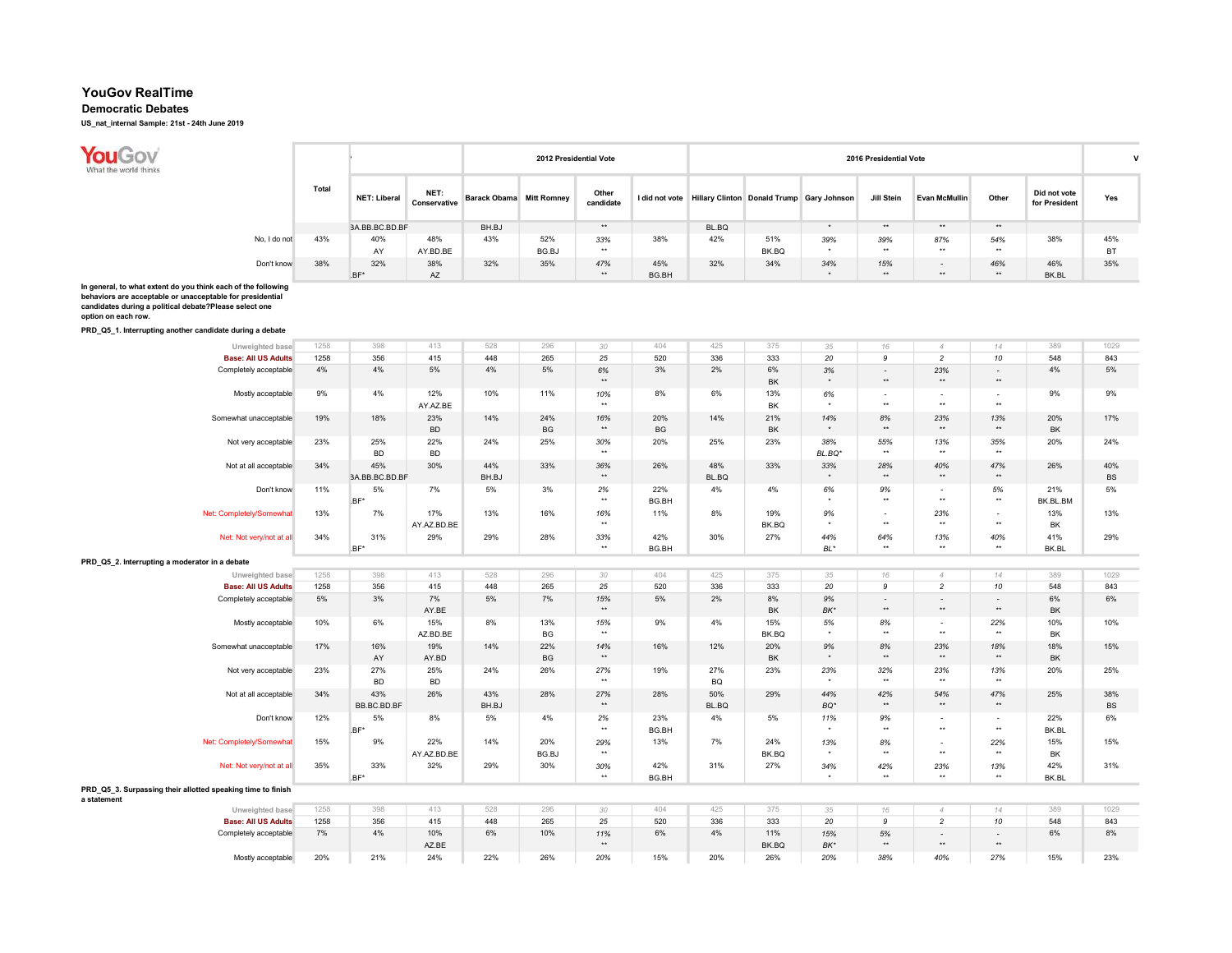## Democratic Debates

US\_nat\_internal Sample: 21st - 24th June 2019



In general, to what extent do you think each of the following behaviors are acceptable or unacceptable for presidential

candidates during a political debate?Please select one option on each row.

PRD\_Q5\_1. Interrupting another candidate during a debate

| Unweighted base                                                            | 1258 | 182              | 47                       |
|----------------------------------------------------------------------------|------|------------------|--------------------------|
| <b>Base: All US Adults</b>                                                 | 1258 | 331              | 84                       |
| Completely acceptable                                                      | 4%   | 3%               | $\frac{1}{2}$<br>$\star$ |
| Mostly acceptable                                                          | 9%   | 10%              | 9%<br>٠                  |
| Somewhat unacceptable                                                      | 19%  | 23%              | 14%<br>$\star$           |
| Not very acceptable                                                        | 23%  | 21%              | 14%<br>$^\star$          |
| Not at all acceptable                                                      | 34%  | 22%              | 26%<br>$\star$           |
| Don't know                                                                 | 11%  | 21%<br><b>BR</b> | 38%<br>BR.BS*            |
| Net: Completely/Somewhat                                                   | 13%  | 13%              | 9%<br>$^\star$           |
| Net: Not very/not at all                                                   | 34%  | 42%<br><b>BR</b> | 52%<br>$BR^*$            |
| PRD Q5 2. Interrupting a moderator in a debate                             |      |                  |                          |
| Unweighted base                                                            | 1258 | 182              | 47                       |
| <b>Base: All US Adults</b>                                                 | 1258 | 331              | 84                       |
| Completely acceptable                                                      | 5%   | 4%               | 6%<br>$\star$            |
| Mostly acceptable                                                          | 10%  | 10%              | 8%<br>$^\star$           |
| Somewhat unacceptable                                                      | 17%  | 21%              | 12%<br>$\star$           |
| Not very acceptable                                                        | 23%  | 19%              | 12%<br>$^\star$          |
| Not at all acceptable                                                      | 34%  | 24%              | 24%<br>$\star$           |
| Don't know                                                                 | 12%  | 21%<br><b>BR</b> | 38%<br>BR.BS*            |
| Net: Completely/Somewhat                                                   | 15%  | 15%              | 14%<br>$^\star$          |
| Net: Not very/not at all                                                   | 35%  | 41%<br><b>BR</b> | 50%<br>$BR^*$            |
| PRD Q5 3. Surpassing their allotted speaking time to finish<br>a statement |      |                  |                          |
| Unweighted base                                                            | 1258 | 182              | 47                       |
| <b>Base: All US Adults</b>                                                 | 1258 | 331              | 84                       |

Completely acceptable 7% Mostly acceptable 20% 6% 3%  $^\star$ 14% 9%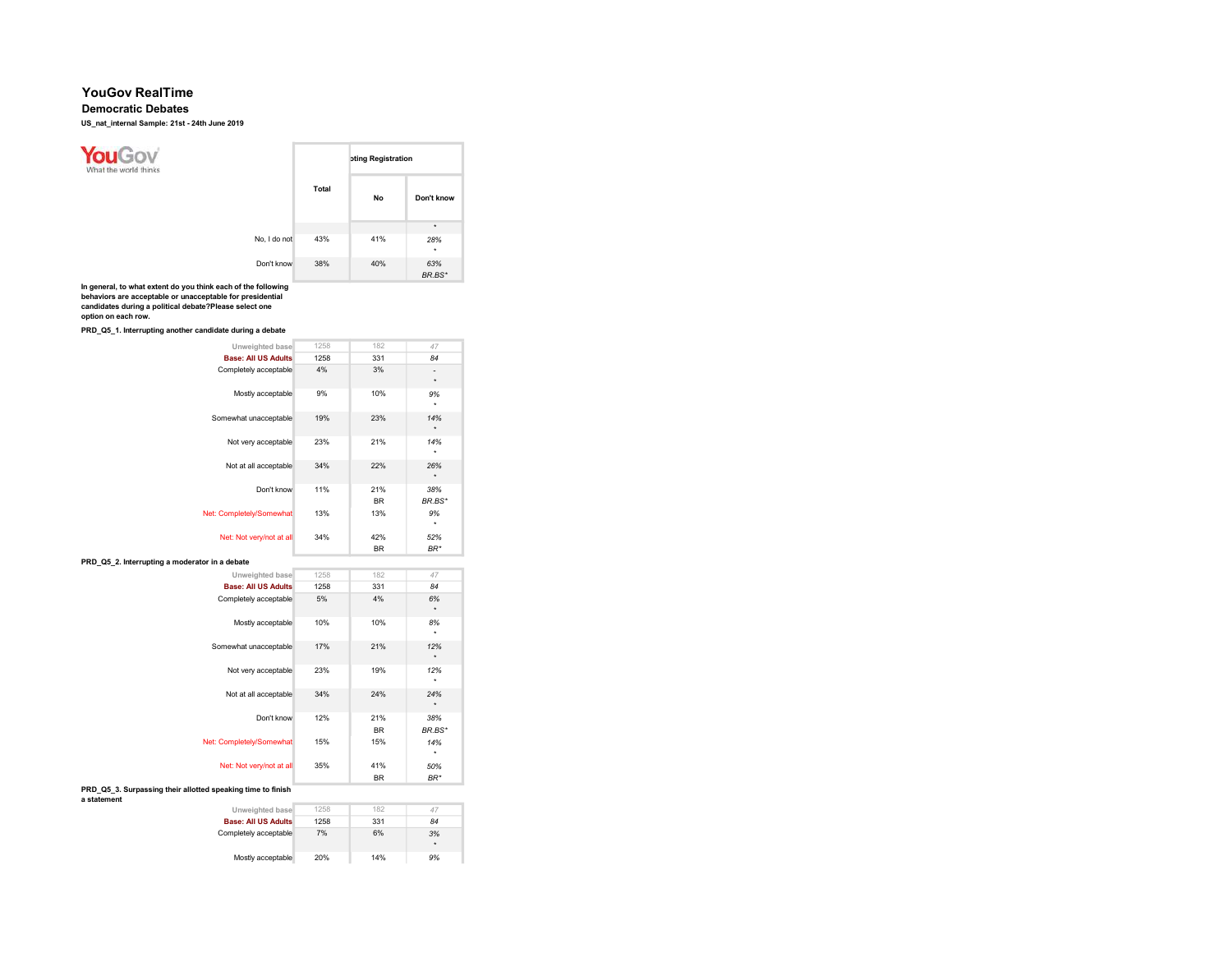Democratic Debates

US\_nat\_internal Sample: 21st - 24th June 2019

| What the world thinks    |       |      | Gender |                           |                                  |                       | Generation                            |                                         |                                                   |                 |           | Region         |            |      |            |
|--------------------------|-------|------|--------|---------------------------|----------------------------------|-----------------------|---------------------------------------|-----------------------------------------|---------------------------------------------------|-----------------|-----------|----------------|------------|------|------------|
|                          | Total | Male | Female | Gen Z (2000<br>and later) | <b>Millennial</b><br>(1982-1999) | Gen X (1965-<br>1981) | <b>Baby Boomer</b><br>$(1946 - 1964)$ | Silent<br>Generation<br>$(1928 - 1945)$ | Pre-Silent<br>Generation<br>(1927 and<br>earlier) | Other           | Northeast | <b>Midwest</b> | South      | West | White      |
|                          |       |      |        | **                        |                                  |                       |                                       | $\bullet$                               | **                                                | $***$           |           |                |            |      | O.P.Q      |
| Somewhat unacceptable    | 24%   | 25%  | 23%    | 8%<br>$***$               | 25%                              | 24%                   | 24%                                   | 23%<br>$\star$                          | 100%<br>$**$                                      | $\sim$<br>$***$ | 24%       | 27%            | 24%        | 21%  | 25%        |
| Not very acceptable      | 20%   | 19%  | 21%    | 28%<br>$***$              | 19%                              | 22%                   | 20%                                   | 23%<br>$\bullet$                        | $\sim$<br>$***$                                   | $\sim$<br>$***$ | 21%       | 20%            | 19%        | 21%  | 20%        |
| Not at all acceptable    | 15%   | 14%  | 16%    | $\sim$<br>$***$           | 7%                               | 15%<br>D              | 22%<br>D.E                            | 24%<br>$D^*$                            | $\sim$<br>$**$                                    | $\sim$<br>$***$ | 11%       | 13%            | 19%<br>J.K | 17%  | 15%        |
| Don't know               | 14%   | 13%  | 14%    | 33%<br>**                 | 21%<br>F.G                       | 17%<br>F.G            | 5%                                    | 3%<br>$\bullet$                         | $\sim$<br>$***$                                   | $\sim$<br>$***$ | 18%       | 12%            | 13%        | 14%  | 9%         |
| Net: Completely/Somewhat | 27%   | 28%  | 26%    | 31%<br>$***$              | 28%                              | 22%                   | 28%                                   | 27%<br>$\bullet$                        | $\overline{\phantom{a}}$<br>$***$                 | $\sim$<br>$***$ | 27%       | 28%            | 25%        | 27%  | 31%<br>O.P |
| Net: Not very/not at all | 34%   | 33%  | 36%    | 61%<br>$***$              | 40%<br>F.G                       | 39%<br>F.G            | 25%                                   | 26%<br>$\ddot{\phantom{1}}$             | $\sim$<br>$***$                                   | $\sim$<br>$***$ | 39%       | 32%            | 32%        | 36%  | 29%        |

Cell Contents (Column Percentages, Statistical Test Results), Statistics (Column Proportions, (95%): A/B, C/D/E/F/G/H/I, J/K/L/M, N/O/P/Q, R/S/T/U, V/W/X/Y/Z/AA/AB/AC/AD/AE/AF, AG/AH/AI/AJ/AK, AL/AM/AN/AO, AP/AQ/AR/AS, AT/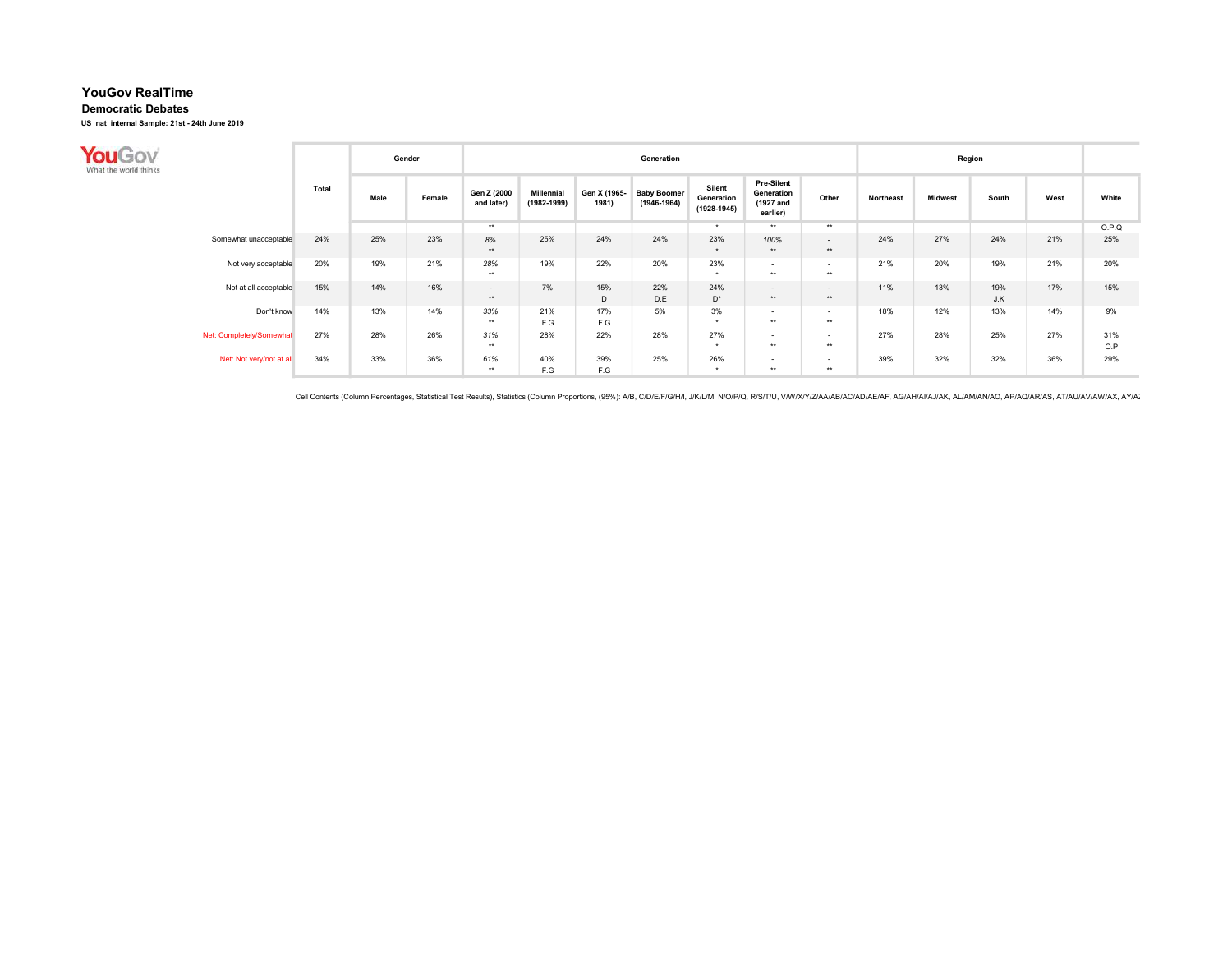Democratic Debates

US\_nat\_internal Sample: 21st - 24th June 2019

| What the world thinks    |       | Race                |            |                      |                                   | Education               |        |                  | <b>Marital Status</b> |                      |                                                            |                                                 |                           |            |                 |  |  |
|--------------------------|-------|---------------------|------------|----------------------|-----------------------------------|-------------------------|--------|------------------|-----------------------|----------------------|------------------------------------------------------------|-------------------------------------------------|---------------------------|------------|-----------------|--|--|
|                          | Total | <b>Black</b>        | Hispanic   | Other (NET)          | No HS, High<br>school<br>graduate | Some college,<br>2-year | 4-year | <b>Post Grad</b> | <b>Married</b>        | Civil<br>Partnership | Living<br>together, not<br>married or civil<br>partnership | In a<br>relationship,<br>not living<br>together | NET: In a<br>relationship | Single     | <b>Divorced</b> |  |  |
|                          |       |                     |            | . .                  |                                   |                         | R      |                  |                       | **                   | ۰                                                          | $\rightarrow$                                   |                           |            |                 |  |  |
| Somewhat unacceptable    | 24%   | 21%                 | 22%        | 27%<br>$\star$       | 19%                               | 27%<br>$\mathsf{R}$     | 25%    | 34%<br>R         | 24%                   | 13%<br>$***$         | 31%<br>$\star$                                             | 31%<br>$\star$                                  | 24%                       | 26%        | 18%             |  |  |
| Not very acceptable      | 20%   | 22%                 | 20%        | 20%<br>$\rightarrow$ | 20%                               | 22%                     | 21%    | 17%              | 23%                   | 29%<br>**            | 20%<br>$\star$                                             | 16%<br>$\star$                                  | 22%                       | 18%        | 22%             |  |  |
| Not at all acceptable    | 15%   | 18%                 | 12%        | 18%<br>. .           | 17%                               | 12%                     | 18%    | 15%              | 17%<br>z              | 19%<br>**            | 8%<br>$\ddot{\phantom{1}}$                                 | 6%<br>$\ddot{\phantom{1}}$                      | 16%                       | 13%        | 20%<br>X        |  |  |
| Don't know               | 14%   | 23%<br>$\mathsf{N}$ | 29%<br>N.Q | 14%<br>$\cdot$       | 20%<br>S.T.U                      | 13%<br>$\rightarrow$    | 5%     | 8%               | 10%                   | 19%<br>**            | 15%<br>$\bullet$                                           | 6%<br>$\rightarrow$                             | 11%                       | 16%<br>V.Z | 9%              |  |  |
| Net: Completely/Somewhat | 27%   | 15%                 | 16%        | 21%<br>$\cdot$       | 24%                               | 27%                     | 31%    | 28%              | 27%                   | 20%<br>**            | 26%<br>$\star$                                             | 41%<br>$\star$                                  | 27%                       | 26%        | 31%             |  |  |
| Net: Not very/not at all | 34%   | 45%<br>$\mathsf{N}$ | 50%<br>N.Q | 34%<br>$\cdot$       | 40%<br>T.U                        | 34%<br>T.U              | 26%    | 24%              | 33%                   | 48%<br>**            | 35%<br>$\ddot{\phantom{1}}$                                | 23%<br>$\star$                                  | 33%                       | 35%<br>AC  | 31%             |  |  |

Cell Contents (CZ/BA/BB/BC/BD/BE/BF, BG/BH/BI/BJ, BK/BL/BM/BN/BO/BP/BQ, BR/BS/BT, Minimum Base: 30 (\*\*), Small Base: 100 (\*))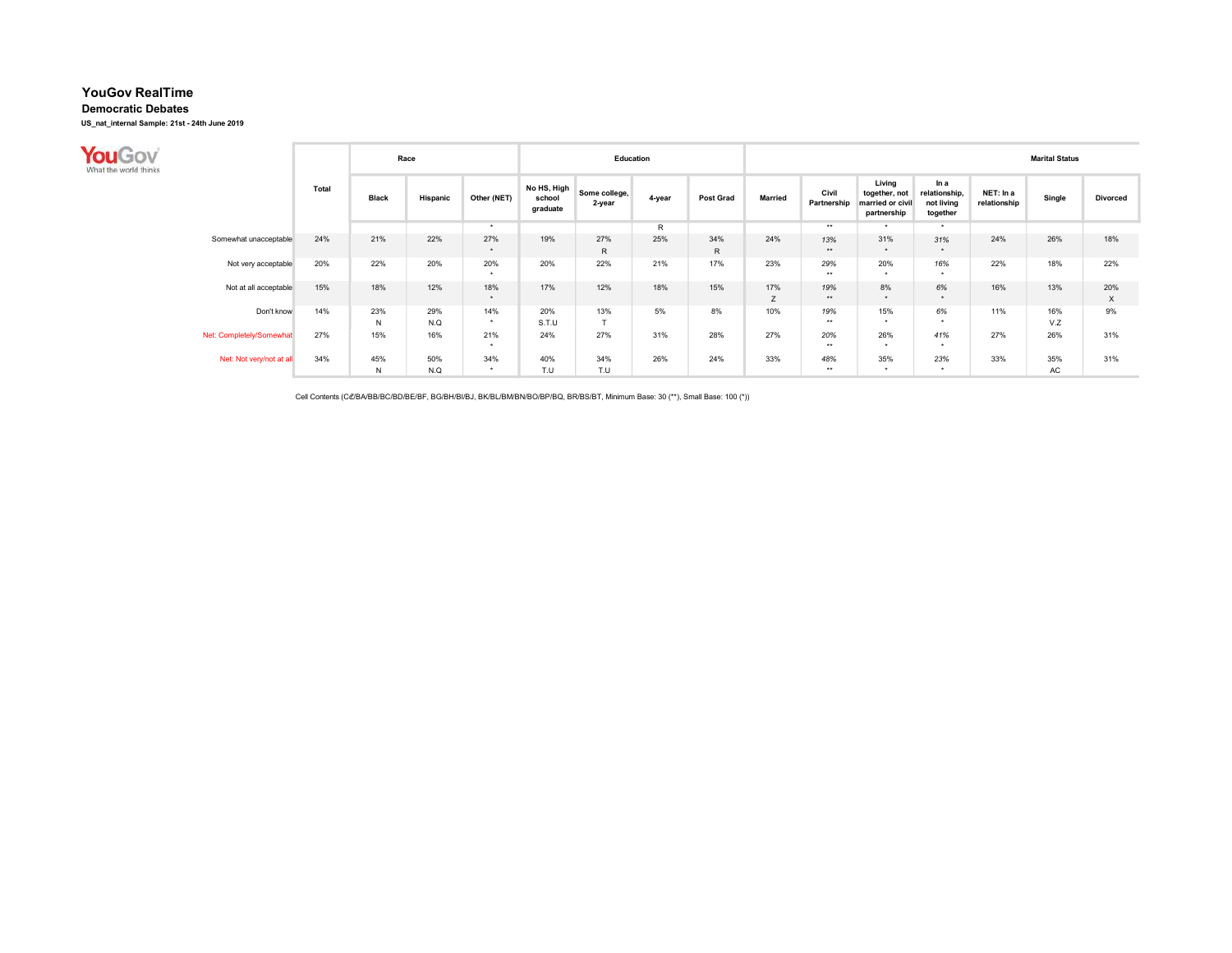Democratic Debates

US\_nat\_internal Sample: 21st - 24th June 2019

| What the world thinks    |              |                      |              |                 |                      |                    |                 | Parent or guardian of any children |                            |                                      |             |                |                 |                                      |              |
|--------------------------|--------------|----------------------|--------------|-----------------|----------------------|--------------------|-----------------|------------------------------------|----------------------------|--------------------------------------|-------------|----------------|-----------------|--------------------------------------|--------------|
|                          | <b>Total</b> | Widowed              | Separated    | Other           | Prefer not to<br>say | Younger than<br>18 | 18 or over      | NET: Any age                       | Not a parent /<br>guardian | Don't know /<br>Prefer not to<br>say | Under \$40k | \$40k to \$80k | \$80k+          | Don't know /<br>Prefer not to<br>say | Urban        |
|                          |              | $\rightarrow$        | $***$        | $***$           | **                   | AK                 | AK              | AK.                                | AK                         | $\cdot$                              |             |                | AL.AM.AO        |                                      |              |
| Somewhat unacceptable    | 24%          | 27%<br>$\star$       | 18%<br>$**$  | 11%<br>**       | 20%<br>**            | 25%                | 24%             | 24%                                | 24%                        | 23%<br>$\cdot$                       | 24%         | 23%            | 26%             | 22%                                  | 23%          |
| Not very acceptable      | 20%          | 14%<br>$\rightarrow$ | 14%<br>$***$ | 35%<br>$***$    | 14%<br>**            | 24%<br>AK          | 20%             | 22%<br>AK                          | 20%                        | 11%                                  | 20%         | 21%            | 19%             | 20%                                  | 23%          |
| Not at all acceptable    | 15%          | 18%<br>$\star$       | 14%<br>$***$ | $\sim$<br>$**$  | 20%<br>**            | 11%                | 20%<br>AG.AI.AJ | 17%<br>AG                          | 13%                        | 19%<br>$\cdot$                       | 16%<br>AN   | 18%<br>AN      | 10%             | 17%<br>AN                            | 12%          |
| Don't know               | 14%          | 6%<br>$\rightarrow$  | 27%<br>$***$ | 54%<br>$***$    | 41%<br>**            | 16%<br>AH.AI       | 7%              | 10%<br>AH                          | 14%<br>AH                  | 36%<br>AG.AH.AI.AJ*                  | 17%<br>AN   | 12%<br>AN      | 5%              | 21%<br>AM.AN                         | 16%          |
| Net: Completely/Somewhat | 27%          | 34%<br>$\rightarrow$ | 27%<br>$***$ | $\sim$<br>$***$ | 5%<br>**             | 23%<br>AK          | 29%<br>AK       | 27%<br>AK                          | 29%<br>AK                  | 11%<br>$\cdot$                       | 23%         | 25%            | 39%<br>AL.AM.AO | 21%                                  | 25%          |
| Net: Not very/not at all | 34%          | 20%<br>$\star$       | 41%<br>$***$ | 89%<br>$***$    | 55%<br>**            | 41%<br>AH.AI       | 27%             | 32%<br>AH                          | 34%<br>AH                  | 47%<br>AH.AI.AJ*                     | 37%<br>AN   | 33%<br>AN      | 25%             | 41%<br>AN                            | 40%<br>AQ.AR |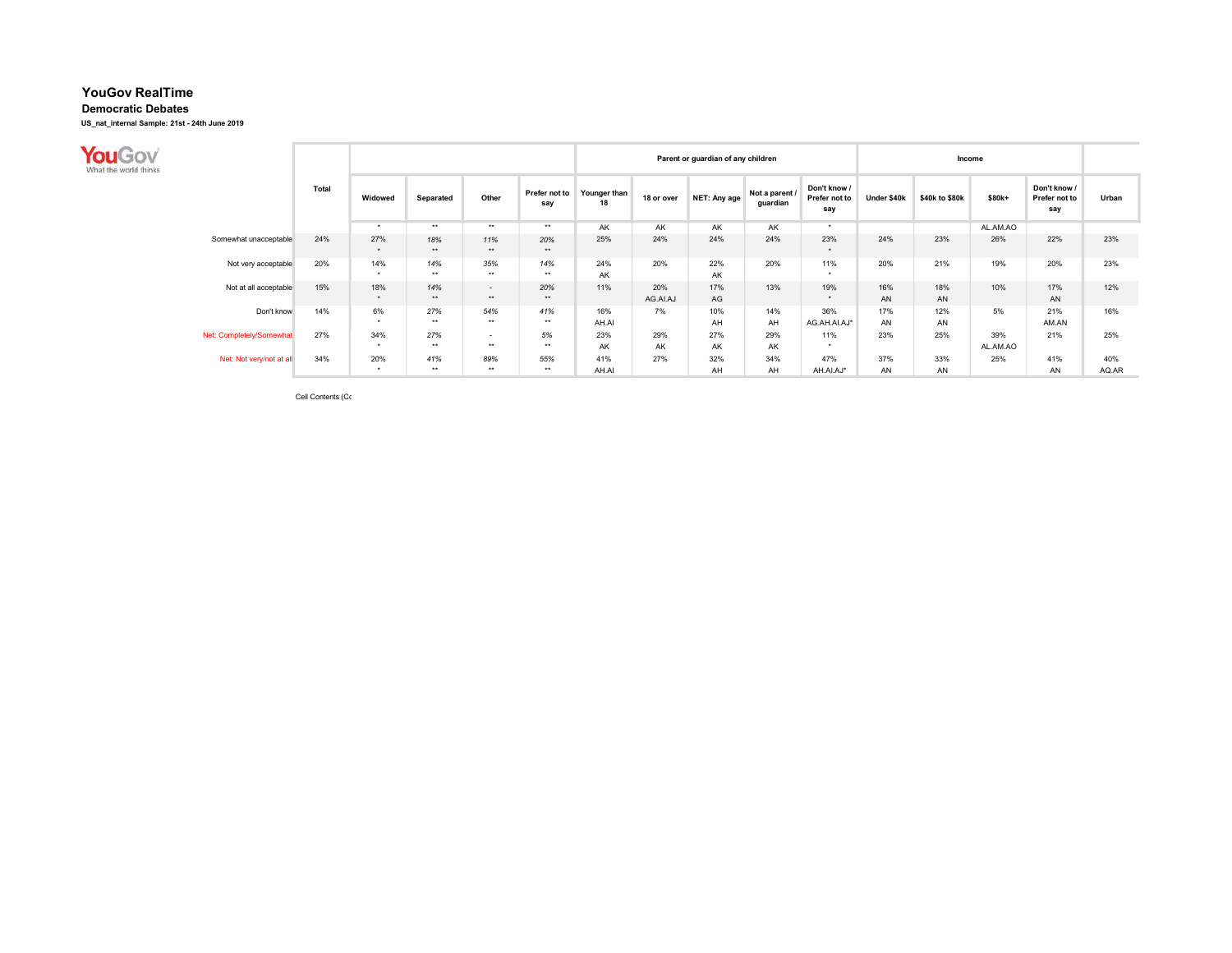Democratic Debates

US\_nat\_internal Sample: 21st - 24th June 2019

| What the world thinks    |       |                   | Type of Area Lived in |                 |           |                 | <b>Political Party</b> |                      |                             | In general, how would you describe your own political viewpoint's |                    |                  |                  |                      |                          |  |
|--------------------------|-------|-------------------|-----------------------|-----------------|-----------|-----------------|------------------------|----------------------|-----------------------------|-------------------------------------------------------------------|--------------------|------------------|------------------|----------------------|--------------------------|--|
|                          | Total | Suburban/<br>Town | Rural                 | Other           | Democrat  | Republican      | Independent            | Other                | Not sure                    | Very liberal                                                      | Liberal            | Moderate         | Conservative     | Very<br>conservative | Not sure                 |  |
|                          |       |                   |                       | $***$           | AX        | AT.AV.AX        | AX                     | $\bullet$            | ۰                           | <b>BD</b>                                                         | <b>BD</b>          |                  | <b>BD</b>        | <b>BD</b>            | $\cdot$                  |  |
| Somewhat unacceptable    | 24%   | 25%               | 24%                   | 34%<br>$**$     | 26%<br>AX | 21%             | 27%<br>AX              | 30%<br>$AX^*$        | 14%<br>$\star$              | 30%<br>BC.BD.BF                                                   | 31%<br>BB.BC.BD.BF | 27%<br>BC.BD.BF  | 21%              | 18%                  | 14%                      |  |
| Not very acceptable      | 20%   | 20%               | 17%                   | $\sim$<br>$***$ | 23%<br>AX | 18%             | 22%                    | 15%<br>$\rightarrow$ | 13%<br>$\ddot{\phantom{1}}$ | 19%                                                               | 23%<br><b>BD</b>   | 23%<br><b>BD</b> | 22%<br><b>BD</b> | 18%                  | 12%                      |  |
| Not at all acceptable    | 15%   | 15%               | 22%<br>AP.AQ          | $\sim$<br>$**$  | 18%       | 16%             | 14%                    | 16%<br>$\star$       | 10%<br>$\star$              | 17%                                                               | 16%                | 14%              | 15%              | 19%                  | 12%                      |  |
| Don't know               | 14%   | 13%               | 13%                   | 18%<br>$**$     | 9%        | 8%              | 8%                     | 15%<br>$\star$       | 51%<br>AT.AU.AV.AW*         | 5%                                                                | 7%                 | 12%<br>AY.BE     | 10%              | 8%                   | 47%<br>AY.AZ.BA.BB.BC.BE |  |
| Net: Completely/Somewhat | 27%   | 28%               | 24%                   | 48%<br>$***$    | 23%<br>AX | 37%<br>AT.AV.AX | 28%<br>AX              | 23%<br>$\star$       | 12%<br>$\cdot$              | 29%<br><b>BD</b>                                                  | 23%                | 24%              | 32%<br>AZ.BD     | 36%<br>AZ.BA.BD.BE   | 15%<br>$\cdot$           |  |
| Net: Not very/not at all | 34%   | 32%               | 30%                   | 18%<br>$***$    | 33%       | 26%             | 30%                    | 30%<br>$\star$       | 64%                         | 25%                                                               | 29%                | 35%              | 32%              | 26%                  | 59%                      |  |
|                          |       |                   |                       |                 |           |                 |                        |                      | AT.AU.AV.AW*                |                                                                   |                    | AY               |                  |                      | AY.AZ.BA.BB.BC.BE        |  |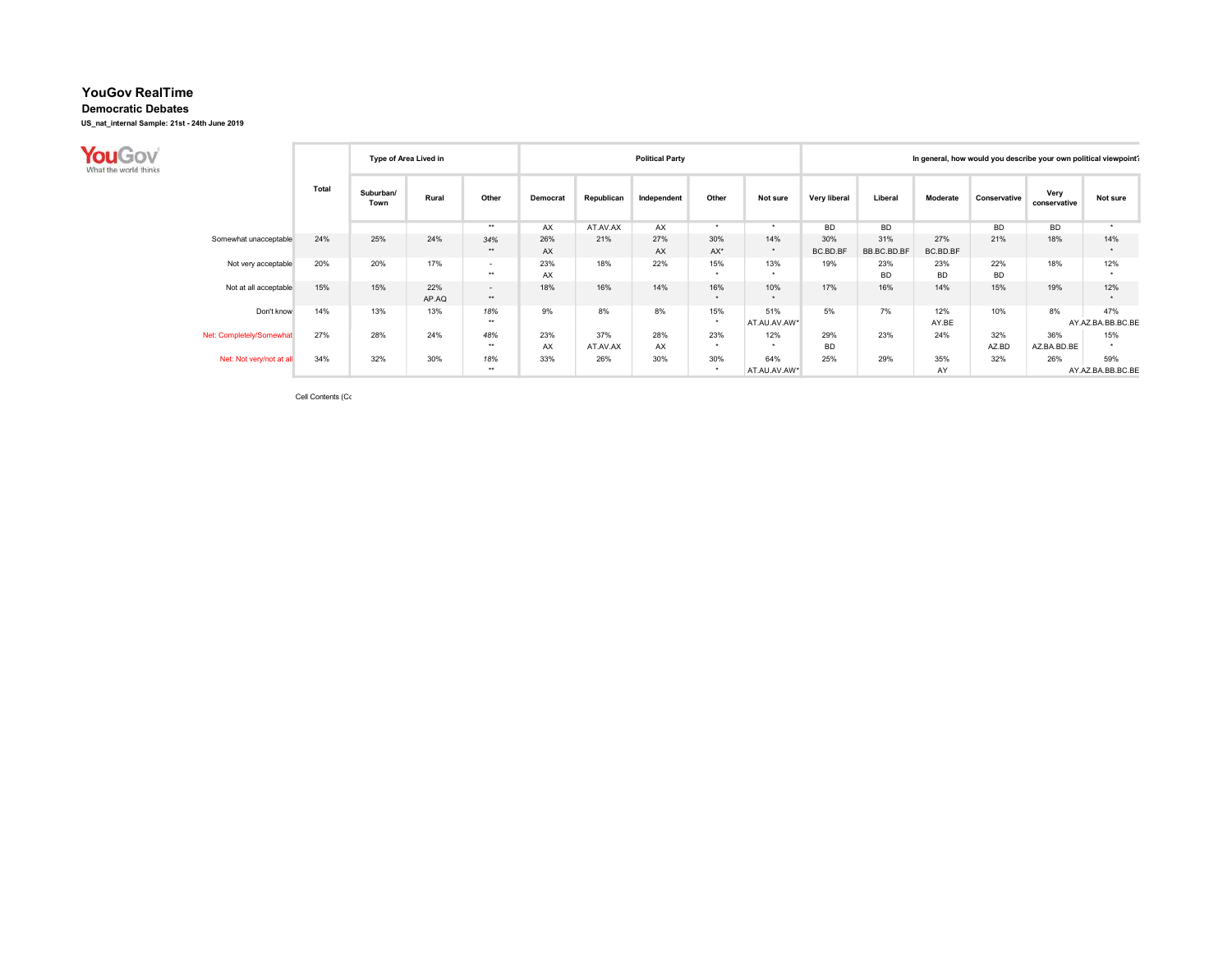Democratic Debates

US\_nat\_internal Sample: 21st - 24th June 2019

| What the world thinks    |              |                     |                      |                                 |              | 2012 Presidential Vote |              | 2016 Presidential Vote |                  |                                                          |                       |                      |              |                               |                  |
|--------------------------|--------------|---------------------|----------------------|---------------------------------|--------------|------------------------|--------------|------------------------|------------------|----------------------------------------------------------|-----------------------|----------------------|--------------|-------------------------------|------------------|
|                          | <b>Total</b> | <b>NET: Liberal</b> | NET:<br>Conservative | <b>Barack Obama</b> Mitt Romney |              | Other<br>candidate     |              |                        |                  | I did not vote Hillary Clinton Donald Trump Gary Johnson | Jill Stein            | <b>Evan McMullin</b> | Other        | Did not vote<br>for President | Yes              |
|                          |              | <b>BD</b>           | <b>BD</b>            | BJ                              | BJ           | $***$                  |              |                        | BQ               | $\bullet$                                                | **                    | $***$                | $***$        |                               | BS.BT            |
| Somewhat unacceptable    | 24%          | 31%<br>BB.BC.BD.BF  | 20%                  | 24%                             | 23%          | 21%<br>$***$           | 25%          | 26%<br><b>BM</b>       | 24%<br><b>BM</b> | 7%<br>$\star$                                            | 10%<br>$**$           | $\sim$<br>$**$       | 12%<br>**    | 24%<br><b>BM</b>              | 24%              |
| Not very acceptable      | 20%          | 21%<br><b>BD</b>    | 20%                  | 23%<br><b>BJ</b>                | 23%          | 12%<br>**              | 17%          | 24%<br>BQ              | 20%              | 25%<br>$\bullet$                                         | 28%<br>-88            | 46%<br>$***$         | 14%<br>$***$ | 18%                           | 22%<br><b>BS</b> |
| Not at all acceptable    | 15%          | 17%                 | 17%                  | 19%<br><b>BJ</b>                | 15%          | 26%<br>$***$           | 12%          | 20%<br><b>BQ</b>       | 16%              | 24%<br>$BQ^*$                                            | 9%<br>**              | 13%<br>**            | 41%<br>**    | 12%                           | 17%<br><b>BT</b> |
| Don't know               | 14%          | 6%<br>$BF^*$        | 9%                   | 6%<br><b>BH</b>                 | 3%           | 10%<br>$***$           | 27%<br>BG.BH | 5%                     | 4%               | 9%<br>$\star$                                            | 9%<br>$^{\star\star}$ | $\sim$<br>$***$      | 5%<br>$***$  | 25%<br>BK.BL.BM               | 6%               |
| Net: Completely/Somewhat | 27%          | 25%<br><b>BD</b>    | 34%<br>AZ.BA.BD.BE   | 28%<br><b>BJ</b>                | 36%<br>BG.BJ | 31%<br>$***$           | 20%          | 24%                    | 37%<br>BK.BQ     | 35%<br>$\star$                                           | 44%<br>**             | 40%<br>$***$         | 27%<br>$***$ | 21%                           | 30%<br>BS.BT     |
| Net: Not very/not at all | 34%          | 27%                 | 30%                  | 29%                             | 25%          | 22%                    | 43%          | 29%                    | 24%              | 34%                                                      | 37%                   | 46%                  | 19%          | 43%                           | 29%              |
|                          |              | $ BF^* $            |                      |                                 |              | $***$                  | BG.BH        |                        |                  | $\star$                                                  | -88                   | $***$                | $***$        | BK.BL                         |                  |